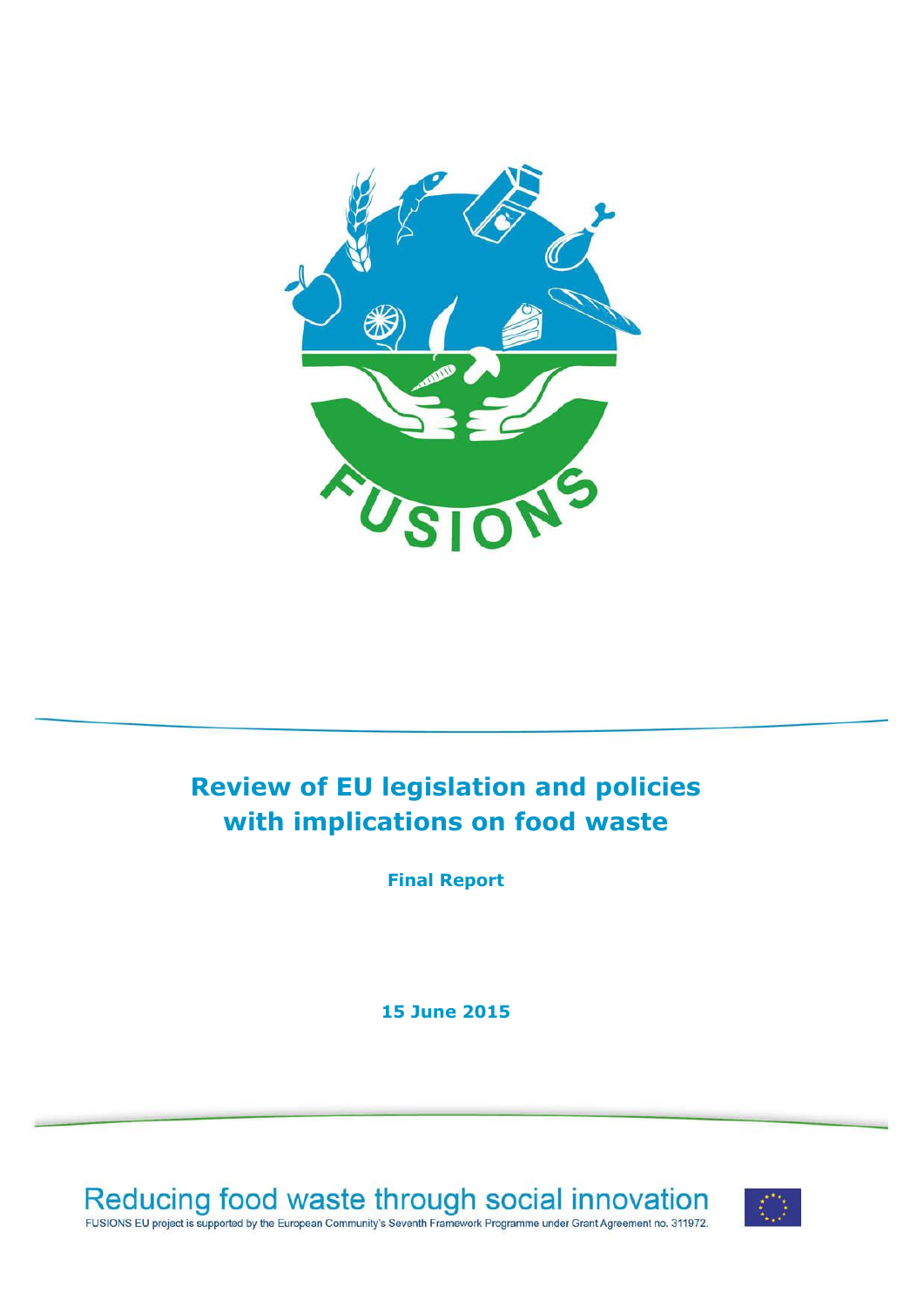# <span id="page-1-0"></span>Colophon

| Title                | Review of EU Member States legislation and policies with<br>implications on food waste                                                                                                                                                                                                                        |  |  |  |  |  |
|----------------------|---------------------------------------------------------------------------------------------------------------------------------------------------------------------------------------------------------------------------------------------------------------------------------------------------------------|--|--|--|--|--|
| Main authors         | Matteo Vittuari, Unibo - University of Bologna, Italy<br>Alessandro Politano, Unibo - University of Bologna, Italy<br>Silvia Gaiani, Unibo - University of Bologna, Italy<br>Massimo Canali, Unibo - University of Bologna, Italy<br>Maria Elander, IVL - Swedish Environmental Research Institute,<br>Sweden |  |  |  |  |  |
| Contributing authors | Lusine Aramyan, Wageningen UR - LEI, Netherlands<br>Manuela Gheoldus - BIO by Deloitte, France<br>Sophie Easteal, WRAP - Waste & Resources Action Programme, UK                                                                                                                                               |  |  |  |  |  |
| Keywords             | Food waste prevention, food waste reduction, food waste<br>management, food use optimization                                                                                                                                                                                                                  |  |  |  |  |  |
| Project leader       | Toine Timmermans and Hilke Bos-Brouwers; Wageningen UR -<br>Food & Biobased Research (FUSIONS Project Coordinators)                                                                                                                                                                                           |  |  |  |  |  |
| Acknowledgments      | Acknowledgement to the remaining FUSIONS team for providing<br>feedback on the work                                                                                                                                                                                                                           |  |  |  |  |  |
| Client               | The European Commission, FP7-Coordination and Support Action<br>(Contract No 311972)                                                                                                                                                                                                                          |  |  |  |  |  |

**All rights reserved**. No part of this publication may be reproduced, stored in a retrieval system of any nature, or transmitted, in any form or by any means, electronic, mechanical, photocopying, recording or otherwise, without the prior permission of the publisher. The publisher does not accept any liability for inaccuracies in this report.

Bologna, 15.06.15 ISBN: 978-94-6257-525-7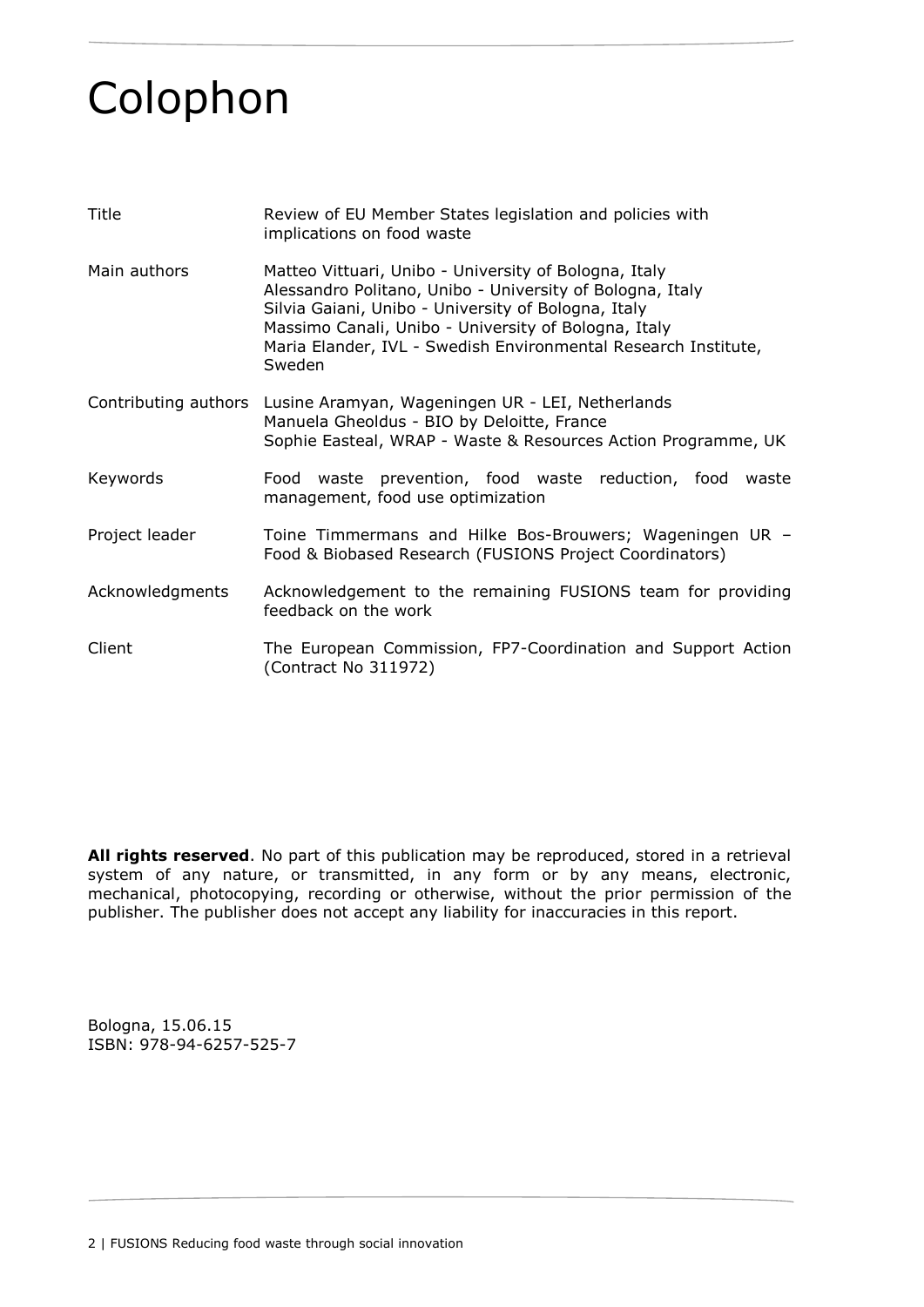# <span id="page-2-0"></span>Summary

The purpose of the report *Review of EU legislation and policies with implications on food waste*, together with the report *Review of EU Member States legislation and policies addressing food waste*, is to review and analyze *"…*legislation and policies impacting food waste generation at EU level and in individual Member and Associated States covered by the FUSIONS consortium, by drawing on existing literature and publicly available information".

The report comprises two main sections:

- Methodology (Chapter 3)
- Review of EU legislation and policies with implications for food waste (Chapter 4)

# **METHODOLOGY**

The report used a mix of qualitative methodologies aimed at reviewing the state of EU legislative and policy tools with implications for food waste. The methodology mix was designed to address the specific characteristics and constraints of each section of the work.

Figure S1. Methodological approach

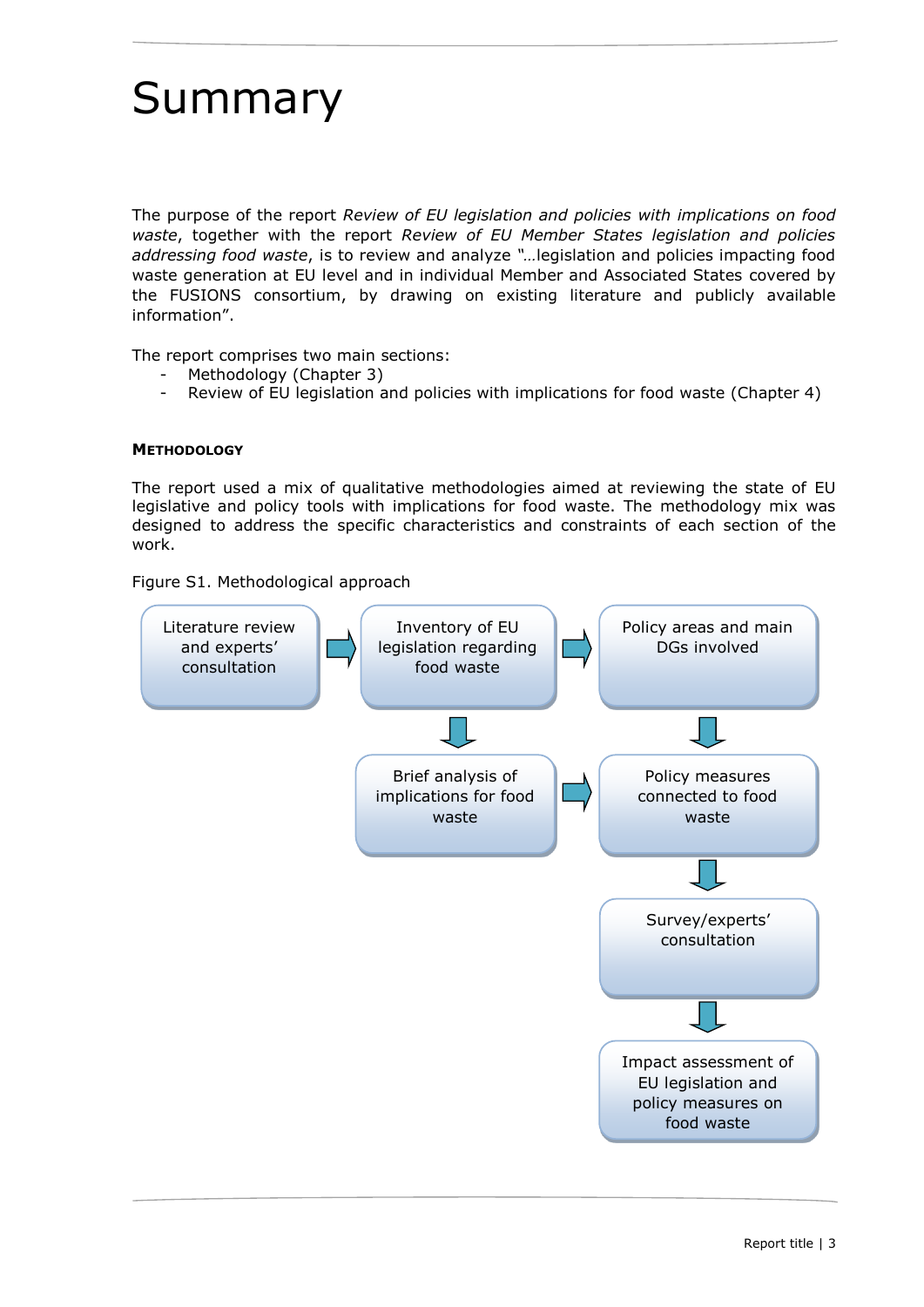# **REVIEW OF EU LEGISLATION AND POLICIES IMPACTING ON FOOD WASTE**

# **Inventory of EU legislation and policies impacting on food waste**

53 EU legislative acts impacting on food waste have been identified:

- 29 Regulations.
- 10 Directives.
- 3 Decisions.
- 10 Communications.
- 1 Parliament Resolution. This is not an EU legislative act, but it has been included in the inventory because its content is relevant to any policy or strategy against food waste.

| $N^{\circ}$             | Legislative act                | N° | Legislative act      |
|-------------------------|--------------------------------|----|----------------------|
|                         |                                |    |                      |
|                         |                                |    |                      |
| 1                       | COM (2014) 398 final           | 28 | Reg nº 589/2008      |
| $\overline{2}$          | COM (2014) 397 final           | 29 | COM (2007) 136 final |
| 3                       | COM (2013) 260 final           | 30 | Reg nº 832/2007      |
| 4                       | Reg nº 56/2013                 | 31 | Dir 2006/112/EC      |
| 5                       | Reg nº 1308/2013               | 32 | Reg nº 1664/2006     |
| 6                       | Reg nº 1380/2013               | 33 | Reg nº 1881/2006     |
| $\overline{\mathbf{z}}$ | Dec nº 1386/2013/EU            | 34 | COM (2005) 666 final |
| 8                       | COM (2012) 60                  | 35 | Reg nº 1/2005        |
| 9                       | Reg nº 43/2012                 | 36 | Reg nº 183/2005      |
| 10                      | Reg nº 44/2012                 | 37 | Dir 2004/12/EC       |
| 11                      | European Parliament Resolution | 38 | Reg nº 852/2004      |
|                         | 2011/2175 (INI)                |    |                      |
| 12                      | COM (2011) 571 final           | 39 | Reg nº 853/2004      |
| 13                      | Reg nº 142/2011                | 40 | Reg nº 882/2004      |
| 14                      | Reg nº 543/2011                | 41 | COM (2003) 301 final |
| 15                      | Reg nº 1169/2011               | 42 | Dir 2002/99/EC       |
| 16                      | COM (2010) 235 final           | 43 | Reg nº 178/2002      |
| 17                      | Dir 2010/75/EU                 | 44 | Reg nº 2150/2002     |
| 18                      | COM (2010) 384                 | 45 | Reg nº 999/2001      |
| 19                      | Reg n° 849/2010                | 46 | Reg nº 1639/2001     |
| 20                      | Dec nº 2009/564/EC             | 47 | Dir 2000/29/EC       |
| 21                      | Dec nº 2009/578/EC             | 48 | Dir 1999/31/EC       |
| 22                      | Dir 2009/28/EC                 | 49 | Reg nº 850/1998      |
| 23                      | Reg nº 43/2009                 | 50 | Reg nº 258/1997      |
| 24                      | Reg nº 129/2009                | 51 | Dir 94/62/EC         |
| 25                      | Reg nº 163/2009                | 52 | Reg nº 315/1993      |
| 26                      | Reg nº 1069/2009               | 53 | Dir 85/374/EEC       |
| 27                      | Dir 2008/98/EC                 |    |                      |

Table S1. EU legislative acts impacting on food waste

# **Analysis of the implications**

The potential implications of inventoried EU legislation have been grouped in five clusters (implying Food Waste Generation, implying Food Waste Management, implying Food Waste Reduction, implying Food Use Optimization, and more than one implication) and summarized in the figure below.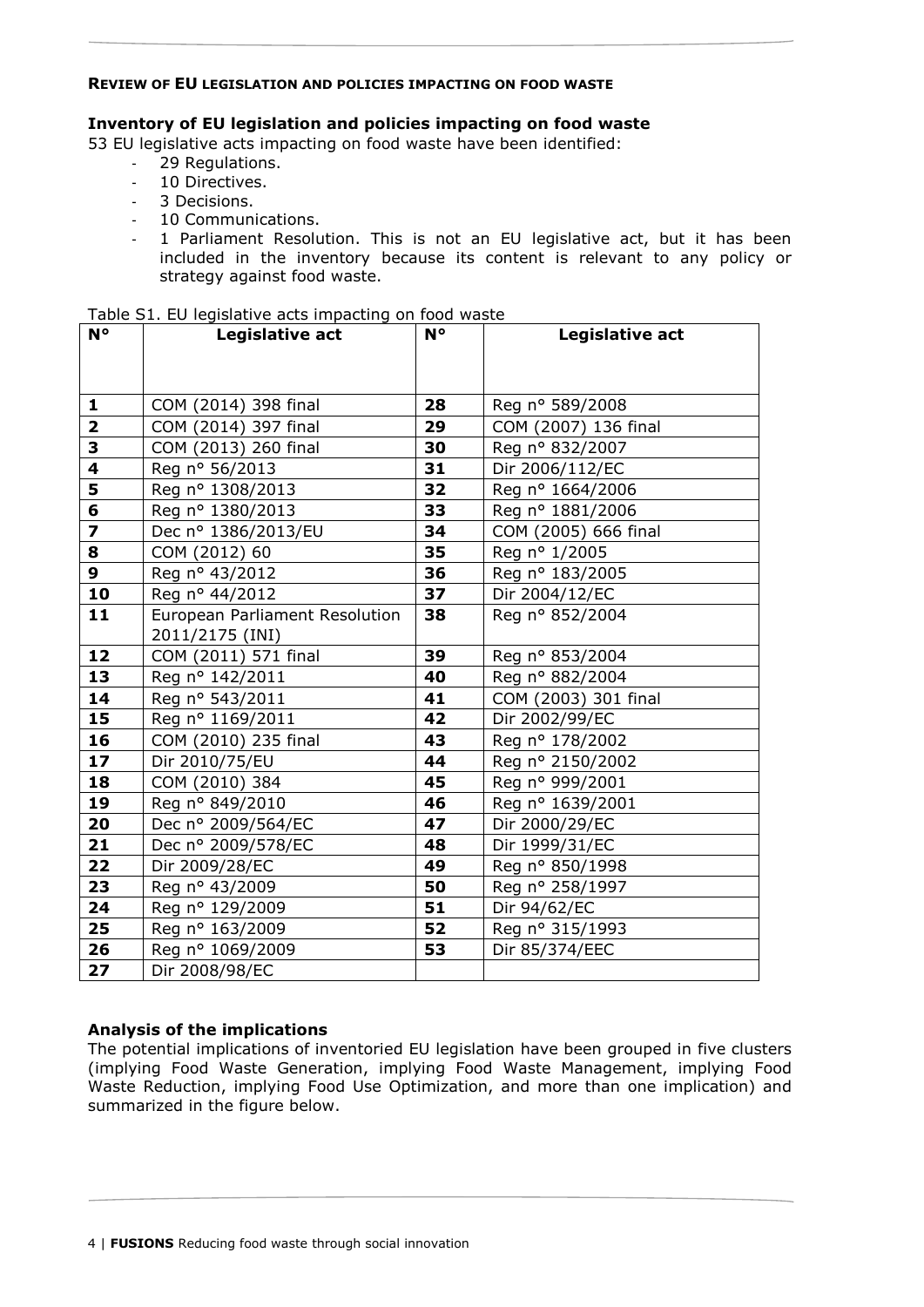

Figure S2. Implications of inventoried EU legislation

# **Policy areas**

Fifty-two legislative acts with implications for food waste have been issued and applied within seven of the twenty areas (Chapters) covered by EU legislation and policies.

Figure S3. EU legislative and policy areas with implications for food waste

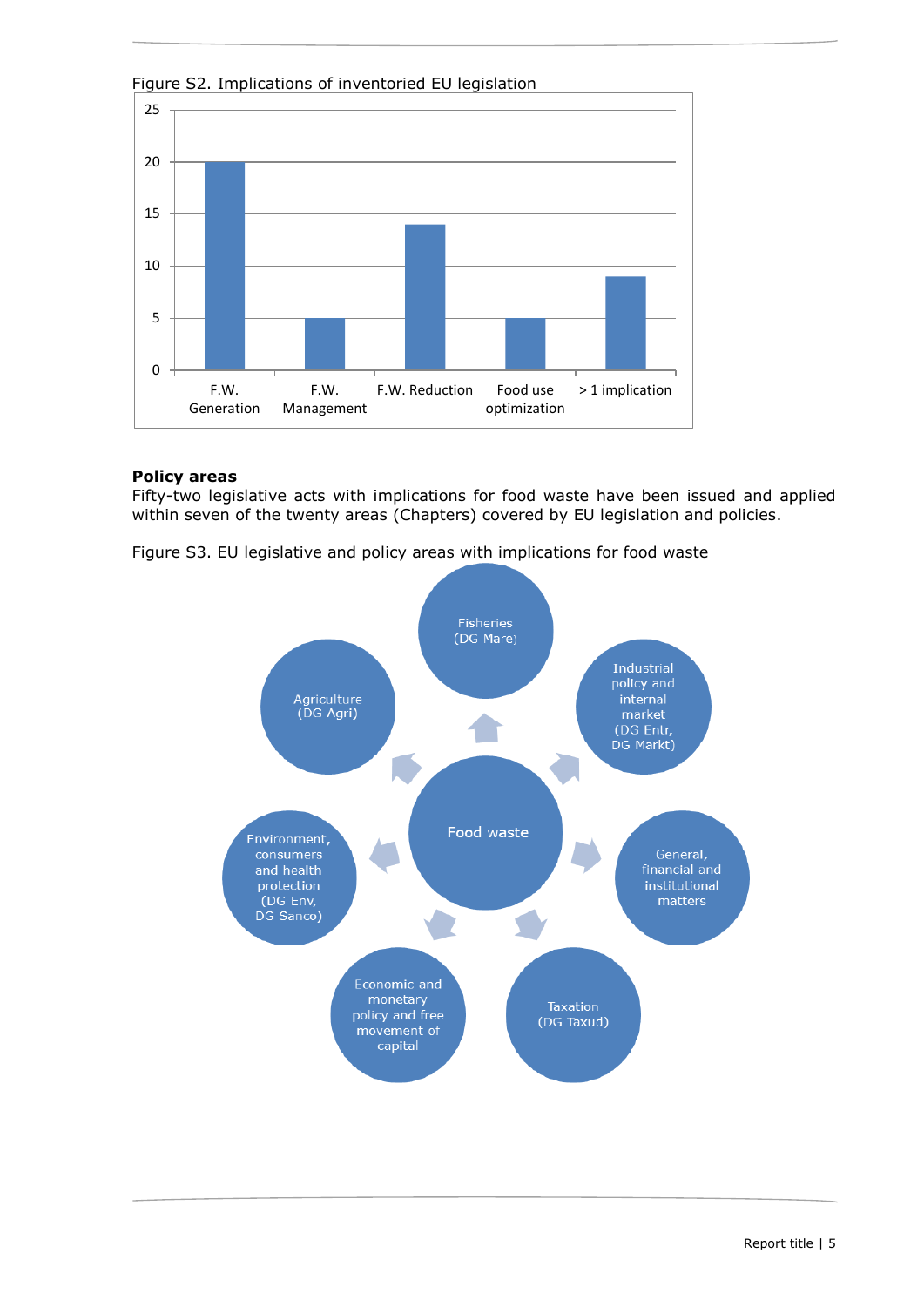In addition to these to the areas noted above, more specific topics and policy measures regarding food waste have been identified and summarized below:

- **Animal by-products and feedingstuffs:** Restrictions on uses of animal byproducts because animal residual flows could be dangerous.
- **Catch restrictions:** Ouota/limit of fish species for each EU Member State. When a catch exceeds the limit, fish has to be discarded. A discard ban was approved in the Common Fisheries Policy reform, but not effectively applied.
- **Contaminants in food:** When a contaminant exceeds Maximum Residue Levels (MRLs), food must be discarded. However, the zero tolerance criterion for some substances could lead to avoidable food waste as detection methods improve, since technological innovation makes it easy to find negligible amounts of banned substances. Additional scientific evidence and improved knowledge about the real implications of these substances for human and animal health should be sought to avoid the waste of edible and healthy food.
- **Eco-label criteria:** While eco-labels do not cause food waste, if revised they could contribute to food waste reduction. The eco-label is an EU brand that rewards the best products and services from an environmental point of view, while maintaining high performance standards. Food waste prevention measures should be taken into account in the criteria for the assignment of the eco-label.
- **Food information:** The law establishes the rights of consumers to safe food and to accurate and reliable information. Labelling helps consumers to make informed choices while purchasing; however, label information is sometimes unclear. Confusion about the different meanings of "best before," "use by," and "sell by" dates is still a cause of food waste.
- **Free distribution:** The Common Agricultural Policy (CAP) encourages the free distribution of vegetables and fruit withdrawn from the market to charitable organizations and other establishments like penal institutions, schools, children's holiday camps, hospitals, old people's homes, etc., by paying producer organizations 100% of the incurred costs.
- **Hygiene rules:** Several rules exist to ensure hygienic conditions in all segments of Food Supply Chain (FSC). However, some experts caution that a rule excessively binding and disproportionate to practical hygiene needs might cause food waste.
- Marketing standards: Edible and safe food products that do not meet aesthetic criteria (e.g. size and shape) can be taken out of the food supply chain.
- **Packaging**: Innovation can both extend food life and simplify labels, thus improving readability.
- **Producer liability:** Recently introduced EU legislation has exempted some producers from liability. One of these cases is connected to food donation, which is a food waste reduction measure.
- Resource efficiency and waste: Policy measures targeting strategies to increase resource efficiency are often connected to food waste reduction, because wasting food also means wasting resources used in food production.
- **Statistics**: While this topic does not directly correlate to food waste generation or reduction, it could be a relevant issue. Available statistics on food waste differ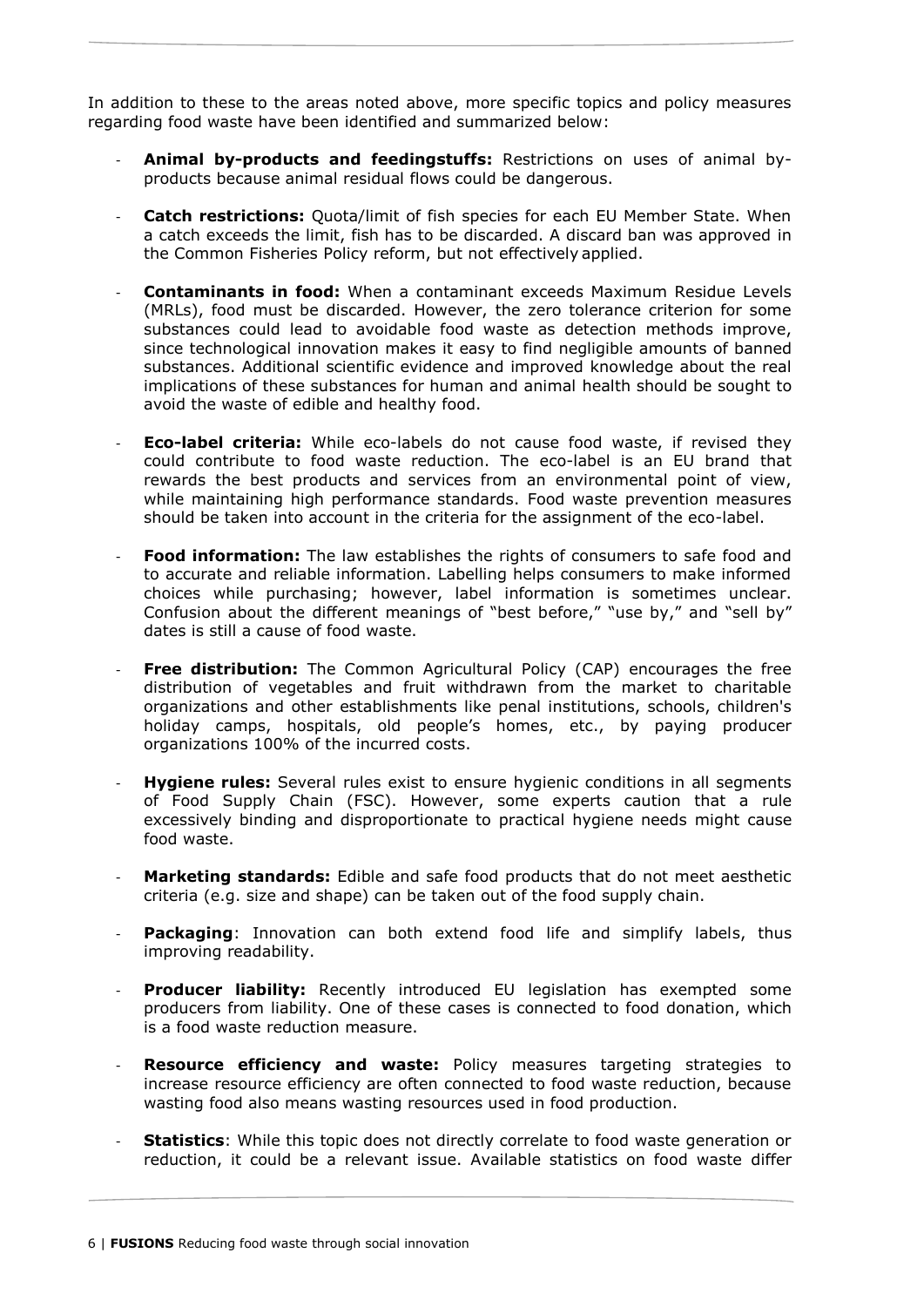from one EU Member State to another because States often use different definitions and criteria. Policies, measures, or initiatives aimed at preventing or managing food waste cannot be effective if they are not based on precise and sound data.

**VAT:** Fiscal measures can be an effective tool in a prevention strategy. However, Value Added Tax (VAT) sometimes obstructs efforts to reduce food waste, such as food donation. The VAT amount depends on the market value at the moment of donation. In some countries, if the product cannot be sold, its price, and therefore the VAT of the product, is calculated as "zero." Conversely, in other EU Member States, the price of a product to be donated is calculated to be the same as its purchase price. Thus, VAT is assessed at the same level. This could discourage donations, with obvious negative consequences. An EU harmonization of VAT in such cases could help to reduce food waste.

Most of these areas can have either a positive (in terms of reduction or prevention) or negative (in terms of generation) impact on food waste, depending on how legislative and policy tools are applied.

# **Impact assessment**

-

Resource efficiency and waste-related measures, and VAT (Value Added Tax) and free distribution-related measures provide the largest contribution to food waste reduction, mainly through Communication  $(2014)$  397 final<sup>1</sup>, , Directive 2006/112/EC, Communication (2014) 398 final, Regulation No 1308/2013, and Directive 2008/98/EC, which overall emerged as the most positive (top-five) piece of legislation.

The results of the impact assessment suggested that the contribution of these policy measures would be even greater if they were managed differently; for example, if they were at times addressed more specifically to food waste (and not only to waste, as in Directive 2008/98/EC) and at other times more binding from the legislative point of view, by translating certain recommendations or suggestions into mandatory measures (e.g. converting Communications into Regulations).

Moreover, "food information," "hygiene rules," and "marketing standards," having the largest negative impacts on food waste, are the topics of the worst-five legislative acts: Regulation (EU) No 543/2011, Regulation (EU) No 1169/2011, Regulation (EC) No 853/2004, Regulation (EC) No 589/2008, and Regulation (EC) No 852/2004. Thus, the provisions regarding these topics represent policy measures in which strategic changes could result in a larger contribution to food waste reduction.

<sup>&</sup>lt;sup>1</sup> Communication (2014) 397 and Communication (2014) 398 are part of the Circular Economy (CE) package, that despite withdrawn by the EC - was a major reference during the development of the present work. Within the context of this study experts evaluated the CE package as positively addressing FW reduction.

In March 2015 the CE package was taken up to the level of the Vice -President Tiemmermans and therefore out of the direct influence of the different Directorate Generals. The Commission considered the CE package as one of the major tools to transform Europe into a more competitive resource-efficient economy and to reduce food waste. It was decided to withdraw the 2014 version in order to present a new and more ambitious circular economy package within the end of 2015.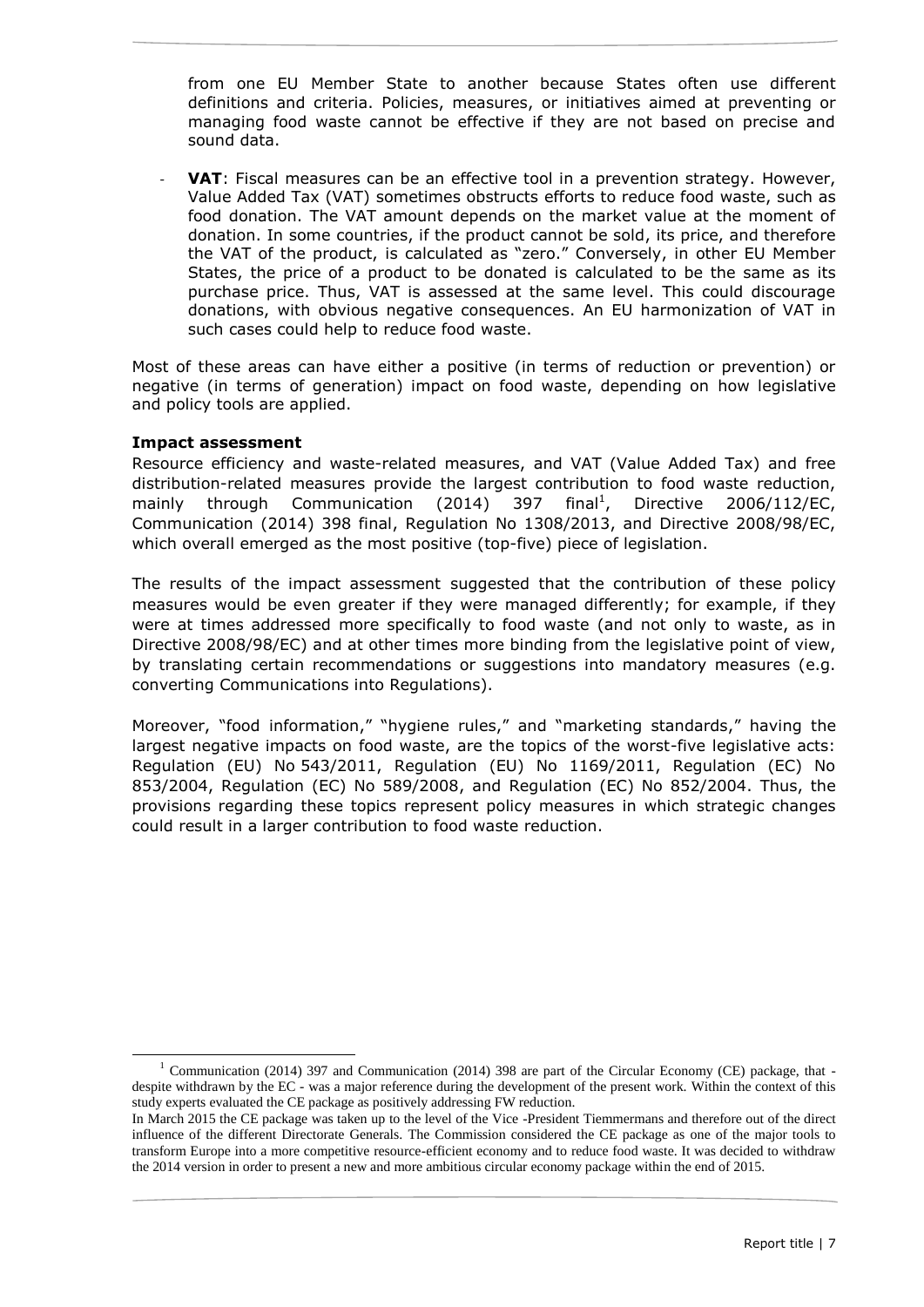# <span id="page-7-0"></span>**Contents**

| Colophon                |                                                                                                                                                                                                                                                                                                                                                                   | $\overline{\mathbf{2}}$    |
|-------------------------|-------------------------------------------------------------------------------------------------------------------------------------------------------------------------------------------------------------------------------------------------------------------------------------------------------------------------------------------------------------------|----------------------------|
| Summary                 |                                                                                                                                                                                                                                                                                                                                                                   | 3                          |
| Contents                |                                                                                                                                                                                                                                                                                                                                                                   | 8                          |
| <b>Index of tables</b>  |                                                                                                                                                                                                                                                                                                                                                                   | 9                          |
| <b>Index of figures</b> |                                                                                                                                                                                                                                                                                                                                                                   | 10                         |
| 1                       | <b>Introduction</b>                                                                                                                                                                                                                                                                                                                                               | 11                         |
| 2                       | <b>Objectives of the report</b>                                                                                                                                                                                                                                                                                                                                   | 12                         |
| 3                       | <b>Methodology</b>                                                                                                                                                                                                                                                                                                                                                | 13                         |
| 4                       | Review of EU legislation and policies with implications for food<br>waste                                                                                                                                                                                                                                                                                         | 17                         |
|                         | Inventory of EU legislation with major implications for food waste<br>4.1<br>Analysis of EU legislation with major implications for food waste<br>4.2<br>EU policy areas with implications for food waste<br>4.3<br>Summary of EU legislation regarding food waste: implications, policy<br>4.4<br>areas, and measures<br>EU legislation impact assessment<br>4.5 | 17<br>22<br>36<br>43<br>46 |
|                         | Challenges and opportunities<br>4.6                                                                                                                                                                                                                                                                                                                               | 52                         |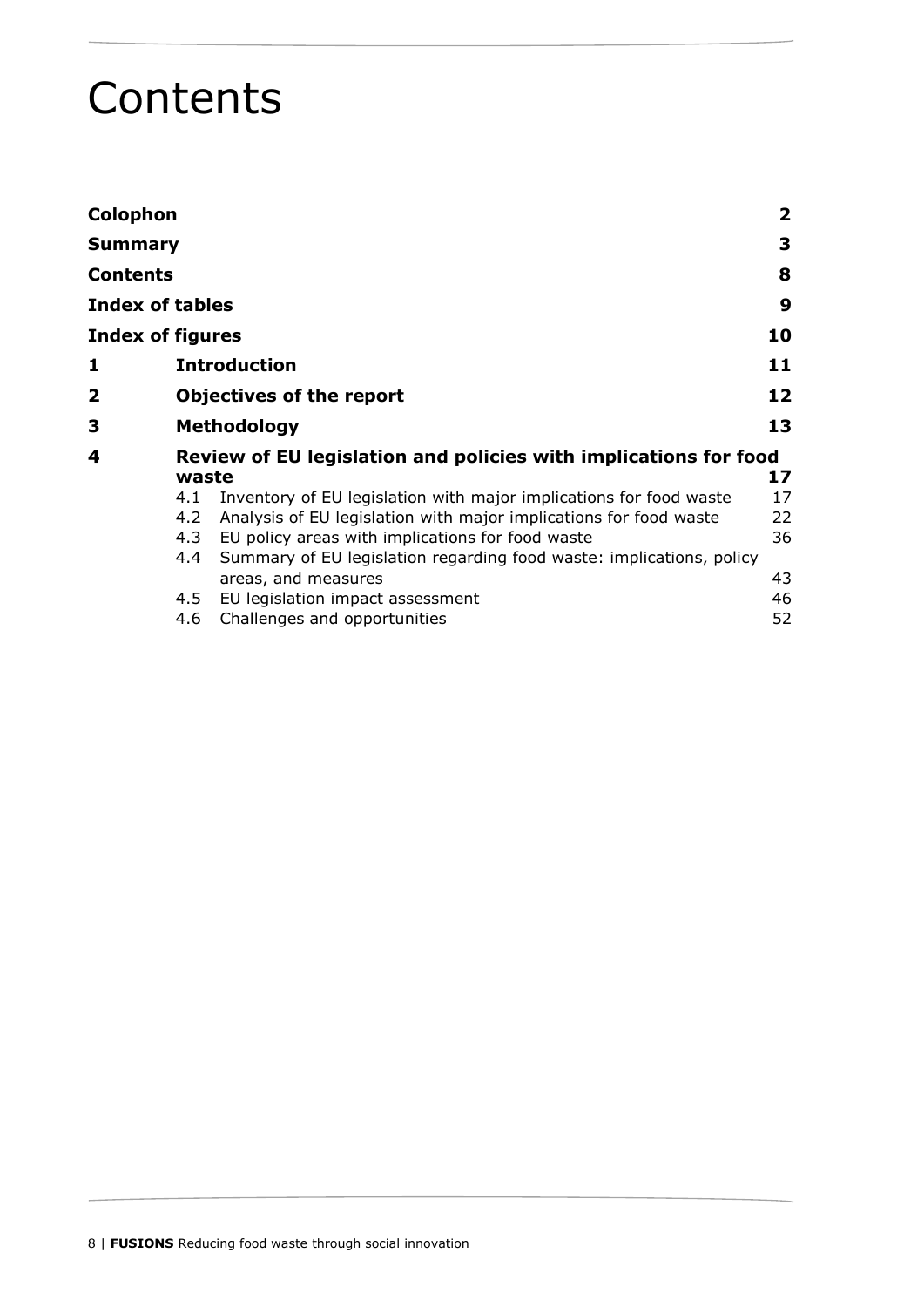# <span id="page-8-0"></span>Index of tables

| Table 3.1 Types of European legislative documents inventoried  14                             |  |
|-----------------------------------------------------------------------------------------------|--|
| Table 3.2 Chapters of the Directory of European Union Legislation  14                         |  |
| Table 3.3 Types of implications of legislation and policies impacting on food waste  15       |  |
| Table 4.1 EU legislation regarding food waste: implications, policy areas and measures 43     |  |
| Table 4.2 Top-five legislative acts, type of implication, related policy area, and specific   |  |
|                                                                                               |  |
| Table 4.3 Worst-five legislative acts, type of implication, related policy area, and specific |  |
|                                                                                               |  |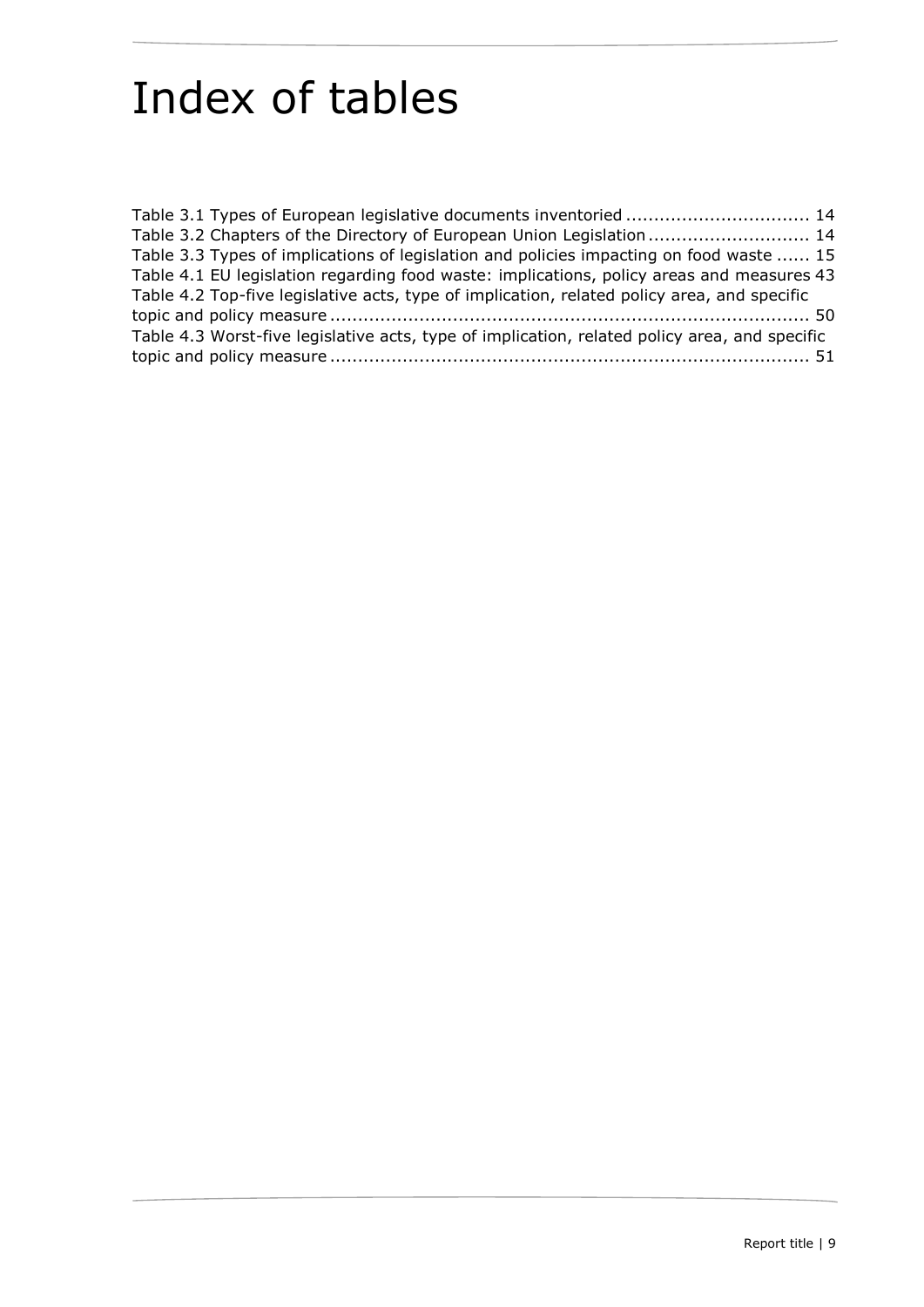# <span id="page-9-0"></span>Index of figures

| Figure 4.1 Number of legislative acts per type of implication for food waste (FW) 22   |
|----------------------------------------------------------------------------------------|
|                                                                                        |
| Figure 4.3 Number of legislative acts regarding food waste allocated per policy area38 |
| Figure 4.4 Average scores of the legislative acts assessed in the survey 47            |
| Figure 4.5 Legislative acts-having from small to large impact on food waste-by policy  |
|                                                                                        |
| Figure 4.6 Legislative acts—having from small to large impact on food waste—by policy  |
|                                                                                        |
| Figure 4.7 Legislative acts—having from small to large impact on food waste—by type of |
|                                                                                        |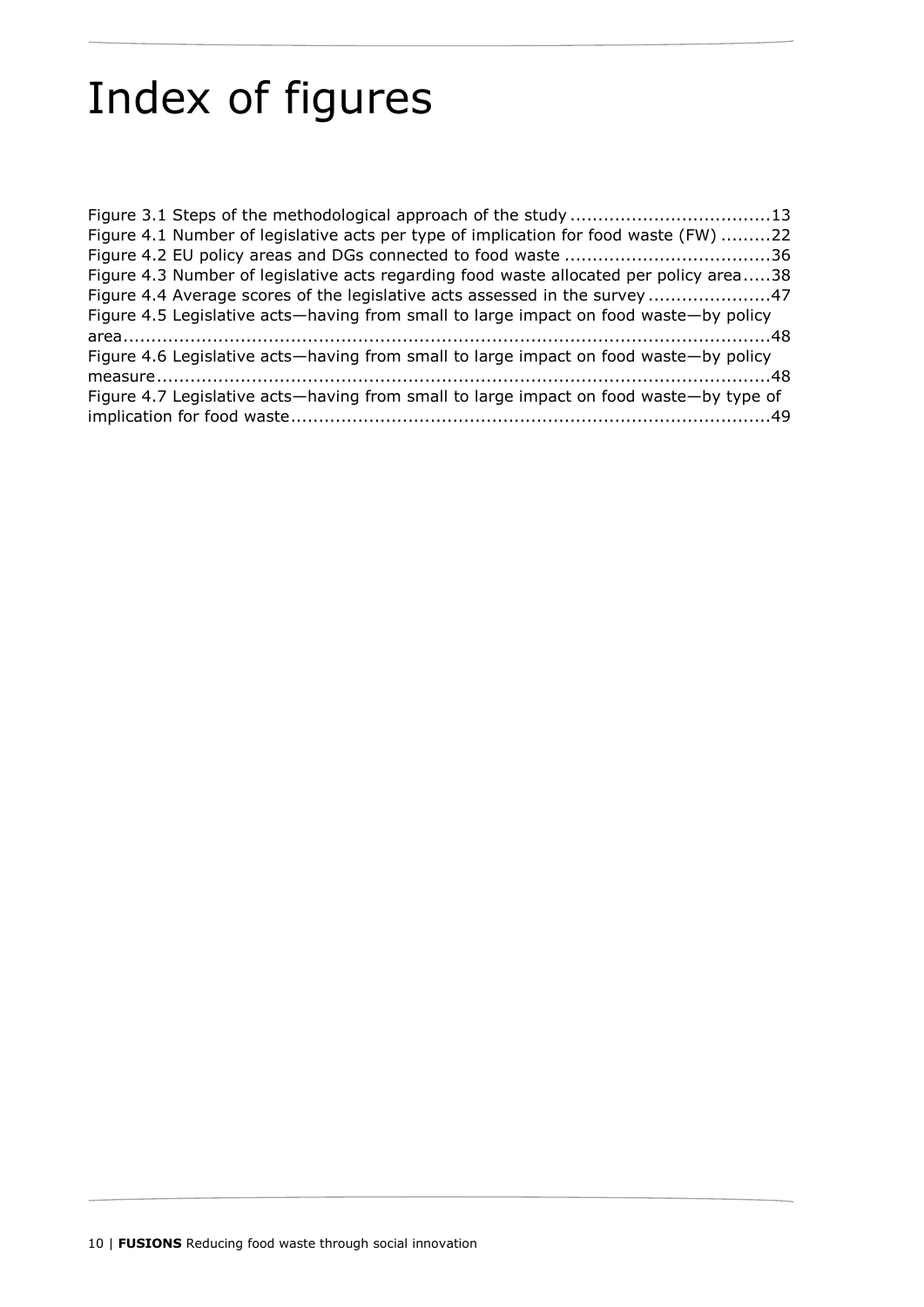# <span id="page-10-0"></span>1Introduction

-

Food waste is an urgent issue that must be solved to achieve global food security and ensure good environmental governance. One of the objectives of FUSIONS is the development of a Common Food Waste Policy that does not yet exist in the European Union. Legislation and policies addressing food waste are multilevel and multisectoral; therefore, there are multiple—and not always explicit—policy effects to be considered. There are a number of policy trade-offs in the relationship between waste and food safety.

This report is a step towards improving general understanding of the food waste challenge and its connections with policymaking at EU level. The work focused on EU legislation and policies, inventorying the legislative acts regarding food waste (section 4.1), analyzing their implications (section 4.2), identifying the main policy areas and measures (section 4.3), and assessing the topics and legislative tools where changes and/or improvements could contribute to significantly reduce food waste<sup>2</sup> (section 4.5).

<sup>&</sup>lt;sup>2</sup> Until March 2015 - as indicated in the Circular Economy (CE) package - the objective set by the EC was to reduce food waste of the 30% by 2025. The CE package was withdrawn by the EC in March 2015 to present a more ambitious package within the end of 2015.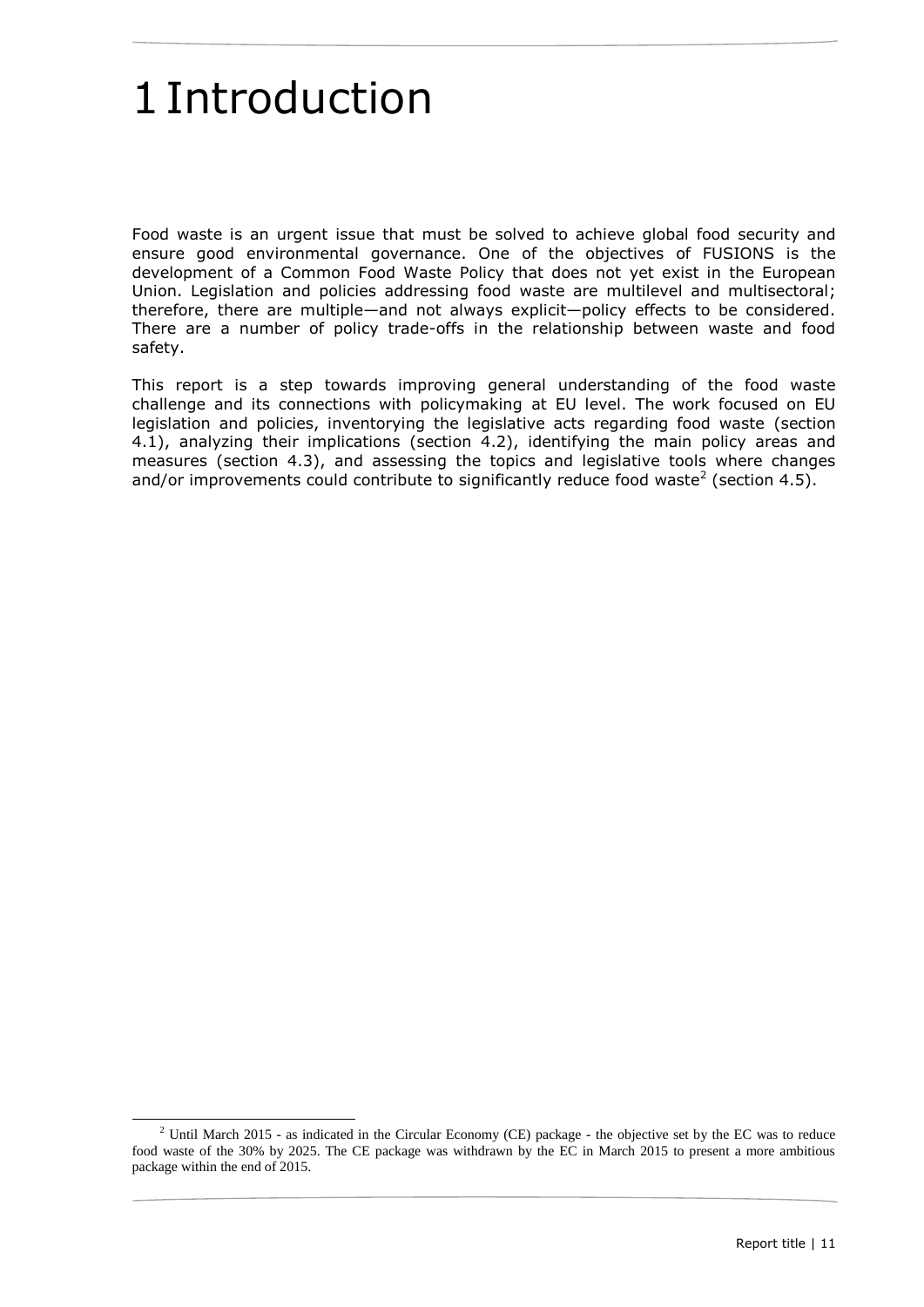# <span id="page-11-0"></span>2 Objectives of the report

According to the FUSIONS Document of Work, the purpose of sub-task T3.1.1 is to inventory and analyze *"*legislation and policies impacting food waste generation at EU level and in individual Member and Associated States covered by the FUSIONS] consortium, by drawing on existing literature and publicly available information". The review must also take into account foreseeable revisions of waste prevention policies within the timeframe of the FUSIONS Project.

More specifically, the report aims to:

- Inventory the EU legislative and policy tools impacting on food waste.
- Analyze the types of implications (positive or negative) for food waste.
- Identify the measures where changes could promote food waste reduction and prevention.
- Provide the necessary base of information for the development of the other tasks within FUSIONS' WP3.
	- T3.1.2 Scenario analysis of current trends of food waste generation.
	- T3.2.1 Socio-economic policy incentives.
	- T3.2.3 Policies and measures to stimulate socially innovative solutions to address food waste.
	- T3.3 Indicators and criteria for a food waste policy evaluation framework.
	- T3.4 Guidelines for a European Common Policy encouraging food waste prevention and reduction through social innovation.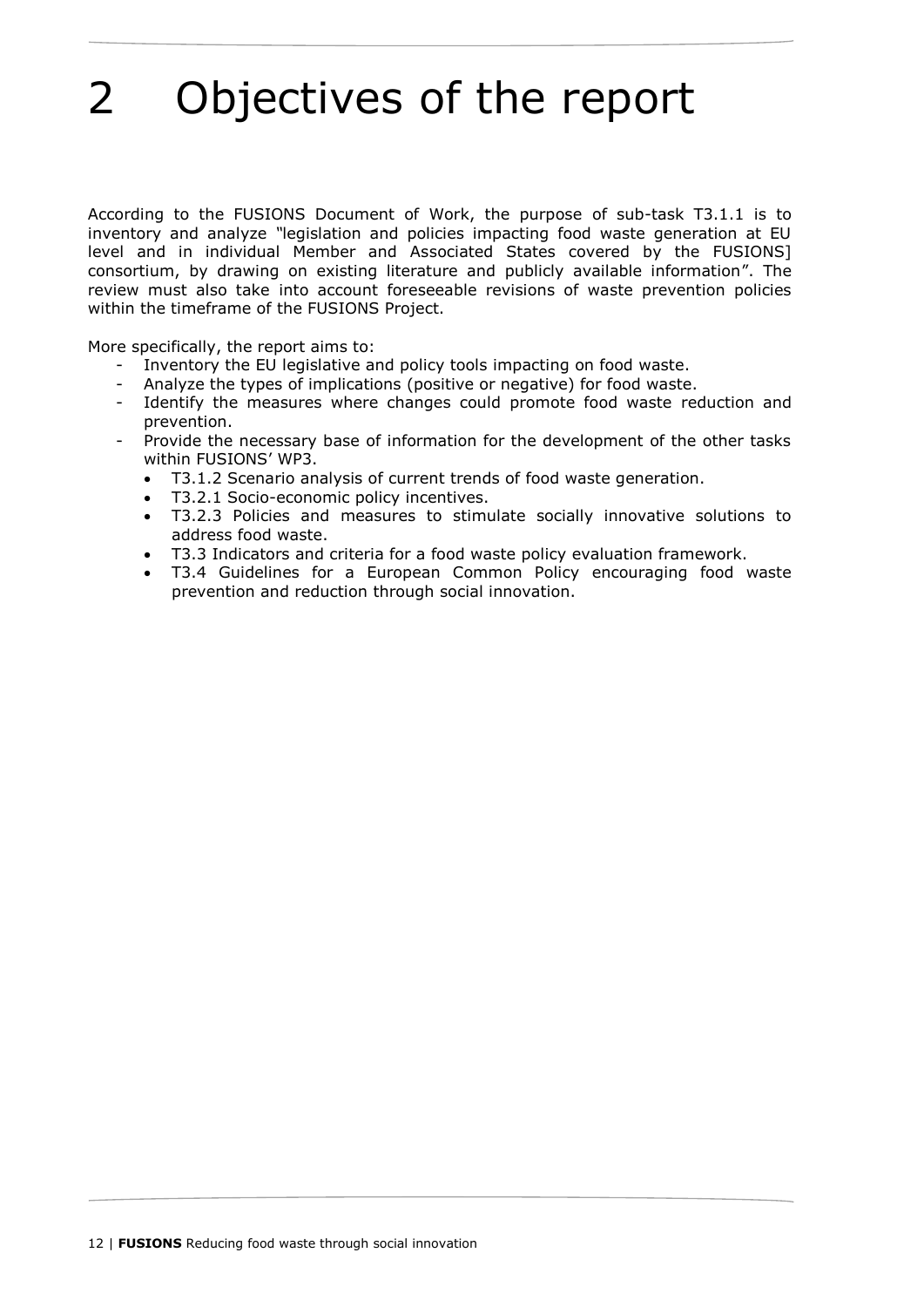# <span id="page-12-0"></span>3 Methodology

The report used a mix of qualitative methodologies aimed at reviewing the state of legislative and policy tools with implications for food waste in the European Union. This methodology was designed to address the specific characteristics and constraints of each section (Figure 3.1).

<span id="page-12-1"></span>Figure 3.1 Steps of the methodological approach of the study



# **A) Analysis of the FUSIONS database and experts' consultation**

Literature previously classified in the WP1 FUSIONS Database (302 references as of May 2014) was analyzed to identify existing studies concerning European legislation and policies having either positive or negative impacts on food waste.

The results obtained from the FUSIONS database were integrated with an experts' consultation conducted electronically among FUSIONS experts who were asked to indicate legislative acts not included in the list.

The information obtained from the FUSIONS literature database and the consultation was used to complete an *Inventory of Legislation Form*.

# **B) Inventory of legislation of European legislation and policies impacting on food waste**

# **Classification criteria**

The European legislative and policy acts quoted in the examined publications as relevant to food waste were identified through the EUR-Lex database<sup>3</sup> and reported in the Inventory form according to the following classification criteria:

- Type of legislative/policy act (Regulation, Directive, Decision, Communication, etc.)
- Full title of the document
- Coordinates of the act (date, number, EU classification heading, etc.)
- Brief description of the measure
- Link to the document in the EUR-Lex database
- Information source (the reference number in the FUSIONS database)
- **Notes**

-

- Submitter of the item
- Submitter's institution

# **Types of legislative and policy documents**

The first part of the research consisted of the identification of the European legislation and policies that, according to the available literature, have an impact on food waste. The identification was made through the EUR-Lex database, which collects and classifies all

<sup>3</sup> EUR-Lex: http://eur-lex.europa.eu/en/index.htm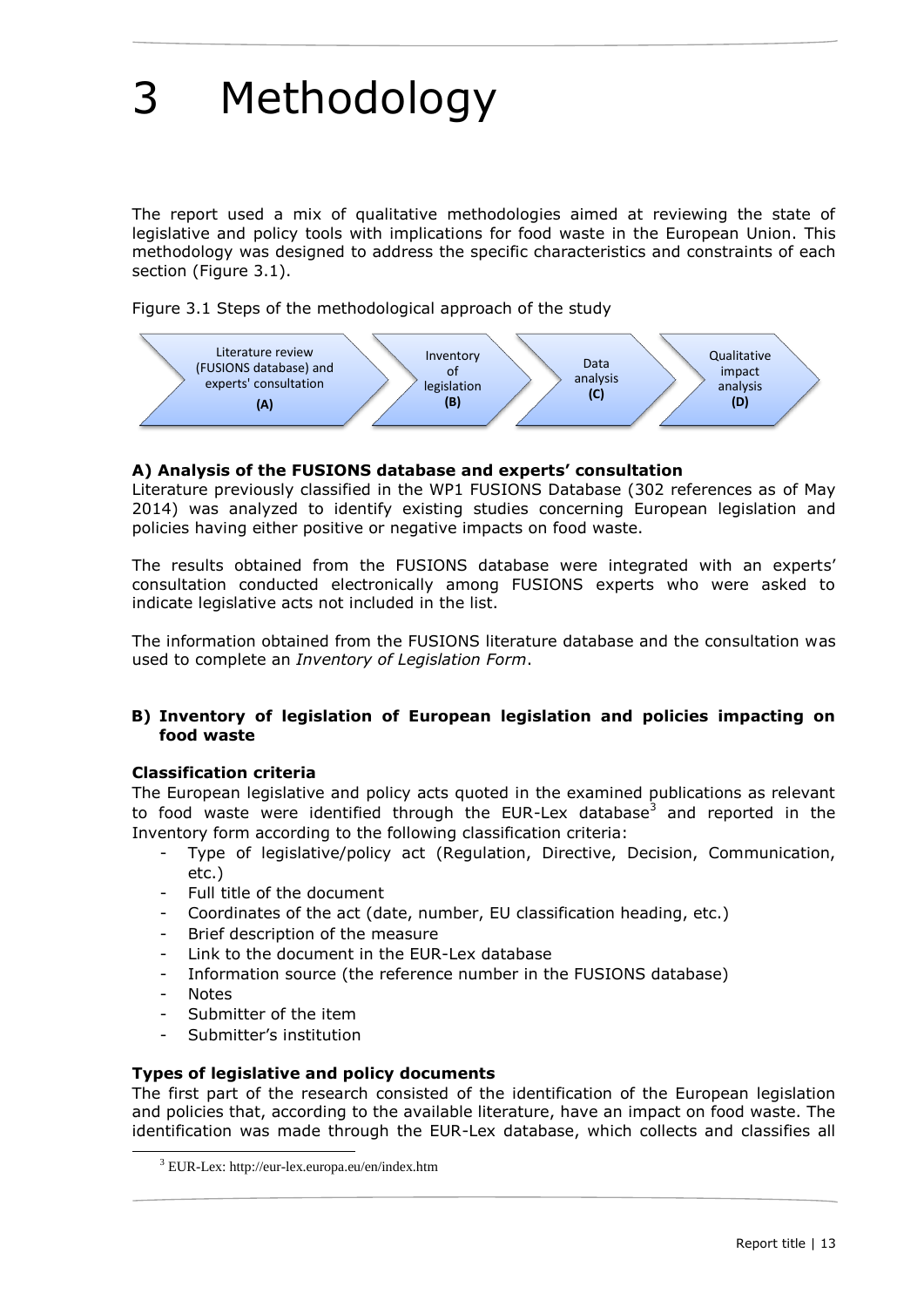official documents issued by the European Institutions. These documents are mostly Regulations, Directives, Decisions, Preparatory Acts (i.e. COM, JOIN, SEC, and SWD documents), and European Court Cases (see Table 3.1). In the inventory form used for the analysis, the most common types of documents were already listed in flag cells.

| Type of document     | Description                                                                                                                                                                                                                                                                                                                 |  |  |  |  |  |  |
|----------------------|-----------------------------------------------------------------------------------------------------------------------------------------------------------------------------------------------------------------------------------------------------------------------------------------------------------------------------|--|--|--|--|--|--|
| Regulation           | A Regulation is a legislative act of the EU that becomes immediately and<br>simultaneously enforceable as law in all Member States. When a<br>Regulation comes into force it supersedes national laws dealing with the<br>same subject, and subsequent national legislation must be made in the<br>light of the Regulation. |  |  |  |  |  |  |
| Directive            | A Directive is a legislative act of the EU that is not directly applicable but<br>needs to be transposed into national law. Generally, Member States have<br>to make changes to their laws in order to implement Directives correctly.                                                                                      |  |  |  |  |  |  |
| Decision             | A Decision is a legal act that is binding upon those Member States or<br>individuals to which it is addressed. Not every EU Decision generates new<br>national laws.                                                                                                                                                        |  |  |  |  |  |  |
| <b>COM Documents</b> | COM Documents are proposals and other acts adopted in the framework<br>of a legislative procedure. Preparatory acts can take the form of<br>communications, recommendations, reports, white papers, and green<br>papers.                                                                                                    |  |  |  |  |  |  |

<span id="page-13-0"></span>Table 3.1 Types of European legislative documents inventoried

# **Identifying the legislation and policy frameworks through the classification headings of European Union Legislation**

European legislation and policy documents are classified in the EUR-Lex database according to the Directory of European Union Legislation. The analytical structure of the Directory consists of twenty chapters, which include all subjects covered by European policies and legislation.

<span id="page-13-1"></span>

| Table 3.2 Chapters of the Directory of European Union Legislation |  |  |  |
|-------------------------------------------------------------------|--|--|--|
|                                                                   |  |  |  |

| Code | Chapters/Legislative and policy areas                      |
|------|------------------------------------------------------------|
| 01   | General, financial and institutional matters               |
| 02   | Customs Union and free movement of goods                   |
| 03   | Agriculture                                                |
| 04   | <b>Fisheries</b>                                           |
| 05   | Freedom of movement for workers and social policy          |
| 06   | Right of establishment and freedom to provide services     |
| 07   | Transport policy                                           |
| 08   | Competition policy                                         |
| 09   | Taxation                                                   |
| 10   | Economic and monetary policy and free movement of capital  |
| 11   | <b>External relations</b>                                  |
| 12   | Energy                                                     |
| 13   | Industrial policy and internal market                      |
| 14   | Regional policy and coordination of structural instruments |
| 15   | Environment, consumers and health protection               |
| 16   | Science, information, education and culture                |
| 17   | Law relating to undertakings                               |
| 18   | Common Foreign and Security Policy                         |
| 19   | Area of freedom, security and justice                      |
| 20   | People's Europe                                            |

These chapters—here named also *legislative and policy areas*—have four levels of detail, each of them identified by two numbers. Thus, the identification code—the "classification heading" indicated in all the European legislation and policy documents collected by the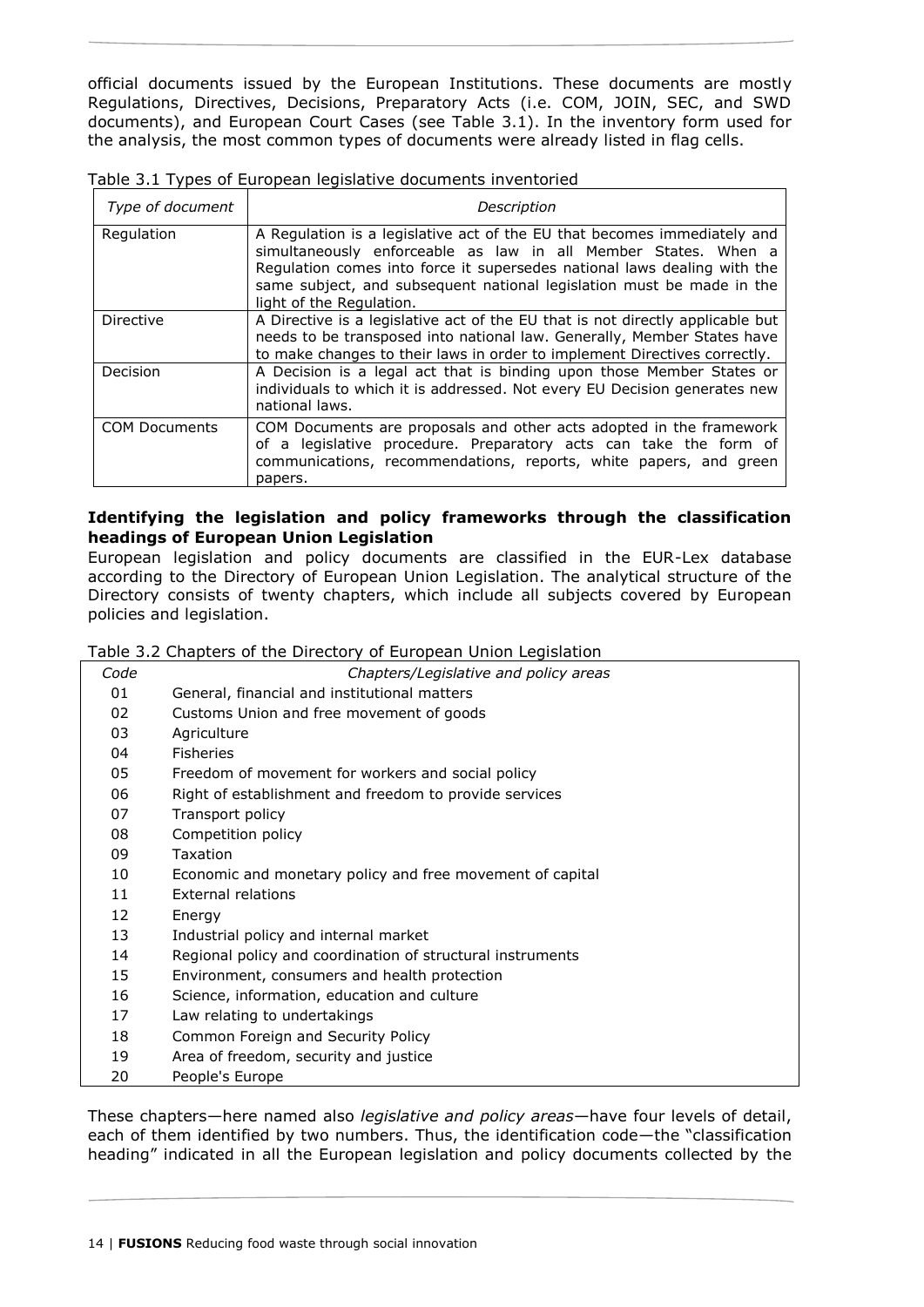EUR-Lex database—is composed of four pairs of numbers. The first pair goes from 01 to 20 to identify the twenty chapters (see Table 3.2)

In some cases, the inventoried documents had more than one classification code because that legislative act involved more than one legislative and policy area.

# **C) Data analysis**

# **Update of inventoried legislation and policy acts**

A significant number of acts deemed to impact on food waste have been modified or repealed by later legislation and policy measures. Therefore, since the publication dates of the examined literature ranged from 1980 to 2013, it was necessary to check the validity of the inventoried acts and update the inventory by replacing the acts that are no longer applicable with the new legislation in force.

# **Identification of types of implications for food waste**

Very few studies specifically aimed to investigate the effects of legislation and policy measures on food waste. Most of the inventoried legislation and policy measures are simply mentioned in the context of food waste research applied to other types of analyses.

Regarding the legislation and policies indicated in the available literature as impacting (negatively or positively) on food waste, five types of implications have been defined:

- Implying or potentially implying food waste generation,
- Addressed to food waste management,
- Actively addressed to food waste reduction,
- Actively addressed to food use optimization, and
- More than one implication.

These typologies represent the main categories used in the inquiry to distinguish the different effects of the examined measures on the generation, management, and reduction of food waste and optimization of food use (see Table 3.3).

Beyond the definition of the type of implication, the inventory form also requested a detailed description of the impact of the identified measure.

<span id="page-14-0"></span>

| Table 3.3 Types of implications of legislation and policies impacting on food waste |  |  |  |
|-------------------------------------------------------------------------------------|--|--|--|
|-------------------------------------------------------------------------------------|--|--|--|

| Type of implication                                                                   | Description                                                                                                                                                                                                           |  |  |  |
|---------------------------------------------------------------------------------------|-----------------------------------------------------------------------------------------------------------------------------------------------------------------------------------------------------------------------|--|--|--|
| i) Legislation and policies implying or potentially<br>implying food waste generation | The examined measure implies (or potentially<br>implies) the generation of food waste as a<br>collateral effect of its implementation, and does<br>not have any provision to prevent or manage this<br>inconvenience. |  |  |  |
| ii) Legislation and policies addressed to food<br>waste management                    | The examined measure contains provisions to<br>manage the generation of food waste.                                                                                                                                   |  |  |  |
| iii) Legislation and policies actively addressed to<br>food waste reduction           | The examined measure contains provisions<br>targeted to reduce the generation of food waste.                                                                                                                          |  |  |  |
| iv) Legislation and policies actively addressed to<br>food use optimization           | The examined measure contains provisions<br>actively addressed to recover food excluded or<br>potentially excluded from the supply chain and<br>make use of it for human nutrition.                                   |  |  |  |
| v) Legislation and policies with more than one                                        | The examined measure contains more than one                                                                                                                                                                           |  |  |  |
| implication                                                                           | type of implication for food waste.                                                                                                                                                                                   |  |  |  |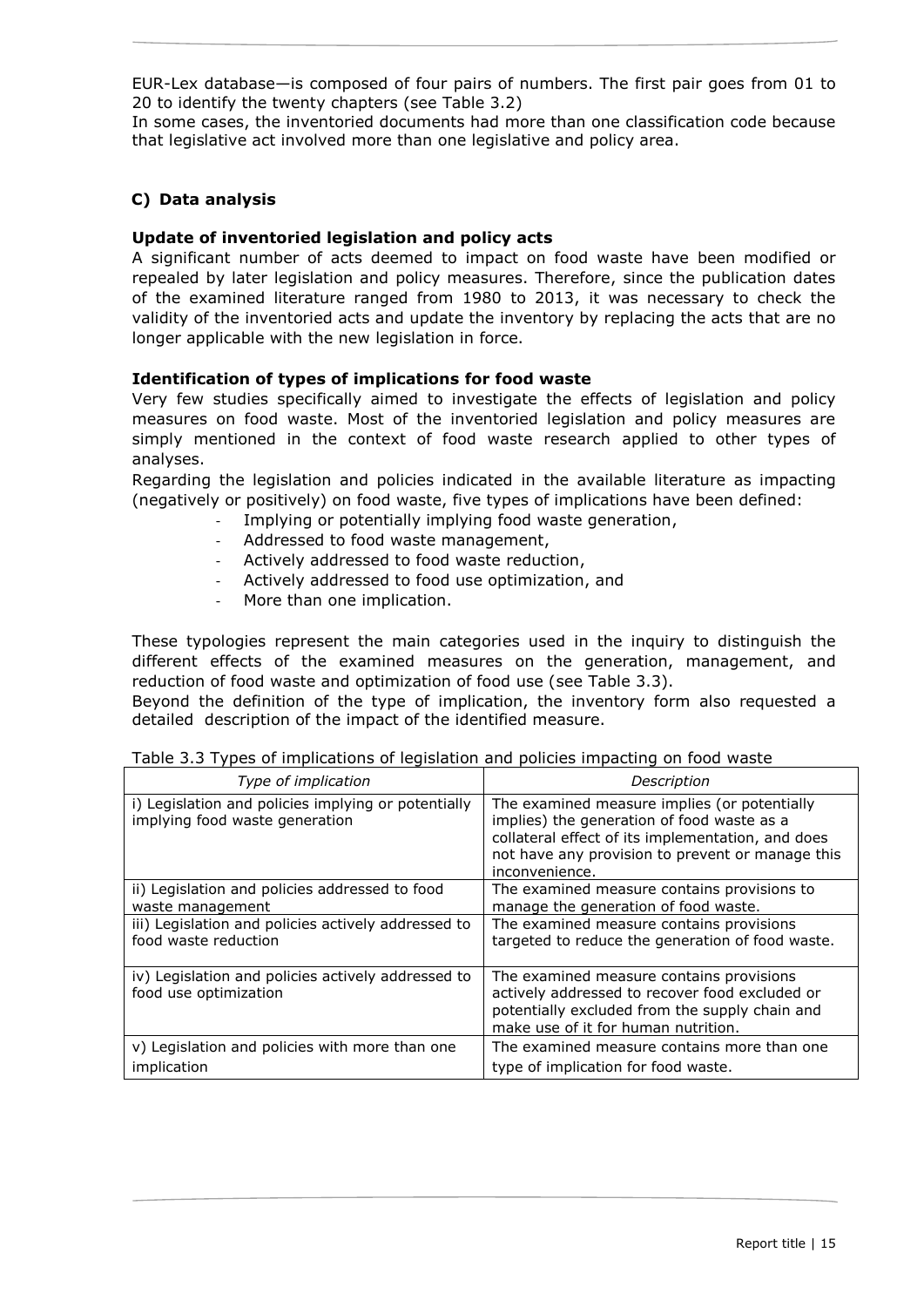# **D) Qualitative impact analysis**

The survey "EU legislation impact assessment" was carried out via SurveyMonkey<sup>4</sup> (see Annex 1) among FUSIONS partners. It consisted of 64 questions focusing on a shortlist of 32 of the 53 inventoried European legislative acts. Only those with more significant positive/negative implications for food waste have been included in the survey.

For each legislative act in the survey, respondents were asked to assess its potential impact on food waste on a five-step scale from "no impact" to "very large impact." In addition, respondents were asked to identify the changes/improvements required to make each legislative act more effective in delivering a contribution to reduction of food waste. Until early 2015 the objective of the EU was the 30% reduction of food waste by 2025, as proposed in the Circular Economy (CE) package. It was decided to withdraw the 2014 version of the CE package in order to present a new and more ambitious package within the end of 2015.

The results of the survey were used to rank the legislative acts according to the respondents' assessments. The different scores on the five-step scale were given the following score values:

- No impact: 0
- Very small impact: 1
- Small impact: 2
- Large impact: 3
- Very large impact: 4

For each legislative act, the number of respondents for each score was multiplied by the score value. These sub-sums were added together and divided by the number of respondents who assessed the legislative act in question. This gives an "average score" for each legislative act.

# **E) Major limitations of the study**

The study suffered due to a number of challenges characterizing the food waste discourse:

- Food waste quantification is still rather weak. A lack of consistent and comparable data limits the methodological tools that can be utilized for policy analysis.
- Food waste is an extremely complex subject characterized by a number of different interrelated and multisectoral drivers. For instance, the FUSIONS report *Drivers of current food waste generation, threats of future increase and opportunities for reduction* identified 271 food waste drivers, which constitute a wide, multifaceted, interconnected problem across all stages of the food supply chain, from primary production on farms, to final consumption in food services and households.
- Food waste is multisectoral; therefore, it is addressed by different policy areas at different levels with a number of interconnected and indirect effects.
- The food waste policy arena is evolving rapidly together with the political agenda of national governments and under the pressure of the market and civil society.
- A variety of stakeholders with different agendas are engaged in this sector.
- The EU is made up of different countries and diverse political approaches, and its diversity emerges particularly strongly in any issues related to food including food waste. This results in a variety of governmental approaches, laws and regulations, initiatives, and business and consumer behaviors towards food waste.

-

<sup>4</sup> SurveyMonkey is an online survey software. Website: https://www.surveymonkey.com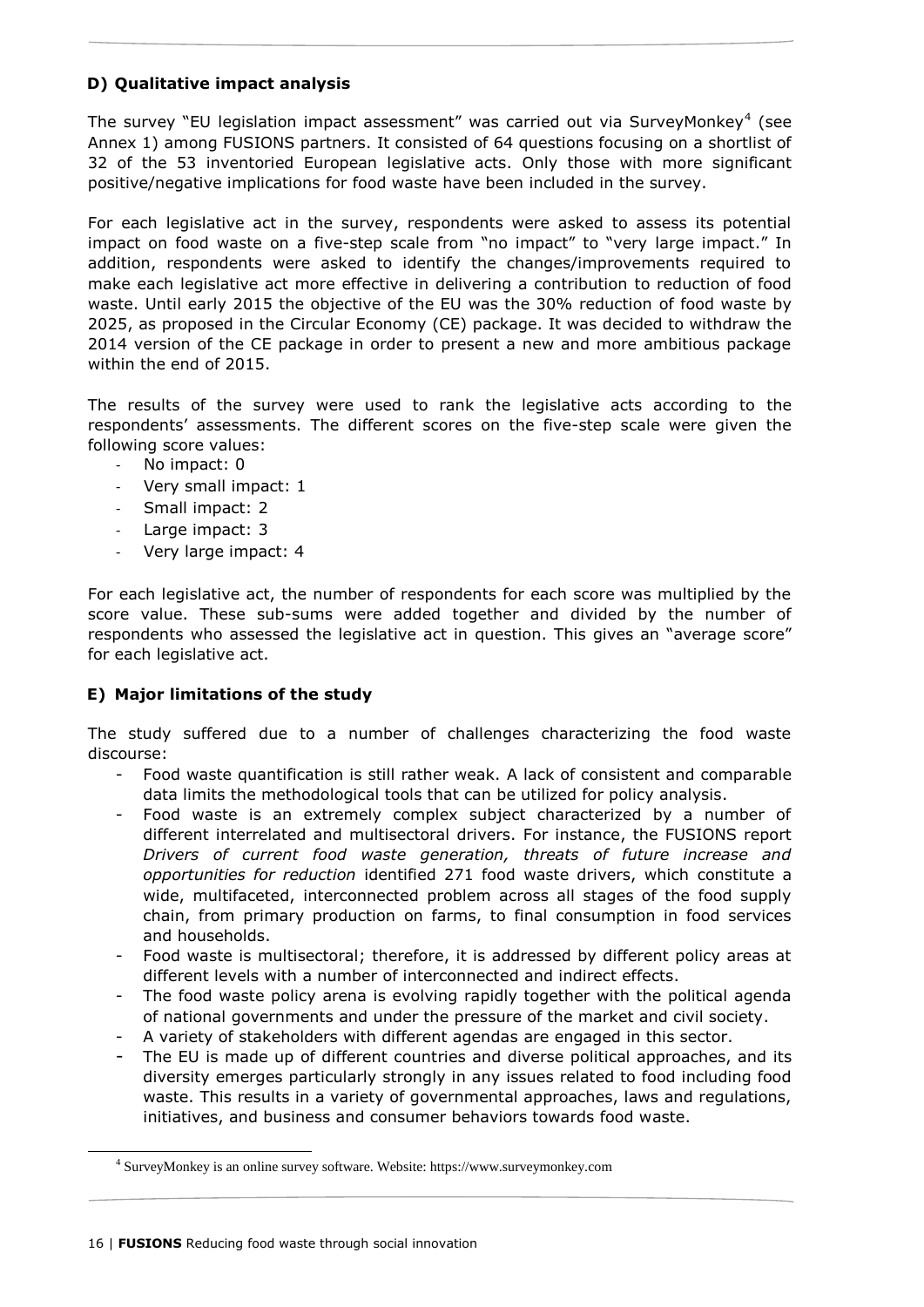# <span id="page-16-0"></span>4Review of EU legislation and policies with implications for food waste

# <span id="page-16-1"></span>4.1 Inventory of EU legislation with major implications for food waste

Fifty-three EU legislative acts in force in December 2014 have been identified and included in the inventory. Forty of them have been traced from an extended literature review and thirteen from an experts' consultation. The inventory comprises:

- 29 Regulations. These acts become immediately and simultaneously enforceable as law in all Member States.
- 10 Directives. These are not directly applicable but need to be first transposed into national law.
- 3 Decisions. These are legal acts binding upon those Member States or individuals to which they are addressed. Not every EU decision generates new national laws.
- 10 Communications. These are proposals or preparatory acts adopted in the framework of a legislative procedure.
- 1 Parliament Resolution. This is not a true act of EU legislation, but has been included in the inventory because its content appears relevant to any policy or strategy aimed at preventing food waste.

The fifty-three acts are listed chronologically in the following inventory, from the most recent to the oldest:

- 1. COM (2014) 398 final. Communication from the Commission to the European Parliament, the Council, the European Economic and Social Committee and the Committee of the Regions towards a circular economy: A zero waste programme for Europe<sup>5</sup>.
- 2. COM (2014) 397 final. Proposal for a Directive of the European Parliament and of the Council amending Directives 2008/98/EC on waste, 94/62/EC on packaging and packaging waste, 1999/31/EC on the landfill of waste, 2000/53/EC on end-oflife vehicles, 2006/66/EC on batteries and accumulators and waste batteries and accumulators, and 2012/19/EU on waste electrical and electronic equipment<sup>6</sup>.
- 3. COM (2013) 260 final. Proposal for a Regulation of the European Parliament and of the Council on animal health.
- 4. Commission Regulation (EU) No 56/2013 of 16 January 2013 amending Annexes I and IV to Regulation (EC) No 999/2001 of the European Parliament and of the

-

<sup>5</sup> Communication (2014) 397 is part of the Circular Economy package that was withdrawn by the EC in March 2015 to present a more ambitious package within the end of 2015. However the Communication was a major reference during the development of the present work and experts evaluated the CE package as positively addressing FW reduction.

<sup>&</sup>lt;sup>6</sup> Also Communication (2014) 398 is part of the Circular Economy package that was withdrawn by the EC in March 2015. Experts evaluated the CE package as positively addressing FW reduction.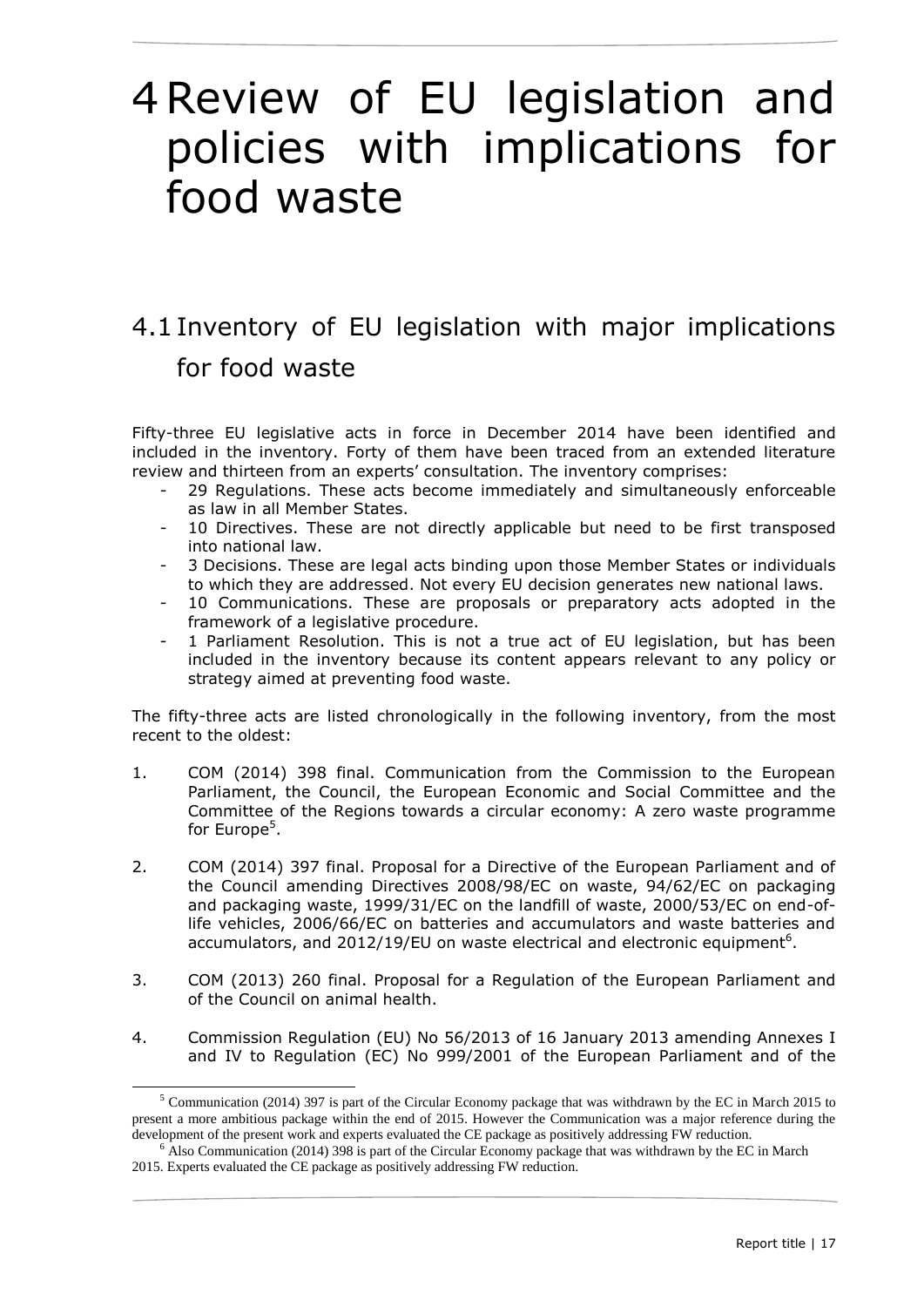Council laying down rules for the prevention, control and eradication of certain transmissible spongiform encephalopathies.

- 5. Regulation (EU) No 1308/2013 of the European Parliament and of the Council of 17 December 2013 establishing a common organisation of the markets in agricultural products and repealing Council Regulations (EEC) No 922/72, (EEC) No 234/79, (EC) No 1037/2001 and (EC) No 1234/2007.
- 6. Regulation (EU) No 1380/2013 of the European Parliament and of the Council of 11 December 2013 on the Common Fisheries Policy, amending Council Regulations (EC) No 1954/2003 and (EC) No 1224/2009 and repealing Council Regulations (EC) No 2371/2002 and (EC) No 639/2004 and Council Decision 2004/585/EC.
- 7. Decision No 1386/2013/EU of the European Parliament and of the Council of 20 November 2013 on a General Union Environment Action Programme to 2020 "Living well, within the limits of our planet."
- 8. COM (2012) 60 final. Communication from the Commission to the European Parliament, the Council, the European Economic and Social Committee and the Committee of the Regions Innovating for Sustainable Growth: A Bioeconomy for Europe.
- 9. Council Regulation (EU) No 43/2012 of 17 January 2012 fixing for 2012 the fishing opportunities available to EU vessels for certain fish stocks and groups of fish stocks which are not subject to international negotiations or agreements.
- 10. Council Regulation (EU) No 44/2012 of 17 January 2012 fixing for 2012 the fishing opportunities available in EU waters and, to EU vessels, in certain non-EU waters for certain fish stocks and groups of fish stocks which are subject to international negotiations or agreements.
- 11. European Parliament Resolution 2011/2175 (INI) of 19 January 2012 on how to avoid food wastage: strategies for a more efficient food chain in the EU.
- 12. COM (2011) 571 final. Communication from the Commission to the European Parliament, the Council, the European Economic and Social Committee and the Committee of the Regions: Roadmap to a Resource Efficient Europe.
- 13. Commission Regulation (EU) No 142/2011 of 25 February 2011 implementing Regulation (EC) No 1069/2009 of the European Parliament and of the Council laying down health rules as regards animal by-products and derived products not intended for human consumption and implementing Council Directive 97/78/EC as regards certain samples and items exempt from veterinary checks at the border under that Directive.
- 14. Commission Implementing Regulation (EU) No 543/2011 of 7 June 2011 laying down detailed rules for the application of Council Regulation (EC) No 1234/2007 in respect of the fruit and vegetables and processed fruit and vegetables sectors.
- 15. Regulation (EU) No 1169/2011 of the European Parliament and of the Council of 25 October 2011 on the provision of food information to consumers, amending Regulations (EC) No 1924/2006 and (EC) No 1925/2006 of the European Parliament and of the Council, and repealing Commission Directive 87/250/EEC, Council Directive 90/496/EEC, Commission Directive 1999/10/EC, Directive 2000/13/EC of the European Parliament and of the Council, Commission Directives 2002/67/EC and 2008/5/EC and Commission Regulation (EC) No 608/2004.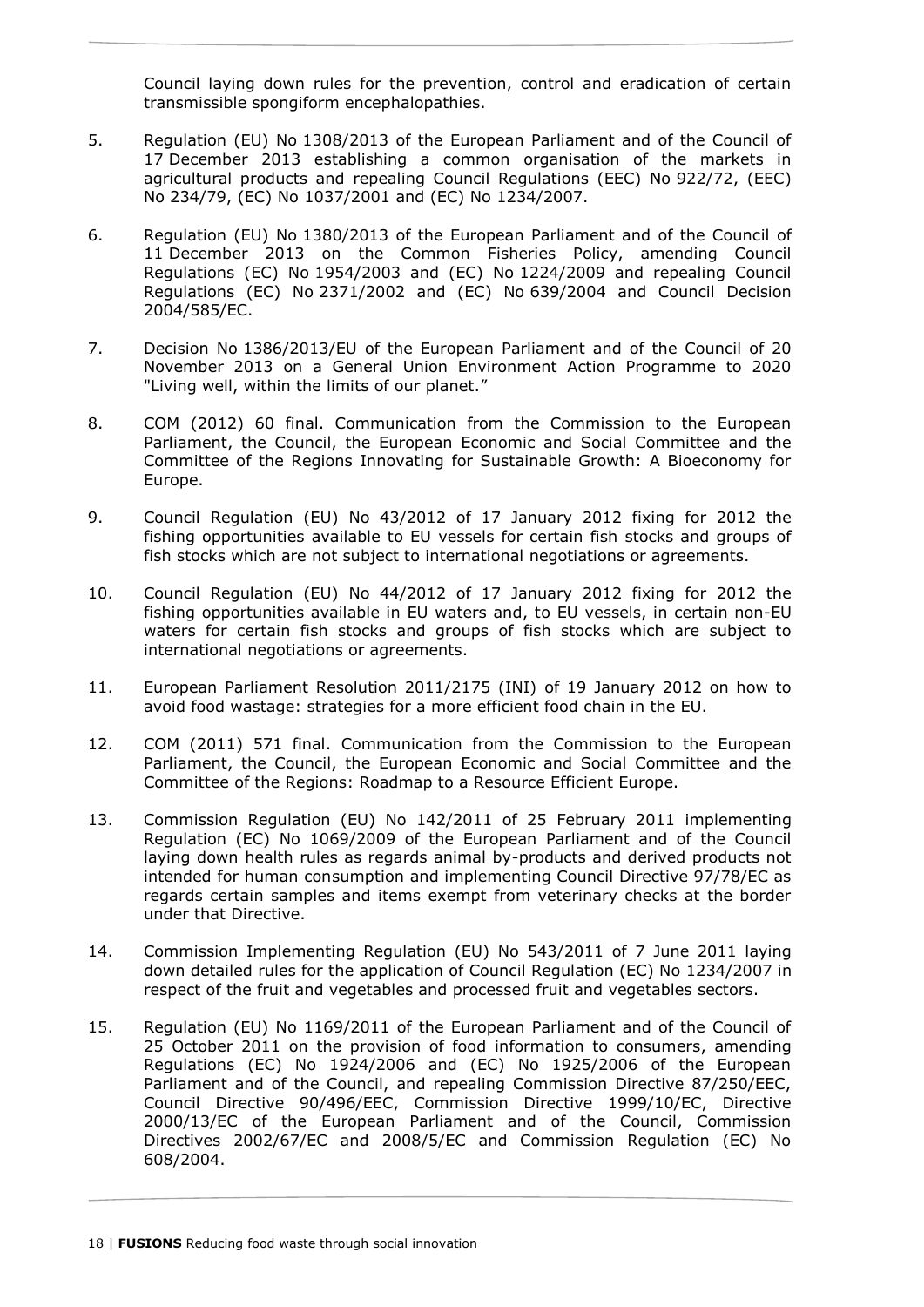- 16. COM (2010) 235 final. Communication from the Commission to the Council and the European Parliament on future steps in bio-waste management in the European Union.
- 17. Directive 2010/75/EU of the European Parliament and of the Council of 24 November 2010 on industrial emissions (integrated pollution prevention and control).
- 18. COM (2010) 384 final. Communication from the Commission to the European Parliament and the Council: The TSE Roadmap 2. A Strategy paper on Transmissible Spongiform Encephalopathies for 2010-2015.
- 19. Commission Regulation (EU) No 849/2010 of 27 September 2010 amending Regulation (EC) No 2150/2002 of the European Parliament and of the Council on waste statistics.
- 20. Commission Decision 2009/564/EC of 9 July 2009 establishing the ecological criteria for the award of the Community eco-label for campsite service.
- 21. Commission Decision 2009/578/EC of 9 July 2009 establishing the ecological criteria for the award of the Community eco-label for tourist accommodation service.
- 22. Directive 2009/28/EC of the European Parliament and of the Council of 23 April 2009 on the promotion of the use of energy from renewable sources and amending and subsequently repealing Directives 2001/77/EC and 2003/30/EC.
- 23. Council Regulation (EC) No 43/2009 of 16 January 2009 fixing for 2009 the fishing opportunities and associated conditions for certain fish stocks and groups of fish stocks, applicable in Community waters and, for Community vessels, in waters where catch limitations are required.
- 24. Commission Regulation (EC) No 129/2009 of 13 February 2009 amending Regulation (EC) No 197/2006 as regards the validity of the transitional measures relating to former foodstuffs.
- 25. Commission Regulation (EC) No 163/2009 of 26 February 2009 amending Annex IV to Regulation (EC) No 999/2001 of the European Parliament and of the Council laying down rules for the prevention, control and eradication of certain transmissible spongiform encephalopathies.
- 26. Regulation (EC) No 1069/2009 of the European Parliament and of the Council of 21 October 2009 laying down health rules as regards animal by-products and derived products not intended for human consumption and repealing Regulation (EC) No 1774/2002 (Animal by-products Regulation).
- 27. Directive 2008/98/EC of the European Parliament and of the Council of 19 November 2008 on waste and repealing certain Directives.
- 28. Commission Regulation (EC) No 589/2008 of 23 June 2008 laying down detailed rules for implementing Council Regulation (EC) No 1234/2007 as regards marketing standards for eggs.
- 29. COM (2007) 136 final. Communication from the Commission to the Council and the European Parliament - A policy to reduce unwanted by-catches and eliminate discards in European fisheries {SEC(2007) 380} {SEC(2007) 381}.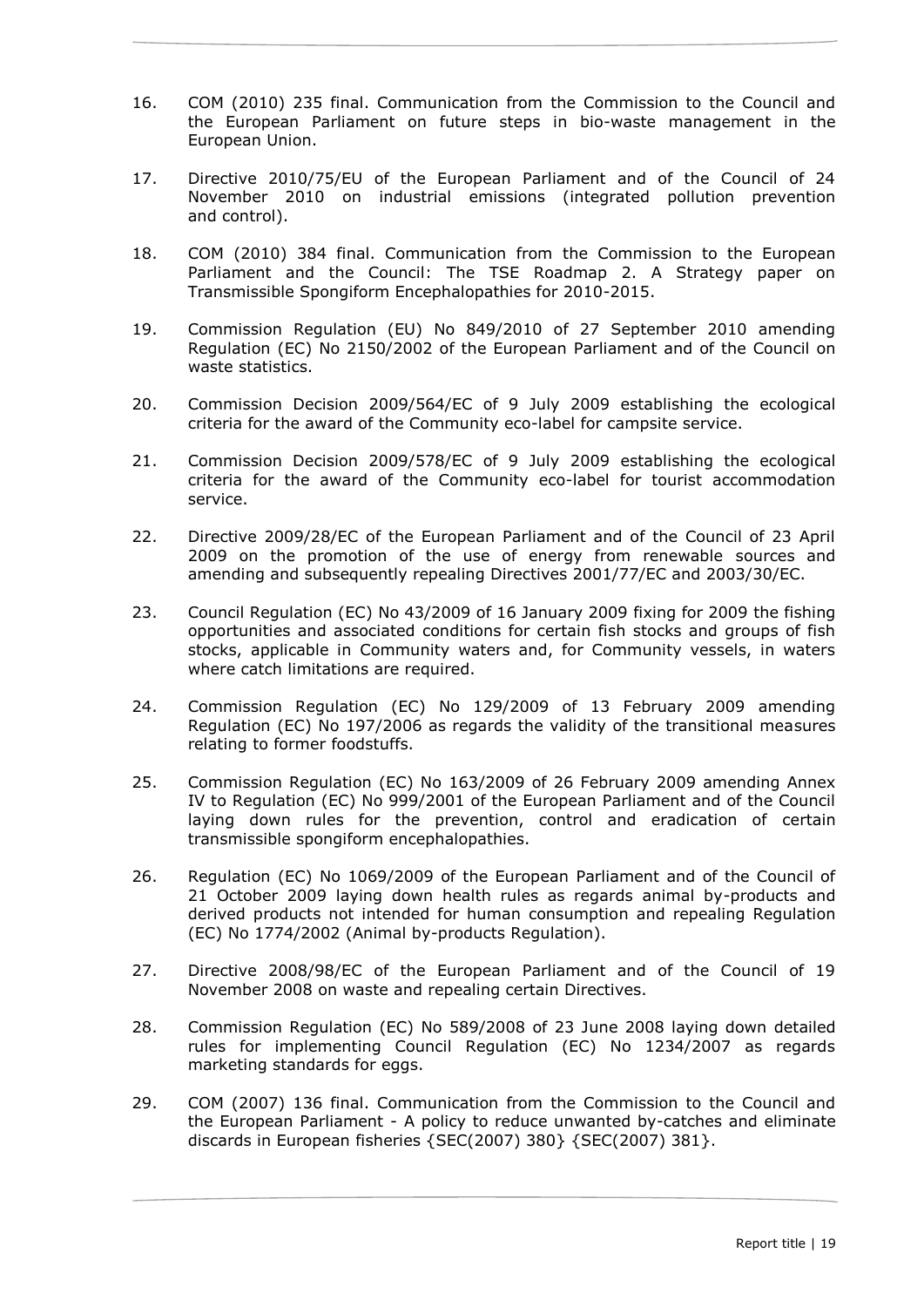- 30. Commission Regulation (EC) No 832/2007 of 16 July 2007 amending Regulation (EC) No 197/2006 as regards uses of former foodstuffs and the extension of the validity of the transitional measures relating to such foodstuffs.
- 31. Council Directive 2006/112/EC of 28 November 2006 on the common system of value added tax.
- 32. Commission Regulation (EC) No 1664/2006 of 6 November 2006 amending Regulation (EC) No 2074/2005 as regards implementing measures for certain products of animal origin intended for human consumption and repealing certain implementing measures.
- 33. Commission Regulation (EC) No 1881/2006 of 19 December 2006 setting maximum levels for certain contaminants in foodstuffs.
- 34. COM (2005) 666 final. Communication from the Commission to the Council, the European Parliament, the European Economic and Social Committee and the Committee of the Regions. Taking sustainable use of resources forward: A Thematic Strategy on the prevention and recycling of waste. Brussels, 21.12.2005.
- 35. Council Regulation (EC) No 1/2005 of 22 December 2004 on the protection of animals during transport and related operations and amending Directives 64/432/EEC and 93/119/EC and Regulation (EC) No 1255/97.
- 36. Regulation (EC) No 183/2005 of the European Parliament and of the Council of 12 January 2005 laying down requirements for feed hygiene.
- 37. Directive 2004/12/EC of the European Parliament and of the Council of 11 February 2004 amending Directive 94/62/EC on packaging and packaging waste - Statement by the Council, the Commission and the European Parliament.
- 38. Regulation (EC) No 852/2004 of the European Parliament and of the Council of 29 April 2004 on the hygiene of foodstuffs.
- 39. Regulation (EC) No 853/2004 of the European Parliament and of the Council of 29 April 2004 laying down specific hygiene rules for food of animal origin.
- 40. Regulation (EC) No 882/2004 of the European Parliament and of the Council of 29 April 2004 on official controls performed to ensure the verification of compliance with feed and food law, animal health and animal welfare rules.
- 41. COM (2003) 301 final. Communication from the Commission. Towards a thematic strategy on the prevention and recycling of waste. Brussels, 27.5.2003.
- 42. Council Directive 2002/99/EC of 16 December 2002 laying down the animal health rules governing the production, processing, distribution and introduction of products of animal origin for human consumption.
- 43. Regulation (EC) No 178/2002 of the European Parliament and of the Council of 28 January 2002 laying down the general principles and requirements of food law, establishing the European Food Safety Authority and laying down procedures in matters of food safety.
- 44. Regulation (EC) No 2150/2002 of the European Parliament and of the Council of 25 November 2002 on waste statistics.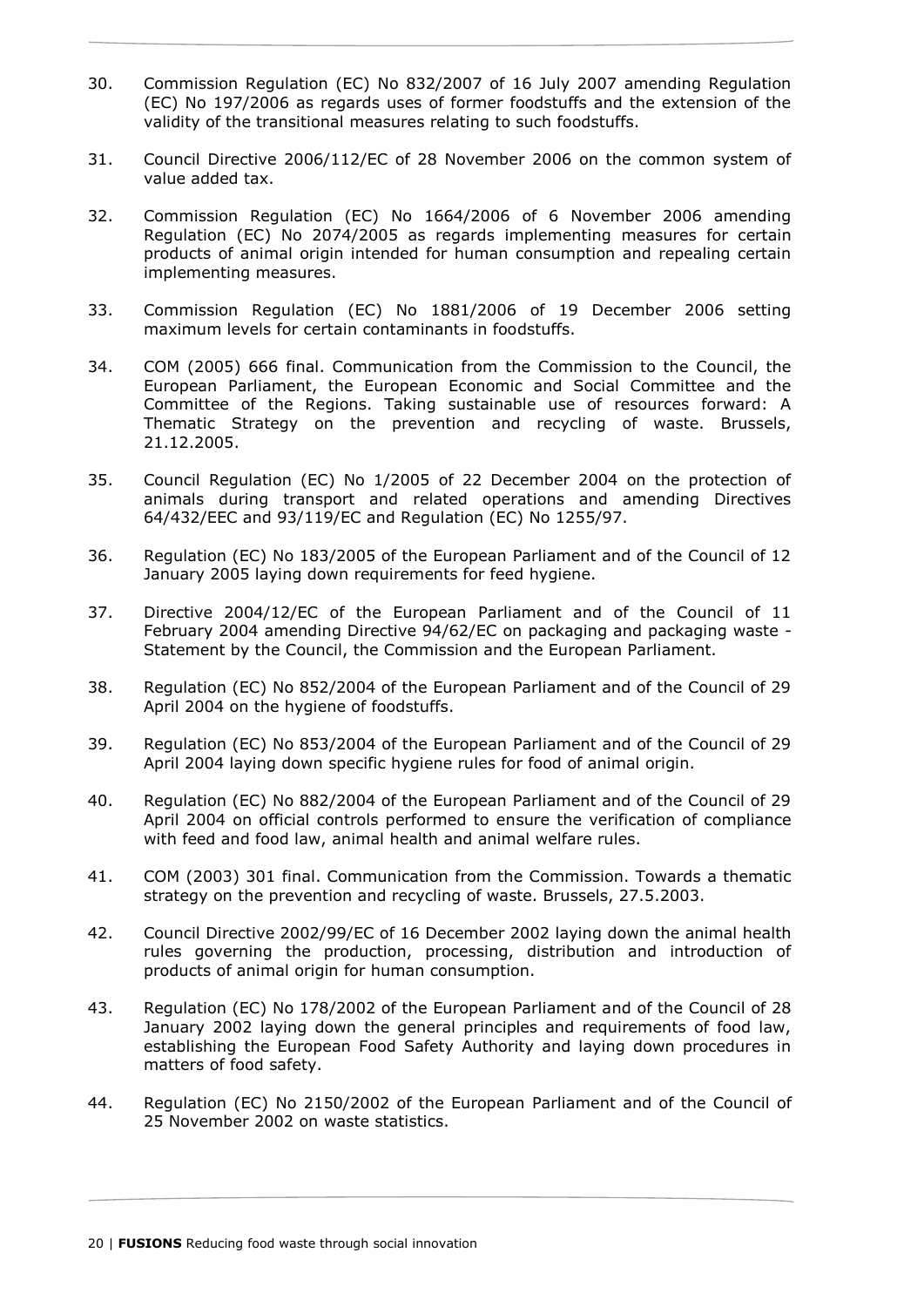- 45. Regulation (EC) No 999/2001 of the European Parliament and of the Council of 22 May 2001 laying down rules for the prevention, control and eradication of certain transmissible spongiform encephalopathies.
- 46. Commission Regulation (EC) No 1639/2001 of 25 July 2001 establishing the minimum and extended Community programmes for the collection of data in the fisheries sector and laying down detailed rules for the application of Council Regulation (EC) No 1543/2000.
- 47. Council Directive 2000/29/EC of 8 May 2000 on protective measures against the introduction into the Community of organisms harmful to plants or plant products and against their spread within the Community.
- 48. Council Directive 1999/31/EC of 26 April 1999 on the landfill of waste.
- 49. Council Regulation (EC) No 850/98 of 30 March 1998 for the conservation of fishery resources through technical measures for the protection of juveniles of marine organisms.
- 50. Regulation (EC) No 258/97 of the European Parliament and of the Council of 27 January 1997 concerning novel foods and novel food ingredients.
- 51. European Council Directive 94/62/EC on packaging and packaging waste.
- 52. Council Regulation (EEC) No 315/93 of 8 February 1993 laying down Community procedures for contaminants in food.
- 53. Council Directive 85/374/EEC of 25 July 1985 on the approximation of the laws, regulations and administrative provisions of the Member States concerning liability for defective products.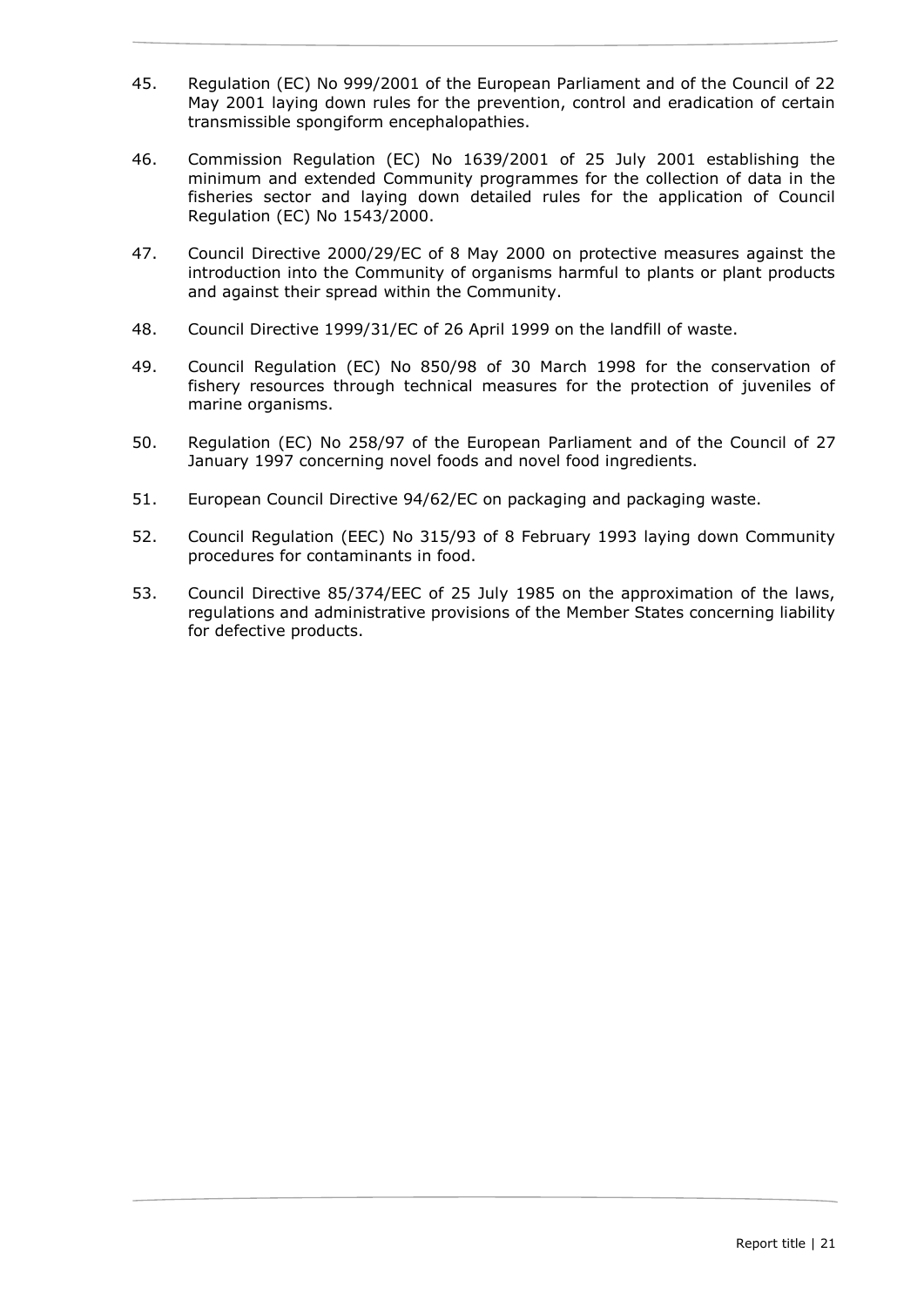# <span id="page-21-0"></span>4.2 Analysis of EU legislation with major implications for food waste

The EU legislative framework reflects the complexity of the food waste challenge. It has implications for the entire food chain—from farmers to consumers—involving a number of different interrelated sectors, such as local and regional authorities, households and consumers, the processing and hospitality industry, the retail supply chain, and businesses and institutions providing catering services. Such a complex issue is addressed and has implications of a different nature in a number of policy areas.

In this work, the types of EU legislation implications have been grouped in five clusters:

- Cluster 1: Legislation potentially implying food waste generation.
- Cluster 2: Legislation potentially implying food waste management.
- Cluster 3: Legislation potentially implying food waste reduction.
- Cluster 4: Legislation potentially implying food use optimization.
- Cluster 5: Legislation with more than one type of implication.

The distribution of the acts in the previous five clusters is shown in the figure below.



<span id="page-21-1"></span>Figure 4.1 Number of legislative acts per type of implication for food waste (FW)

# **Cluster 1: Legislation potentially implying food waste generation**

Num 9, 10, 23, 49.

*Acts*: Council **Regulation (EU) No 44/2012** of 17 January 2012.

Council **Regulation (EU) No 43/2012** of 17 January 2012.

Council **Regulation (EC) No 43/2009** of 16 January 2009.

Council **Regulation (EC) No 850/98** of 30 March 1998.

- *Description*. These Regulations fix for their respective year the fishing opportunities available in EU waters and, to EU vessels, in certain non-EU waters for certain fish stocks and groups of fish stocks that are subject to international negotiations or agreements. Moreover, these Regulations set the minimum landing size of fish.
- *Implication analysis*. The fishing opportunities referred to in the Regulations include catch limits for the respective year; in the text the 'total allowable catch' (TAC) is defined as the quantity that can be taken and landed from each fish stock every year. Considering that each Member State has an allocated quota (a proportion of the TAC), when a catch exceeds the limit, the fish have to be discarded. This rule can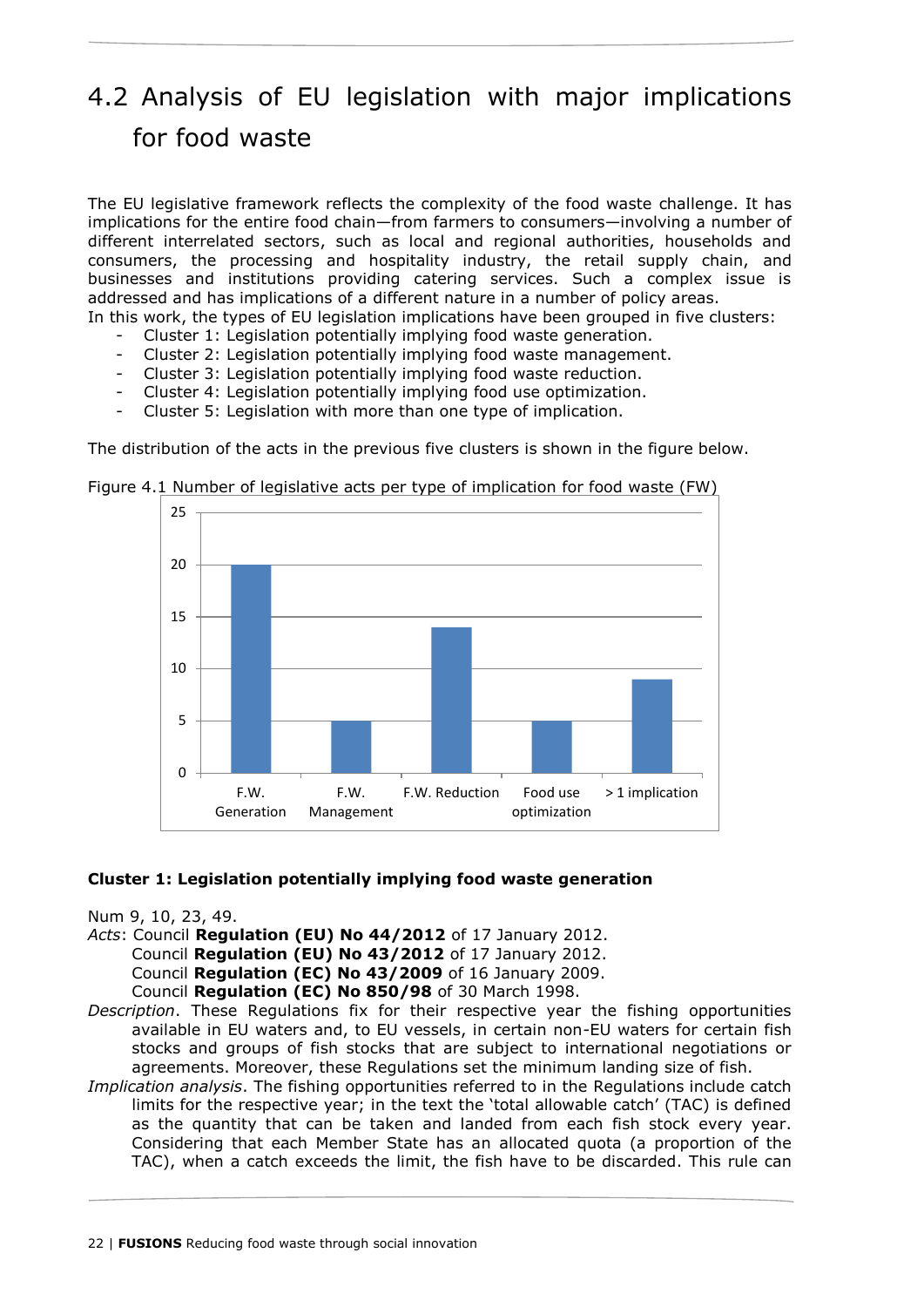lead to food waste because the fish thrown back into the sea often do not survive. Consequently, this act can be classified as implying or potentially implying food waste generation.

#### Num 14

*Act*. Commission implementing **Regulation (EC) No 543/2011** of 7 June 2011. *Description.* This Regulation lays down general and specific marketing standards for:

- Apples, citrus fruit, and kiwifruit.
- Lettuces and curled-leaved and broad-leaved endives.
- Peaches and nectarines.
- Pears.
- Strawberries.
- Sweet peppers.
- Table grapes.
- Tomatoes.
- *Implication analysis*. Marketing standards include rules establishing what products should look like (not related to health issues) in terms of size and shape; thus they potentially imply a waste of those products that, although edible, do not meet the aesthetic criteria.

#### Num 15

- *Act*. **Regulation (EU) No 1169/2011** of the European Parliament and of the Council of 25 October 2011.
- *Description*. This Regulation prescribes what type of and how food information must be provided to consumers in order to ensure a high level of consumer health protection. It combines two Directives (Dir 2000/13/EC on labelling, presentation, and advertising of foodstuffs and Dir 90/496/EEC on nutrition labelling for foodstuffs) into one piece of legislative act that changes the previous law on food labelling including:
	- Mandatory nutrition information on processed foods (from 13 December 2016).
	- Mandatory origin labelling of unprocessed meat from pigs, sheep, goats, and poultry.
	- Highlighting allergens (e.g. peanuts or milk) in the list of ingredients.
	- Better legibility, i.e. minimum text size.
	- Applying requirements regarding allergen information to foods that are not prepacked, including those sold in restaurants and cafés.
- *Implication analysis*. Regulation No 1169/2011 improves legislation with regard to food information because it pays more attention to health, environmental, and ethical issues than was done in the past. However, it does not deal with certain aspects considered by some experts to be crucial, such as how to communicate the durability, storage, and safe use of food. Consumers are sometimes confused as to the meaning of "use by" and "best before" dates, and food banks do not use food over the "best before" date, leading to the waste of food that is still safe.

Num 20, 21

*Act*. Commission **Decision 2009/564/EC** of 9 July 2009.

Commission **Decision 2009/578/EC** of 9 July 2009.

- *Description*. These Decisions establish the ecological criteria for the award of the Community eco-label for campsite services and tourist accommodation services respectively.
- *Implication analysis*. Campsite and tourist accommodation services, as expressly specified within the Decisions, should include the provision of food services. However, food waste prevention measures are not included in the mandatory criteria nor within the optional criteria for the award of the Community eco-label. Only the separate collection of kitchen waste for composting purposes has been included among the optional criteria.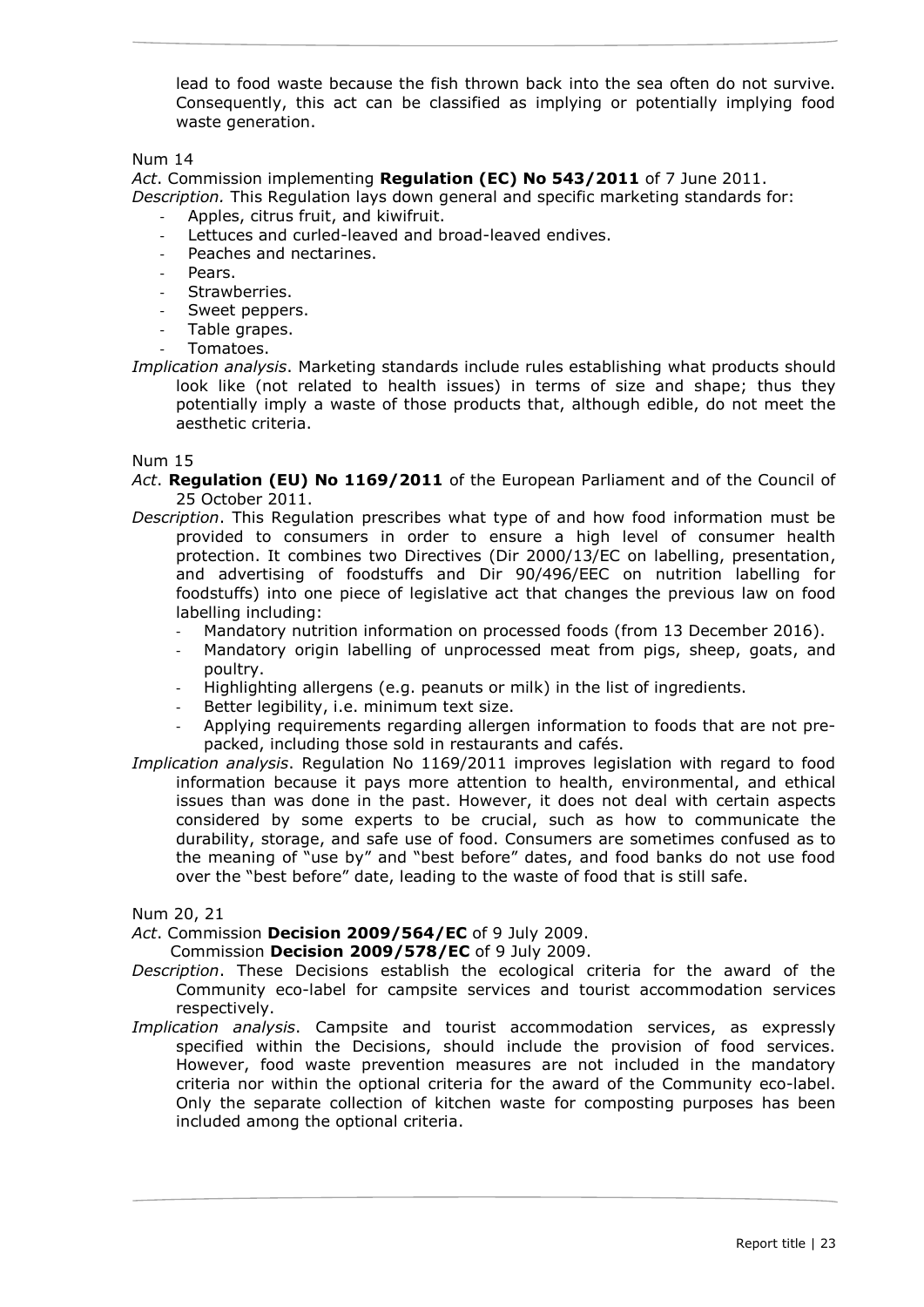# *Act*. Council **Directive 2009/28/EC** of 23 April 2009.

- *Description*. This Directive establishes a common framework for the promotion of energy from renewable sources. It sets mandatory national targets for the overall share of energy from renewable sources, including targets for gross final consumption of energy and for the share of energy from renewable sources in transport.
- *Implication analysis*. Directive 2009/28/EC encourages the use of anaerobic digestion to treat food waste. This could be a potential disincentive for the prevention of food waste, which could be partly justified by its use for energy production.

Num 28

*Act*. Commission **Regulation (EC) No 589/2008** of 23 June 2008.

- *Description*. This Regulation regulates many aspects of the production, transportation, selling, etc. of eggs. Moreover, it prescribes that the minimum durability (the "best before" date) of eggs shall be fixed at not more than twenty-eight days after laying (Article 13).
- *Implication analysis*. The minimum durability period might be too short in some regions, such as the Nordic countries where the climate is relatively cold and very few cases of salmonella are observed. As a consequence of this rule, eggs in these countries could be wasted before perishing. Thus, this Regulation can be classified as potentially implying food waste generation. This effect is mentioned in several reports analyzing labels and expiration dates. However, eggs are one of those cases where analysis of the connection between waste and legislation requires particular attention because the potential risks to consumer health must be considered.

#### Num 33

*Act*. Commission **Regulation (EC) No 1881/2006** of 19 December 2006.

- *Description*. This Regulation lays down Community procedures to protect public health from contaminants in food. Regarding genotoxic carcinogens, contaminants, or cases where current exposure of the population or vulnerable groups is close to or exceeds the tolerable intake, the Regulation establishes that maximum levels should be set As Low As Reasonably Achievable (ALARA).
- *Implication analysis*. Products exceeding tolerance limits of contaminants may be neither sold nor consumed and must be discarded. However, with improvements in detection technology, the imposition of a "zero tolerance" limit for certain contaminants may exclude certain products from the market altogether.

Num 36, 38, 39, 40, 42

*Acts*. **Regulation (EC) No 183/2005** of the European Parliament and of the Council of 12 January 2005.

**Regulation (EC) No 852/2004** of the European Parliament and of the Council of 29 April 2004.

**Regulation (EC) No 853/2004** of the European Parliament and of the Council of 29 April 2004.

**Regulation (EC) No 882/2004** of the European Parliament and of the Council of 29 April 2004.

Council **Directive 2002/99/EC** of 16 December 2002.

- *Description*. These legislative acts are part of the European Hygiene Package, which seeks to ensure the hygiene of foodstuffs at all stages from production to consumption. Food business operators carrying out activities such as production, transport, handling, storage, etc. shall comply with the general hygiene provisions. In addition, these legislative acts prescribe that food companies must adhere to the principles of Hazard Analysis and Critical Control Points (HACCP).
- *Implication analysis*. This work does not intend to argue that these measures cause food waste. On the contrary, hygiene rules generally prevent food from being wasted. However, when very wide safety margins are required and excessive limitations are imposed, food waste might occur, as seen, for example, in the ban on using some foods (e.g. bread) to feed animals or the time limits for selling certain products,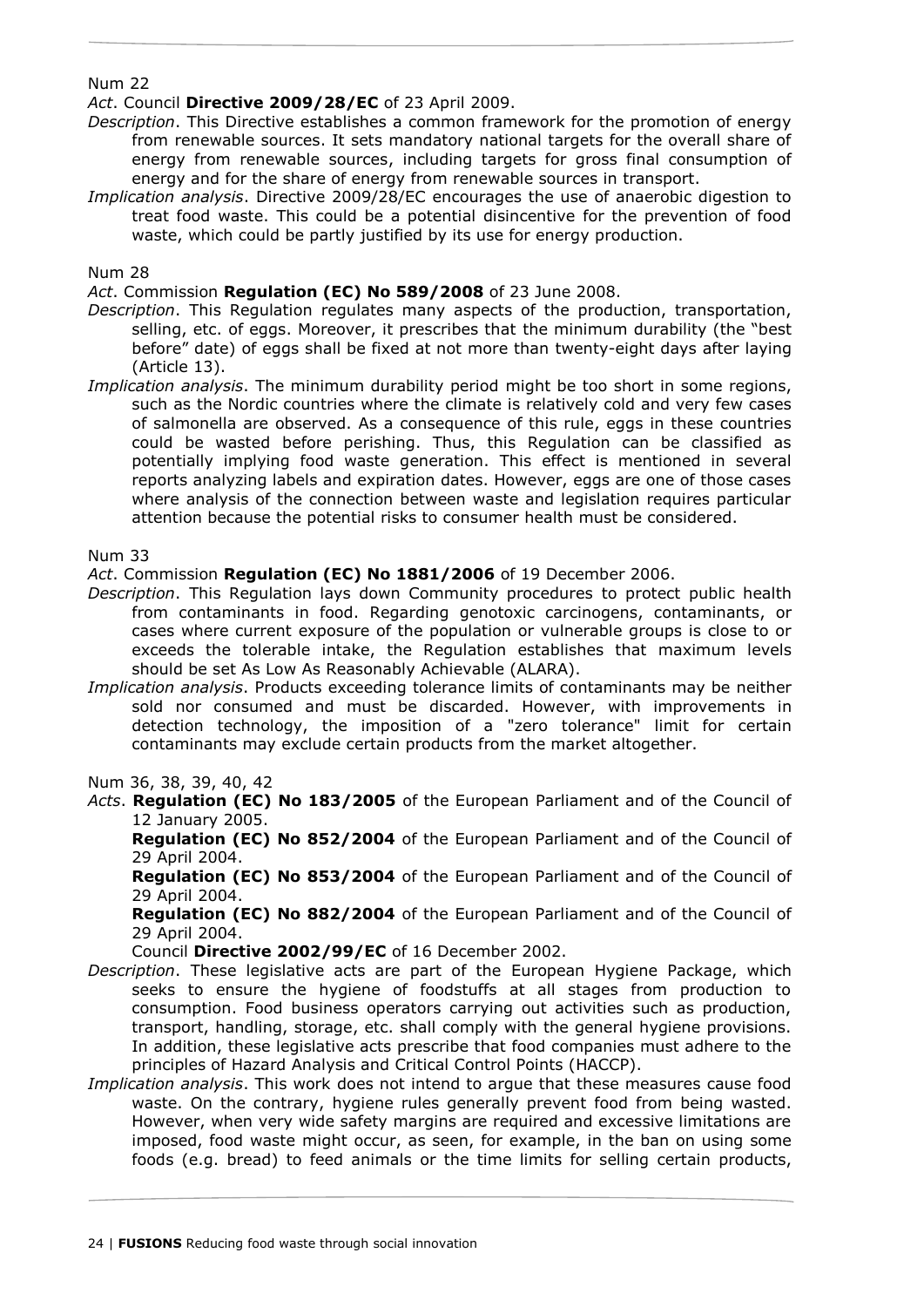such as eggs. There are some indications that mandatory date labels may lead to the discarding of usable eggs. The "sell by" date for table eggs is set at twenty-one days after laying to ensure food safety. The "best before" date is set at twentyeight days after laying to ensure the quality of fresh eggs. This implies that consumers can be certain about the freshness and safety of table eggs for one week after purchase However, for retailers that refrigerate eggs, twenty-one days might be too short. In addition, the time required by national authorities to execute controls is too long. This shortens the life of foodstuffs that then run the risk of being wasted.

Num 45

- *Act*. **Regulation (EC) No 999/2001** of the European Parliament and of the Council of 22 May 2001.
- *Description*. This Regulation lays down rules for the prevention, control, and eradication of transmissible spongiform encephalopathies (TSEs) in animals. It shall apply to the production and placing on the market of live animals and products of animal origin, and in certain specific cases to the export thereof.
- *Implication analysis*. This Regulation imposes a general prohibition on the consumption of animal protein from mammals by ruminants, the monitoring of TSEs, a grading of countries by risk, and a definition of specified risk material (SRM) and its use, to prevent and eradicate TSEs. Annex IV of this regulation is also known as the extended feed ban: all by-products containing protein tissue from land animals may not be fed to productive livestock or fish. Thus, the valorization of harmless material for animal feed is prohibited. This extended feed ban overshadows the species-to-species ban put forth in Article 11 of Regulation (EC) 1069/2009, which states that animals may not eat animal by-products from their "own" kind.

#### Num 47

*Act*. Council **Directive 2000/29/EC** of 8 May 2000.

- *Description*. This Directive focuses on keeping invasive organisms harmful to plants and plant-based products out of the Community and controlling their spread within it.
- *Implication analysis*. If contaminated foodstuffs are identified, the entire batch is destroyed or sent back. In the case of perishable products, this may generate food waste.

Num 50

- *Act*. **Regulation (EC) No 258/97** of the European Parliament and of the Council of 27 January 1997.
- *Description*. This Regulation prescribes that new foods and new food ingredients are subject to approval procedures.
- *Implication analysis*. In some cases it takes a long time for new foods and food ingredients to be accepted even when these are eaten elsewhere in the world, prohibiting valuable foods from being eaten.

Num 52

*Act*. Council **Regulation (EEC) No 315/93** of 8 February 1993.

- *Description*. This Regulation establishes Community procedures to set maximum tolerance limits for substances not intentionally added to food, in keeping with the principle of As Low As Can Reasonably be Achieved (ALACRA).
- *Implication analysis*. Products exceeding tolerance limits of contaminants may be neither sold nor consumed and must be discarded. Zero tolerance of certain contaminants has been mandated; however, with improvements in detection technology, this may exclude certain products from the market altogether.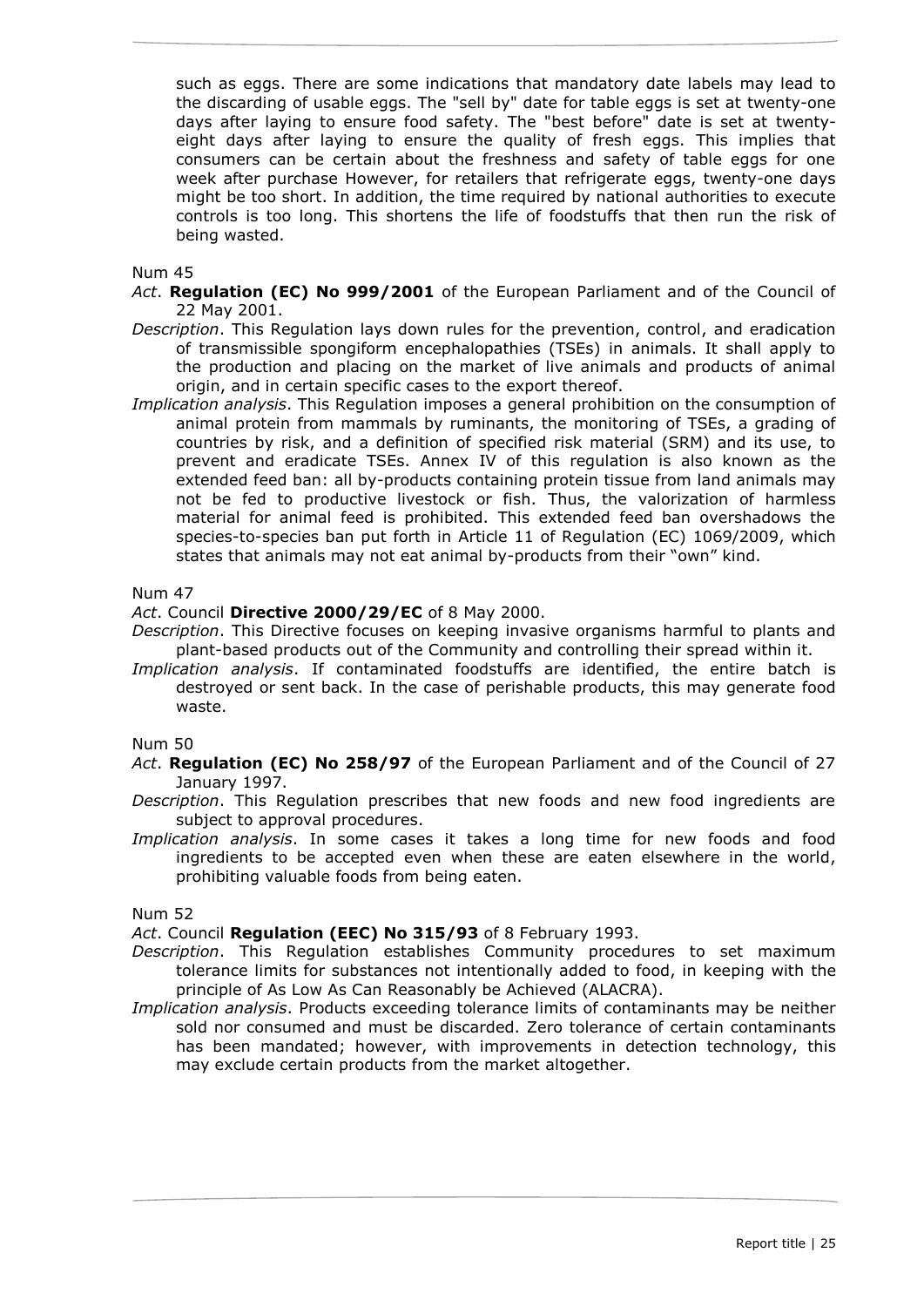# **Cluster 2: Legislation addressed to food waste management**

Num 16

*Act*. **Communication (2010) 235** final. On future steps in bio-waste management in the European Union.

*Description*. This Communication explains the steps considered necessary by the Commission to optimize the management of bio-waste.

- *Implication analysis*. Bio-waste as defined in the Waste Framework Directive includes garden and park waste; food and kitchen waste from households, restaurants, caterers, and retail premises; and comparable waste from food processing plants. Thus, this document includes many different elements relating to food waste management. In particular, the Communication includes the following initiatives at EU level:
	- Prevention of bio-waste.
	- Treatment of bio-waste.
	- Protection of EU soils.
	- Research and innovation.
	- Re-enforced focus on full implementation of the existing EU acquis.

#### Num 19

*Act*. Commission **Regulation (EU) No 849/2010** of 27 September 2010.

*Description*. This Regulation indicates how waste statistics must be reported to Eurostat and amended the Regulation (EC) No 2150/2002 of the European Parliament and of the Council (Num 44 of the inventory).*Implication analysis*. Regulation No 949/2010 does not have a direct implication for food waste, however, statistics are an essential tool to identify effective policies. The lack of reliable and consistent data heavily affects policy consistency. Policies, measures, and initiatives aimed at preventing food waste cannot be effective if they are not based on precise data.

#### Num 24

*Act*. Commission **Regulation (EC) No 129/2009** of 13 February 2009.

- *Description*. This Regulation amended Regulation (EC) No 197/2006 extending the validity of the transitional measures until 31 July 2011.
- *Implication analysis*. The measures listed in the Regulation pertain to the collection, transport, treatment, use, and disposal of former foodstuffs; therefore it implies food waste management.

# Num 44

*Act*. **Regulation No 2150/2002** of the European Parliament and of the Council of 25 November 2002 on waste statistics.

- *Description*. The objective of this Regulation is to establish a framework for the production of Community statistics on the generation, recovery, and disposal of waste. It has been amended by Regulation (EU) No 849/2010 (Num 19 of the inventory), but is still valid.
- *Implication analysis*. No direct implications for food waste generation or reduction are identified in the inventory; however, reliable statistics are an essential tool for the identification of effective policies.

#### Num 46

*Act*. Commission **Regulation (EC) No 1639/2001** of 25 July 2001.

- *Description*. This Regulation implements the Council Regulation (EC) No. 1543/2000 establishing a Community framework for the collection and management of the data needed to implement the common fisheries policy.
- *Implication analysis*. The main subject of the Regulation is the collection of data. Accurate statistics are a key factor in the management of a sector, policy, or event such as waste. One of the four chapters that constitute the annex of the Regulation lays down the method by which catches, landings, and discards are evaluated.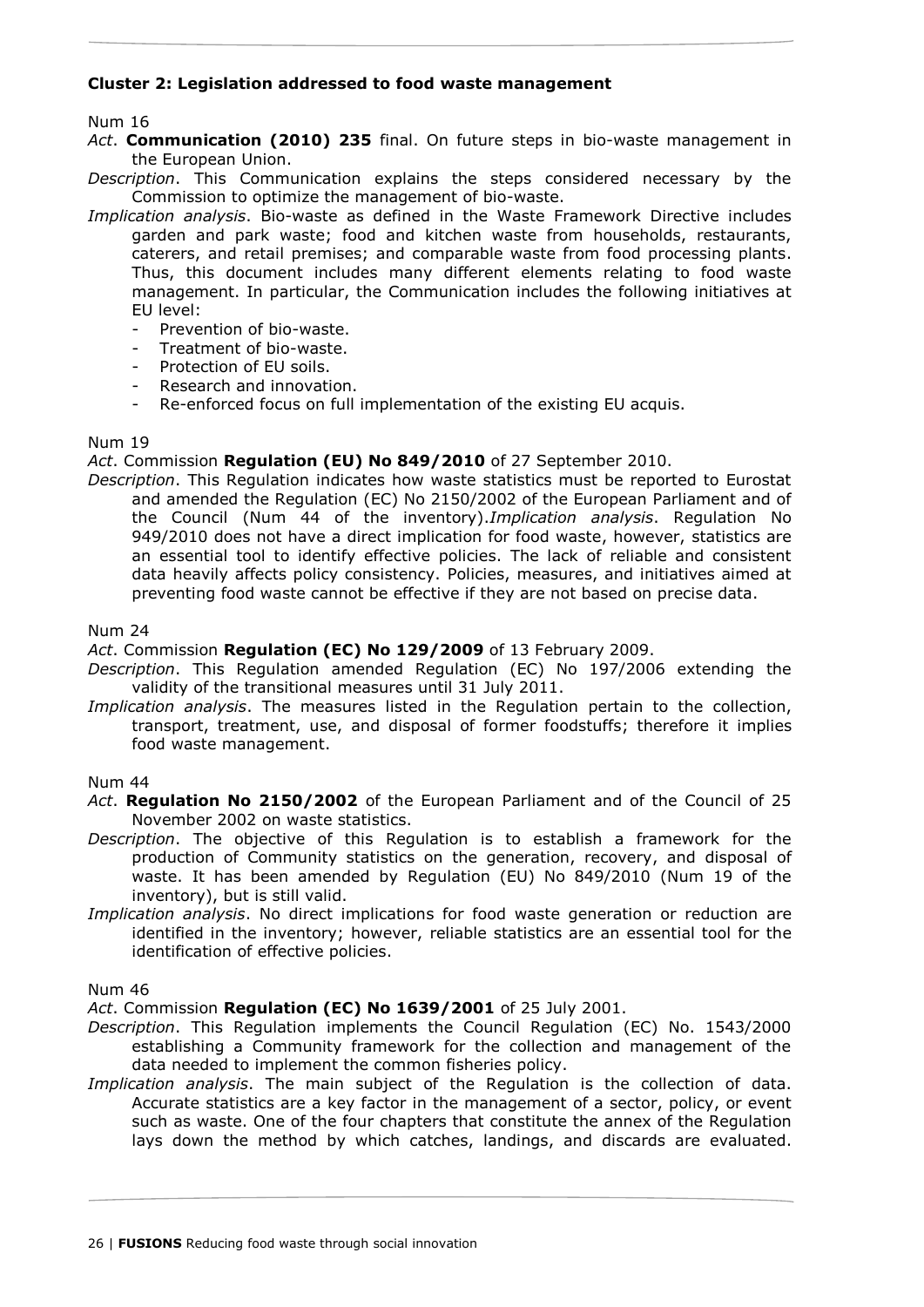Unfortunately, the data on discards is neither homogeneous, accurate, nor readily available.

# **Cluster 3: Legislation actively addressed to food waste reduction**

#### Num 3

*Act*. **Communication (2013) 260** final. Proposal for a Regulation on animal health.

- *Description*. This Communication aims to reduce the complexity of current legislation on animal health. The proposal streamlines roughly forty legislative documents into a single law.
- *Implication analysis*. The document focuses on the prevention and control of diseases that are transmissible to animals or humans. In light of the FUSIONS definition of food waste therefore, this could imply a reduction of "food waste" due to disease. The proposal addresses the following specific issues:
	- Disease detection, notification, and information obligations of operators and Member States.
	- Preventive measures, such as vaccination and health checks.
	- Requirements for contingency plans and disease eradication programmes.
	- Requirements for the identification and traceability of animals.
	- Registration and approval of establishments and health certificate requirements.

#### Num 6, 29

*Act*. **Regulation (EU) No 1380/2013** of the European Parliament and of the Council of 11 December 2013.

**Communication (2007) 136** final. From the Commission to the Council and the European Parliament, Brussels 28.03.2007.

- *Description*. This Communication suggests a policy to reduce unwanted by-catches and progressively eliminate discards in European fisheries. The Regulation reforms the Common Fisheries Policy.
- *Implication analysis*. The reduction of unwanted by-catches and discards is the main implication of these documents for food waste. The documents—most significantly the Regulation—include an obligation to land all catches of species that are subject to EU restrictions. This obligation, known as the "discard ban," will come into force over the period 2015–2019, and will apply to an increasing number of species over that time. However, the rules include a small amount of flexibility as well as exceptions for banned species and those that are highly likely to survive if returned to the sea rather than landed. The science and process for determining such species are currently lacking.

# Num 7

*Act*. **Decision No. 1386/2013/EU** of the European Parliament and of the Council.

*Description*. The decision has the following priority objectives:

- To protect, conserve, and enhance the Union's natural capital.
- To turn the European Union into a resource-efficient, green, and competitive lowcarbon economy.
- To safeguard the European Union's citizens from environment-related pressures and risks to health and well-being.
- To maximize the benefits of European Union environment legislation by improving implementation.
- To improve the knowledge and evidence base for European Union environment policy.
- To secure investment for environment and climate policy and address environmental externalities.
- To improve environmental integration and policy coherence.
- To enhance the sustainability of the European Union's cities.
- To increase the European Union's effectiveness in addressing international environmental and climate-related challenges.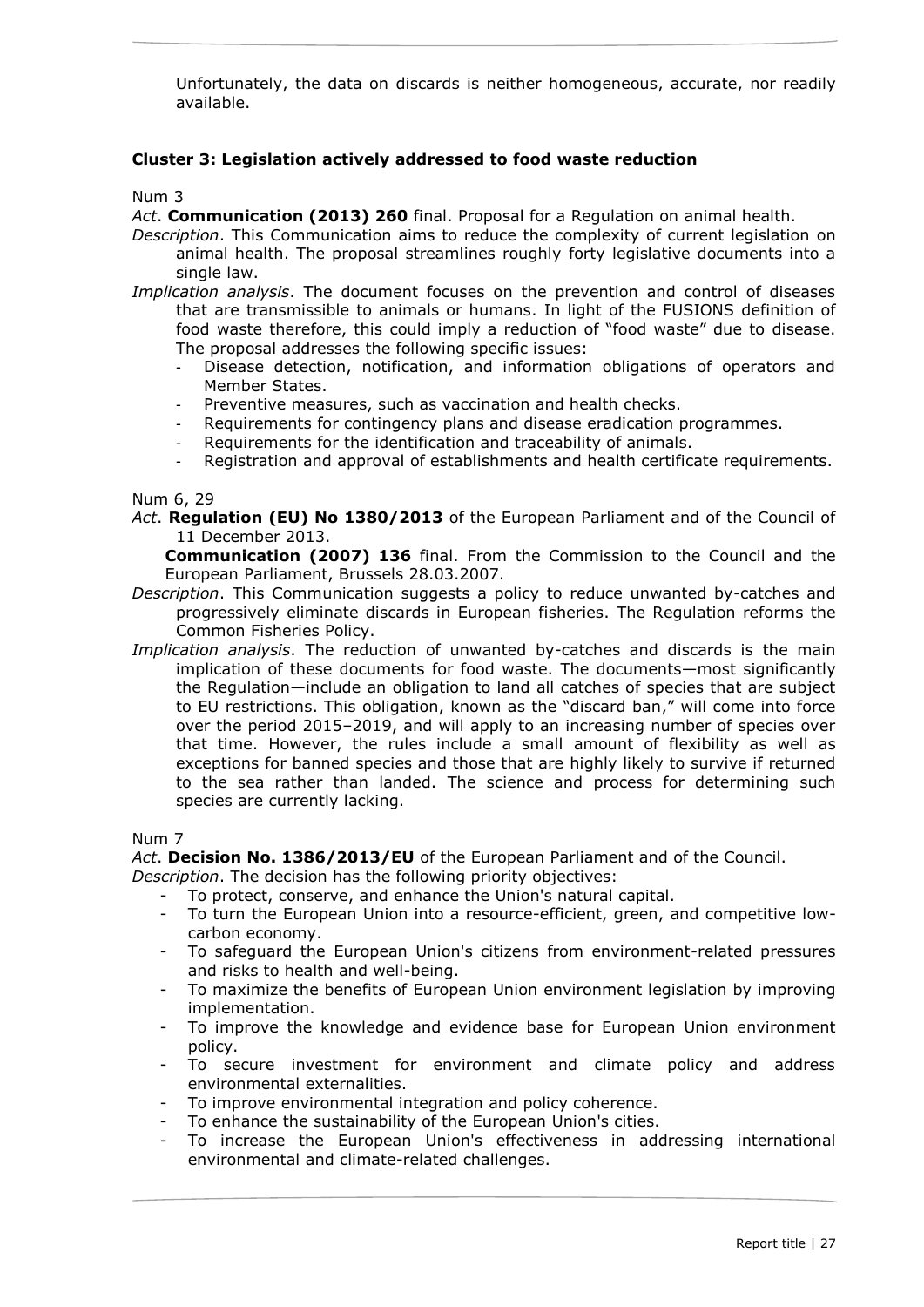*Implication analysis*. In the second priority objective ("To turn the Union into a resourceefficient, green, and competitive low-carbon economy"), this Decision states that "To set a framework for action to improve resource efficiency aspects beyond GHG emissions and energy, targets for reducing the overall lifecycle environmental impact of consumption will be set, in particular in the food, housing and mobility sectors. The Commission should present a comprehensive strategy to combat unnecessary food waste and work with Member States in the fight against excessive food waste generation."

### Num 8

- *Act*. **Communication (2012) 60**. Innovating for sustainable growth: A bioeconomy for Europe.
- *Description*. The Europe 2020 Strategy calls for bioeconomy as a key element of smart and green growth in Europe.
- *Implication analysis*. Bioeconomy encourages the use of sustainable and greener production processes in primary production sectors (such as agriculture, forestry, fisheries, and aquaculture) and in processing industries (such as food, pulp and paper, chemical, biotechnological, and energy industries) in order to contribute to addressing major societal and economic challenges, including food security, climate change, fossil resource dependency, and scarce natural resources, as well as economic growth and job creation. The achievement of these goals involves waste reduction.

#### Num 12

*Act*. **Communication (2011) 571** final. Roadmap to a resource efficient Europe.

- *Description*. The Communication promotes the idea of a competitive and inclusive EU economy that provides access to high living standards with lower environmental impacts by 2050.
- *Implication analysis*. To reach the targets set in the Communication, all resources should be sustainably managed, from raw materials to energy, water, air, land, and soil. Food waste reduction must be considered one of drivers for the development of resource efficiency.

# Num 18

-

# *Act*. **Communication (2010) 384** final, Brussels of 16 July 2010.

- *Description*. The first Transmissible Spongiform Encephalopathy (TSE) Roadmap provided an outline of possible future changes to EU measures in the short, medium, and long-term while still making food safety and consumer protection the highest priority. The aim of this Communication is to outline future possible amendments to the TSE rules allowing a review of the measures.
- *Implication analysis*. Communication (2010) 384 provides some "policy options" to avoid the waste of certain animal parts and by-products not allowed to enter the food/feed chains. In particular this legislative act asks for:
	- A review of the list of Specified Risk Materials<sup>7</sup> (SRM) to be removed from the food and feed chains, on the basis of the new epidemiological situation and the data gained from Bovine Spongiform Encephalopathy (BSE) surveillance.
	- A review of the current feed ban<sup>8</sup> provisions, toward a possible gradual lifting of the feed ban provisions for non-ruminants (pigs, poultry, and fish).

 $^7$  Specified Risk Materials (SRM) are the organs considered to harbour the BSE infectivity in an animal affected by BSE. In the EU, the removal of SRM from the food and feed chains has been mandatory since 2000. The removal of SRM is the most important public health protection measure. The list of SRM is established based on scientific knowledge and a high level of precaution. The restrictions on the use of SRM include a prohibition on using certain products for the production of derived products for use in food and feed such as tallow, gelatine, collagen, and dicalcium phosphate.

 $^8$  A ban on the feeding of mammalian meat and bone meal (MBM) to cattle, sheep, and goats was introduced as of July 1994. In order to manage the risk of the presence of prohibited material in ruminant feed through cross-contamination, this partial ban was extended to a total EU-wide suspension on the use of processed animal proteins (PAPs) in feed for any animals farmed for the production of food on 1 January 2001 with some exceptions, like the use of fish meal for non-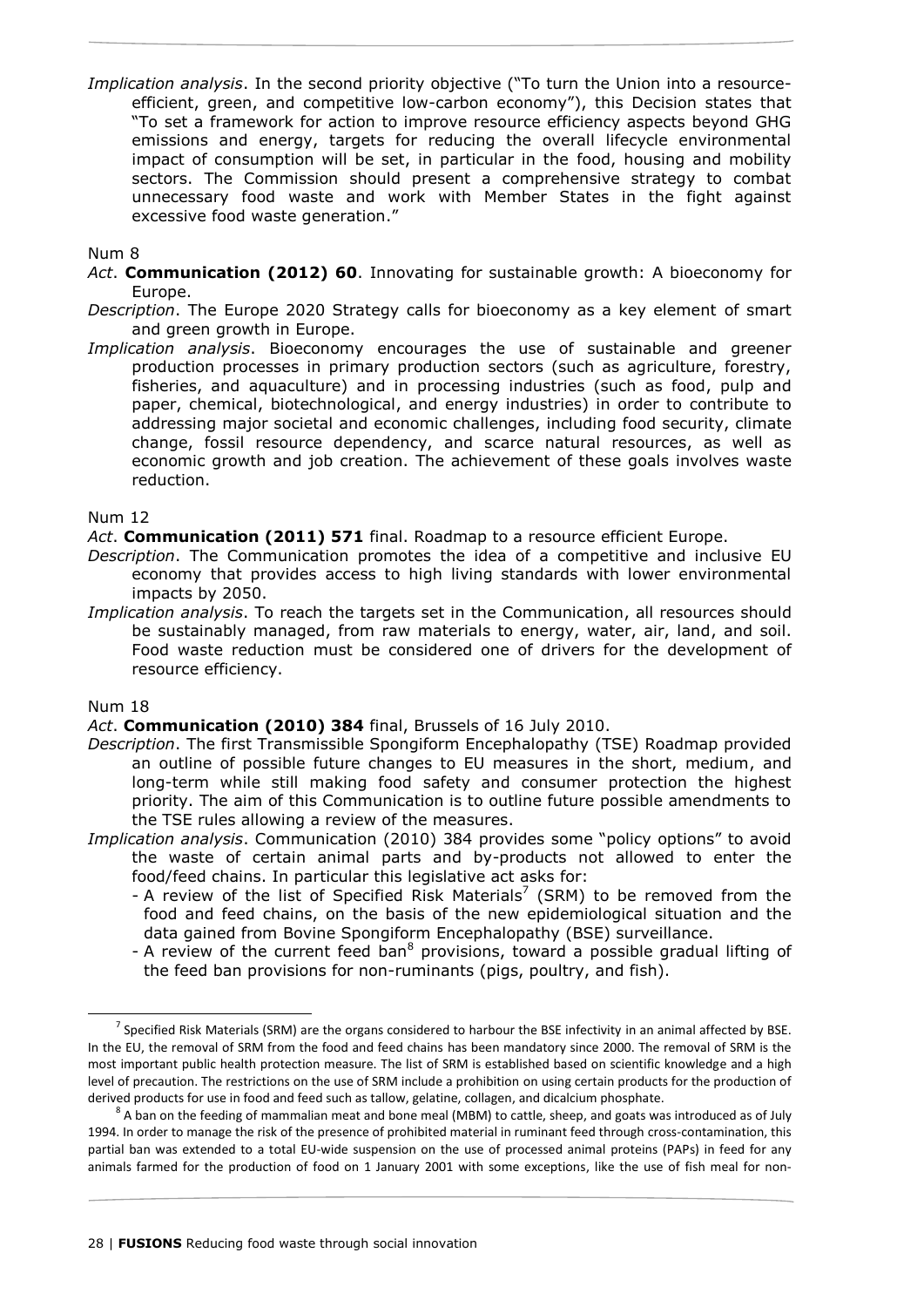*Act*. Commission **Regulation (EC) No 163/2009** of 26 February 2009.

*Description*. This Regulation lays down rules for the prevention, control, and eradication of certain transmissible spongiform encephalopathies.

*Implication analysis*. The Regulation contains some measures targeted to reduce food waste. Regulation (EC) No 163/2009 states that the feeding to farmed animals of materials of plant origin and stuffs containing such products following the detection of insignificant amounts of bone spicules may be permitted by Member States if there has been a favourable risk assessment. The risk assessment shall take into account the amount and possible source of contamination and the final destination of the consignment.

#### Num 32

*Act*. Commission **Regulation (EC) No 1664/2006** of 6 November 2006.

- *Description*. This Regulation amended Regulation (EC) No 2074/2005 as regards implementing measures for certain products of animal origin intended for human consumption and repealing certain implementing measures.
- *Implication analysis*. Regulation (EC) No 1664/2006 tries to simplify the certification procedures for fishery products and live bivalve mollusks and to incorporate the animal health certification requirements set out in some Commission Decisions. Considering that overly lengthy procedures could shorten the life of products and facilitate waste occurrence, the simplification could have a positive effect by reducing potential waste.

Num 34

- *Act*. **Communication (2005) 666** final. From the Commission to the Council, the European Parliament, the European Economic and Social Committee and the Committee of the Regions.
- *Description*. The Sixth Environmental Action Programme (EAP) introduced the concept of Thematic Strategies, the framework for action at EU level in each of the concerned priorities. A draf version of its content was the Communication (2003) 301 final (num 41 of the inventory).
- *Implication analysis*. The EU Commission published the Thematic Strategy on the prevention and recycling of waste, setting the direction for EU action in the field of waste. The aim of the Strategy is to reduce the negative impact on the environment caused by waste throughout its lifecycle, from production to disposal. The implication for food waste is related to the particular emphasis on biodegradable waste, two-thirds of which must be redirected for disposal using methods other than landfill as is required under Directive 1999/31/EC.

Num 35

*Act*. Council **Regulation (EC) No 1/2005** of 22 December 2004.

- *Description*. Regulation (EC) No 1/2005 requires specific measures to improve animal welfare during transport. It strengthens existing legislation on animal welfare during transport by identifying the parties involved and their respective responsibilities, putting in place enhanced measures on authorizations and inspections, and laying down stricter rules on transport.
- *Implication analysis*. Deaths on arrival (DOA) is an indicator of animal welfare during transport. By improving animal welfare, the number of DOA may be limited and food waste consequently reduced (considering DOA as animals that were ready to slaughter).

Num 37

-

ruminants. Any presence of prohibited constituents of animal origin in feed breaches the feed ban since the legislation does not provide for any tolerance.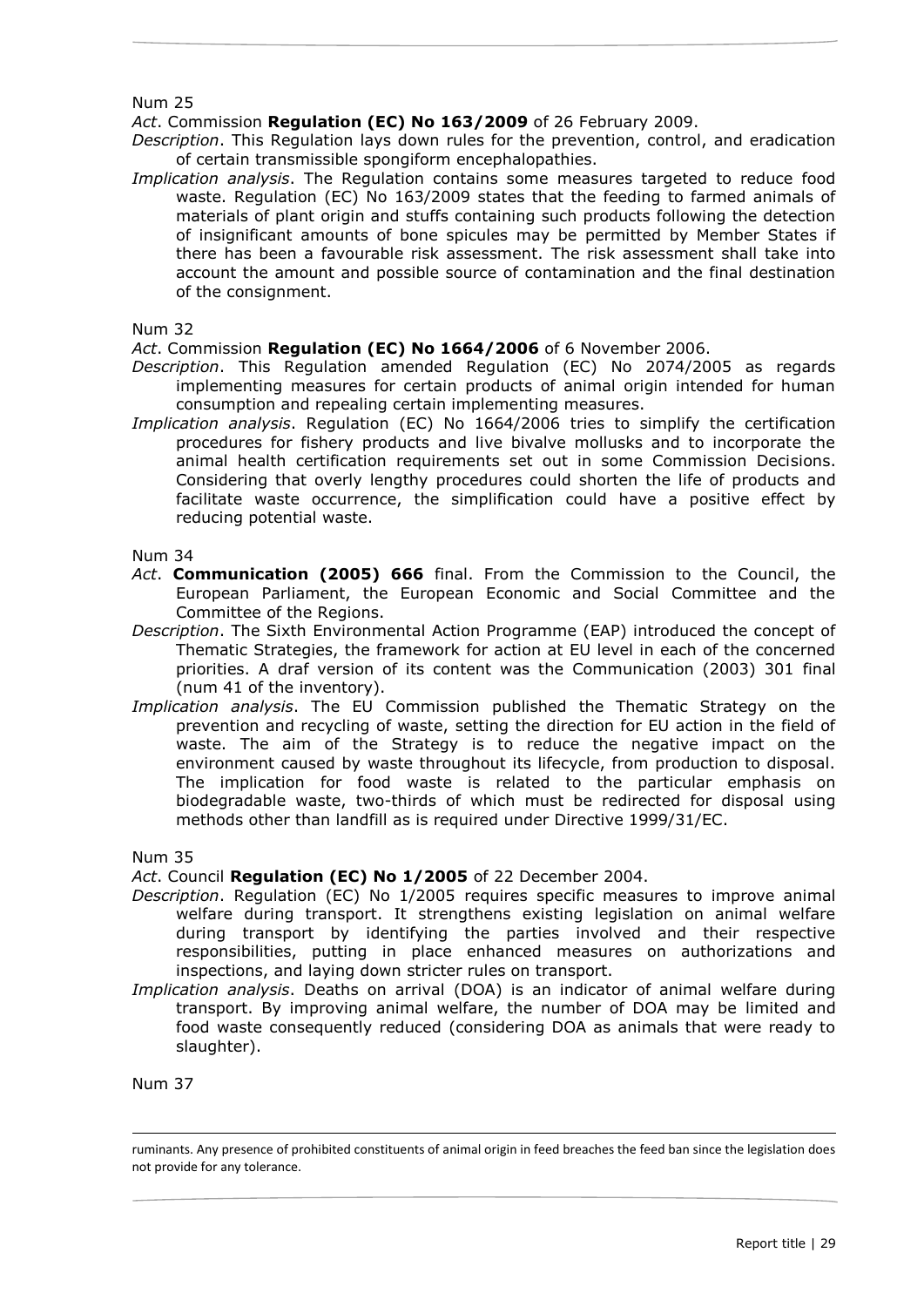- *Act*. **Directive 2004/12/EC** of the European Parliament and of the Council of 11 February 2004.
- *Description*. This Directive establishes certain amendments to the Directive 94/62/EC (num 51 of the inventory) on packaging and packaging waste.
- *Implication analysis*. Directive 2004/12/EC aims to improve product packaging. Better packaging can promote less food waste.

*Act*. **Communication (2003) 301** final. From the Commission.

- *Description*. Communication (2003) 301 has been inspired by a lifecycle approach to resource management. Prevention and recycling are seen as part of a broader waste management strategy to reduce the environmental impact of resource use. This Communication led to Communication (2005) 666 final (num 34 of the inventory).
- *Implication analysis*. Biodegradable waste, which includes food waste, has a negative environmental impact. For example, biodegradable materials when landfilled produce methane  $(CH_4)$ , a powerful greenhouse gas. Prevention and recycling, which promote waste reduction, are pillars of the policy aimed at reducing the environmental impact of waste, including biodegradable waste.

#### Num 51

- *Act*. Council European Parliament and Council **Directive 94/62/EC** of 20 December 1994 on packaging and packaging waste.
- *Description*. This Directive has been amended by Directive 2004/12/EC (num 37 of inventory). Directive 94/62 EC provides for measures aimed at limiting the production of packaging waste and promoting recycling, re-use, and other forms of waste recovery. Final disposal of waste should be considered a last resort.
- *Implication analysis*. Directive 94/62/EC, which obligates Member States to meet targets for the recovery and recycling of packaging waste, also stimulates innovation in the packaging industry. Better packaging may promote less food waste, for example by extending the life of food products or helping consumers to understand the information provided on the package.

# **Cluster 4: Legislation addressed to food use optimization**

#### Num 4

*Act*. **Commission Regulation (EU) No 56/2013** of 16 January 2013.

- *Description*. This Regulation amends the EU Regulation 999/2001 on transmissible spongiform encephalopathies (TSEs) and reforms the rules on the use of processed animal proteins (PAPs) from non-ruminants (e.g. pigs and poultry) in feed. It is accompanied by a number of strict measures that aim to avoid the risk of crosscontamination between ruminant and non-ruminant PAPs and between feed chains intended for different species of farmed animals.
- *Implication analysis*. Before Regulation (EU) No 56/2013 came into force, the TSE Regulation imposed a general ban on the use of PAPs in the feeding of both ruminants (e.g. cattle and sheep) and non-ruminant animals, including fish and other aquaculture animals. Now, PAPs from non-ruminant animals are allowed to be used in aqua feed. Thus, one of the effects of this regulation is the optimization of food use. The production of PAPs themselves is subject to the requirements set out in the EU animal by-products legislation (Reg No 1069/2009, Reg No 142/2011, and Reg No 749/2011). These mandate that PAPs must be derived exclusively from so-called "Category 3" animal by-products (e.g. undiseased carcasses and parts of slaughtered animals, including hides, skins, horns, and feet), undergo pressure sterilization, and be subject to controlled storage.

Num 5 *Act*. Council **Regulation (EC) No 1308/2013** of 17 December.

30 | **FUSIONS** Reducing food waste through social innovation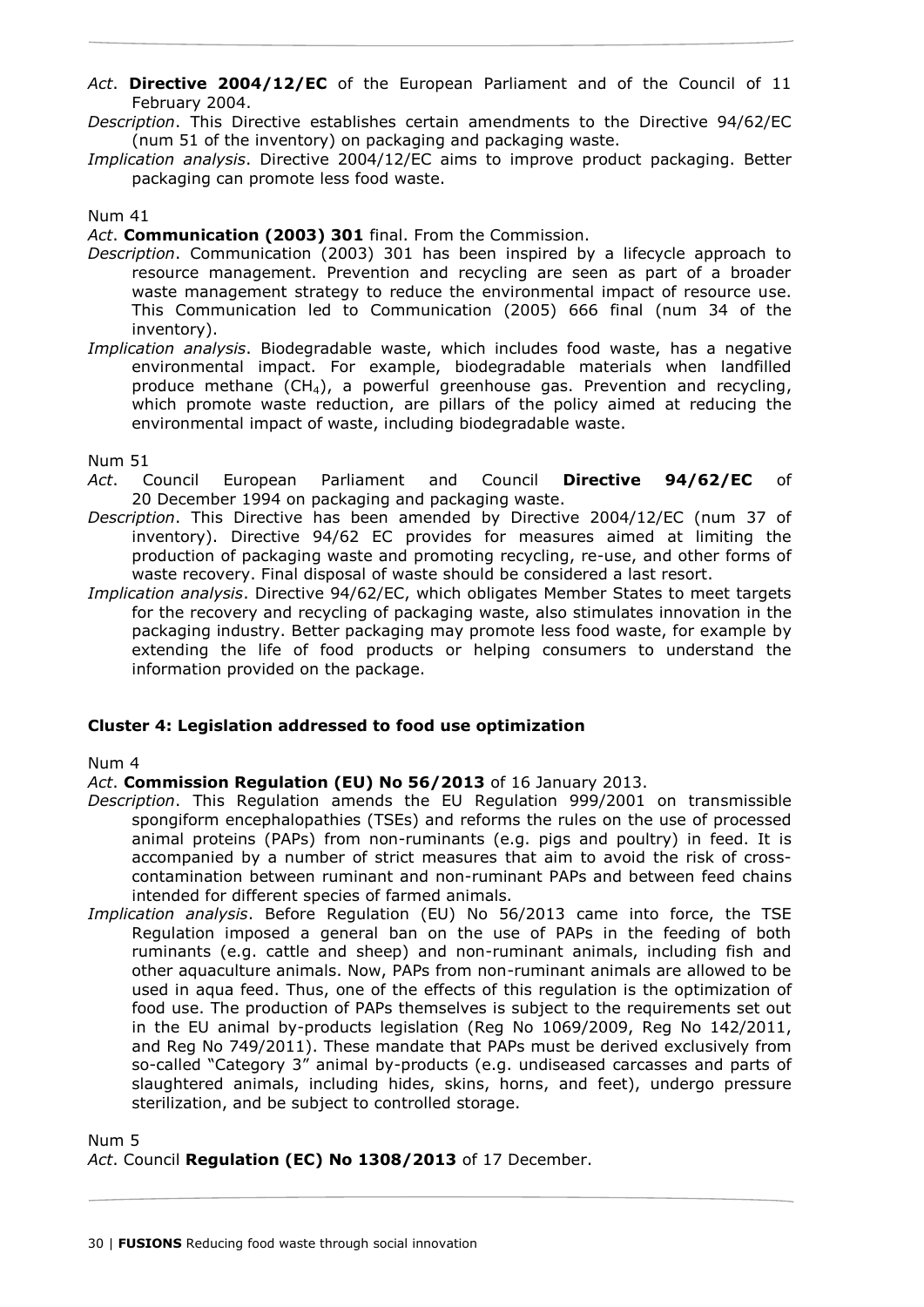- *Description*. Following the debate on the Communication *The CAP towards 2020: Meeting the food, natural resources and territorial challenges of the future*, the CAP has been reformed with effect from 1 January 2014. The reform covers all the main instruments of the CAP and establishes a common organization of the markets in agricultural products.
- *Implication analysis*. This Regulation provides funding to support on-farm investment in relevant technology, including storage; moreover, it encourages the free distribution of fruit and vegetables withdrawn from the market to charitable organizations (and to other establishments like penal institutions, schools, children's holiday camps, hospitals, old people's homes, etc.) by paying (to the producer organizations) 100% (instead of 50%) of the incurred costs.

*Act*. Commission **Regulation (EC) No 832/2007** of 16 July 2007.

- *Description*. This Regulation amended Regulation (EC) No 197/2006 (on transitional measures under Regulation (EC) No 1774/2002) as regards uses of former foodstuffs and the extension of the validity of the transitional measures relating to such former foodstuffs.
- *Implication analysis*. Regulation (EC) No 832/2007 prescribes that Member States may authorize former foodstuffs to be used in feed without further treatment or used for other purposes without further treatment—avoiding their disposal as waste in a landfill—if such former foodstuffs have not been in contact with raw material of animal origin and the competent authority is satisfied that such use does not pose a risk to public or animal health. Other restrictions on their uses in feed are laid down in Article 22 of Regulation No 1774/2002, replaced by Regulation No 142/2011.

Num 31

- *Act*. Council **Directive 2006/112/EC** of 28 November 2006 on the common system of value added tax (VAT).
- *Description*. This Directive establishes the common European system of value added tax (VAT).
- *Implication analysis*. The EU VAT legislation may hinder the cooperation between retailers and food banks. According to this directive, VAT must be paid on food intended for donation (Article 16). The basis for the VAT on the products is the purchase price at the moment of donation adjusted to the state of those goods at the time when the donation takes place (Article 74). Problems arise from the legal uncertainty as to whether the value of food that is close to its "best before/use by" date is countable/taxable (therefore a VAT-able base) or small or zero (no VAT to be paid). In some Member States<sup>9</sup> no VAT is paid when food is donated to food banks because these States interpret Article 74 in such a way that the value of the donated food close to its "best before/use by" date is small or zero. The EU VAT Committee agreed on 7 December 2012 on new guidelines to harmonize the application of the Directive across EU Member States.<sup>10</sup> The Directive specifically interprets the content of Articles 16 and 74 on food donation.<sup>11</sup> However, it does not address the grey area of the value of donated food close to its "best before/use by" date.

 $10$  The Commission has published all the guidelines of the VAT Committee at

http://ec.europa.eu/taxation\_customs/taxation/vat/key\_documents/vat\_committee/index\_en.htm

<sup>-</sup> $^{9}$  DA, ET, DE, FR, HU, IR, IT, LT, NL, PL, PT, SL, UK.

 $11$  "Donation of foodstuffs to the poor, made by a taxable person free of charge, shall be treated as a supply of goods for consideration, in accordance with the first paragraph of Article 16 of the VAT Directive, unless this donation meets the conditions laid down by the Member State to be considered as a gift of small value within the meaning of the second paragraph of Article 16 of the VAT Directive. In cases where such a donation must be treated as a supply of goods for consideration, the taxable amount shall be the purchase price of the goods (or of similar goods or, in the absence of a purchase price, the cost price of the goods) donated, adjusted to the state of those goods at the time when the donation takes place, as provided for in Article 74 of the VAT Directive.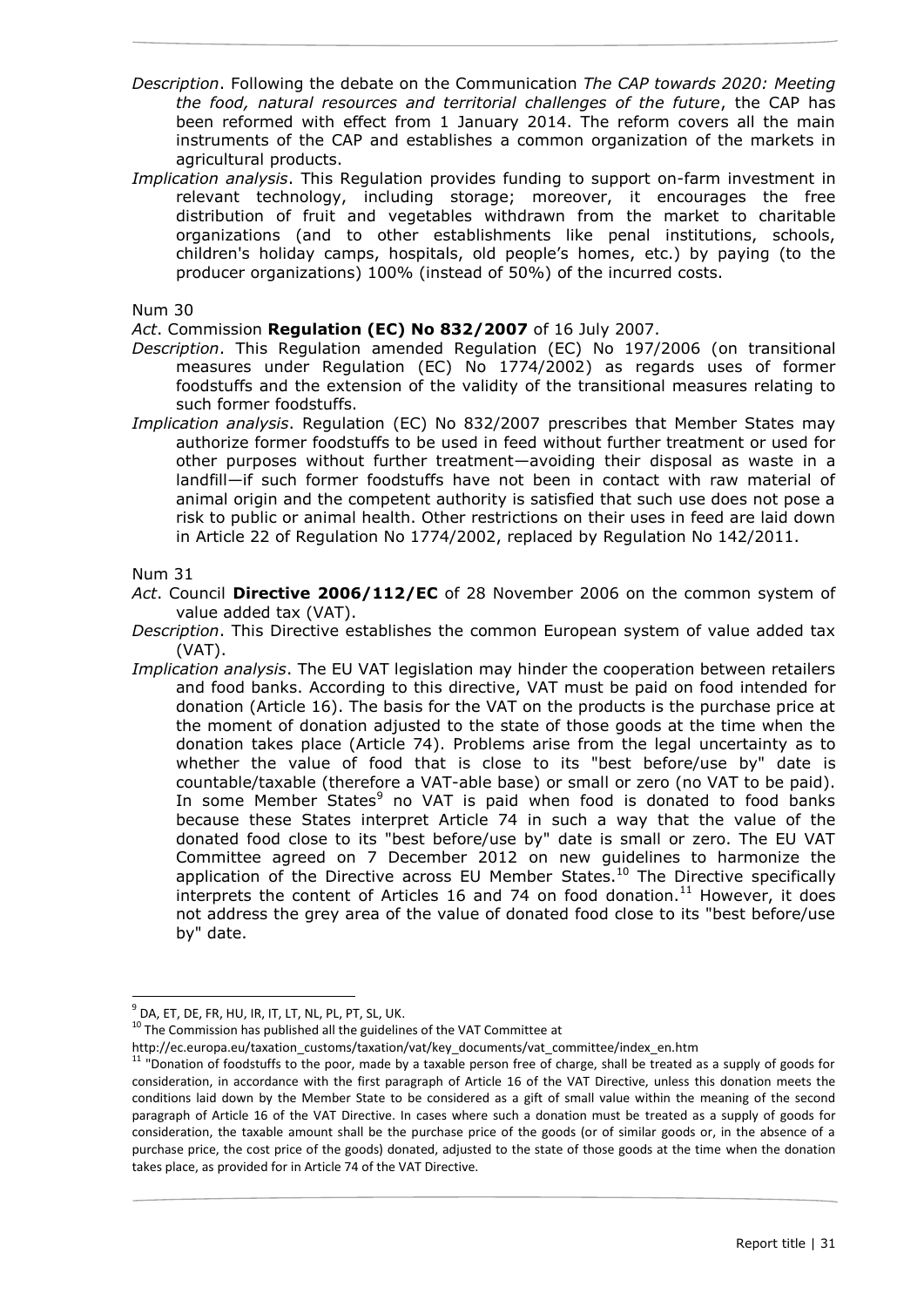*Act*. Council **Directive 85/374/EEC** of 25 July 1985.

- *Description*. Afterwards amended by Directive 1999/34/EC, this Directive is the first act of a Community policy on producer liability. Under its terms each producer is responsible for defective products.
- *Implication analysis*. Article 7 of Directive 85/374/EEC exempts the manufacturer from liability if the product is not "distributed by him in the course of his business*.*" This applies to food business operators who transfer surplus food. Therefore, ordinary product liability rules as set by the Directive and by national tort law do not apply to donated food. This means that the Directive promotes the optimization of food use.

# **Cluster 5: Legislation with more than one implication for food waste**

# Num 1

- *Act*. **Communication (2014) 398** final. Towards a circular economy: A zero waste programme for Europe (*Communication (2014) 397 is part of the Circular Economy package that was withdrawn by the EC in March 2015 to present a more ambitious package within the end of 2015. However the Communication was a major reference during the development of the present work and experts evaluated the CE package as positively addressing FW reduction*).
- *Description*. Turning waste into a resource is part of "closing the loop" in circular economy systems that aim to stimulate innovation in recycling and reuse, limit landfilling, reduce loss of resources, and create incentives for behavioral change.*Implication analysis*. Communication (2014) 398 emphasizes that up to 30% of all food produced around the world is lost or wasted*.* To address specific waste challenges the Commission proposes that Member States develop national food-waste prevention strategies and endeavour to ensure that food waste in households and the manufacturing, retail/distribution, and food service/hospitality sectors is *reduced* by at least 30% by 2025 (see p. 12). Moreover, its content referring recycling, reuse and landfilling limitations links this Communication also to *management*.

# Num 2

- *Act*. **Communication (2014) 397** final, Brussels, 2.7.2014 (As Communication (2014) 398 also Communication (2014) 397 is part of the Circular Economy package that was withdrawn by the EC in March 2015. The Communication was a major reference during the development of the present work and experts evaluated the CE package as positively addressing FW reduction.
- *Description*. The aim of Communication (2014) 397 is to promote the transition of the EU into a circular economy, boost recycling, secure access to raw materials, and create jobs and economic growth. The Communication pursues this aim by setting ambitious targets and provigion tools to achieve and monitor them. The proposal is presented as part of the circular economy package.
- *Implication analysis*. The main elements of Communication (2014) 397 with direct implications for food waste *management* and *reduction* include:
	- The definition of "food waste" (among other terms) in Directive 2008/98/EC.
	- The requirement for Member States to ensure separate collection of bio-waste by 2025.
	- The establishment of a framework for Member States to collect and report levels of food waste across all sectors in a comparable way, and the development of national food waste prevention plans aimed at ensuring that food waste in the manufacturing, retail/distribution, food service/hospitality, and household sectors is reduced by at least 30% between 1 January 2017 and 31 December 2025.
	- A specification that by 31 December 2017, the Commission shall adopt implementing acts to establish uniform conditions for the monitoring of the implementation of food waste prevention measures taken by Member States.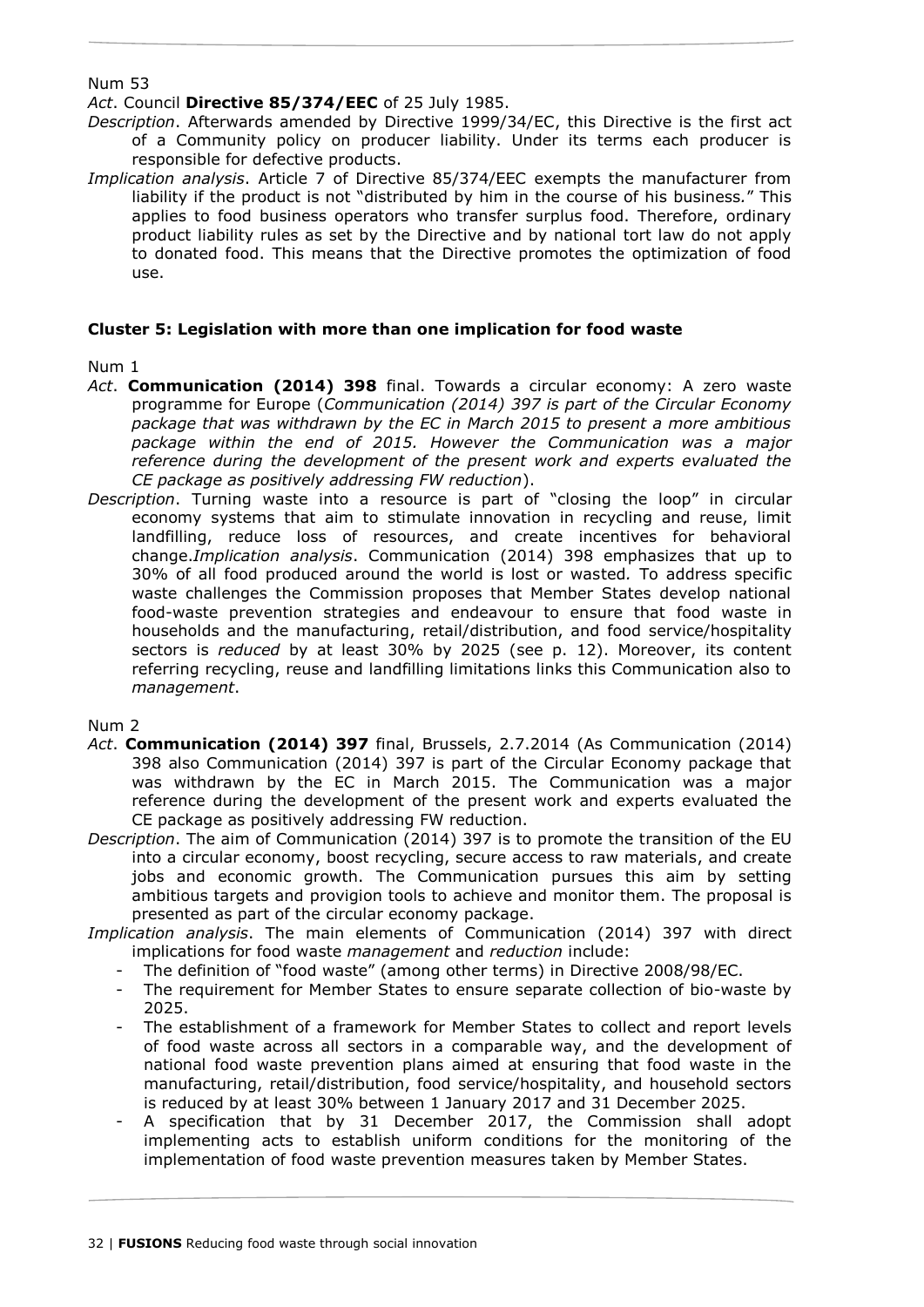The phasing out of landfilling by 2025 for recyclable (including plastics, paper, metals, glass, and bio-waste) waste in non-hazardous waste landfills, corresponding to a maximum landfilling rate of 25%.

Num 11

- *Act*. European Parliament **Resolution 2011/2175 (INI)** of 19 January 2012 on how to avoid food wastage: strategies for a more efficient food chain in the EU.
- *Description*. The European Parliament in the Resolution called on the Council and the Commission to declare 2014 the European year against food waste in order to focus the attention of European citizens and national governments on this important topic.
- *Implication analysis*. Although 2014 was not designated the European year against food waste, the Resolution is an awareness-raising initiative that helps to disseminate useful information among European citizens for the *optimization* and more sustainable use of food. Moreover, this act, which exhorts all players to address as a matter of urgency the problem of food waste along the entire supply chain and to devise guidelines for improving its efficiency, is also actively addressed to food waste *reduction*.

# Num 13

*Act*. Commission **Regulation (EU) No 142/2011** of 25 February 2011.

- *Description*. This Regulation substituted Regulation No 197/2006 on transitional measures under Regulation No 1774/2002 as regards the collection, transport, treatment, use, and disposal of former foodstuffs. Regulation No 142/2011 lays down rules:
	- a) Regarding animal by-products and derived products not intended for human consumption.
	- b) Concerning certain samples and items exempt from veterinary checks at border inspection posts as provided for in Directive 97/78/EC.

*Implication analysis*. This Regulation contains rules pertaining to the disposal of animal by-products and derived products (Articles 4, 6, 7, 8, et seq.). Then, this Regulation is linked to food waste *management* issues. It also contains restrictions on the use of animal by-products and derived products. These restrictions might contribute to food waste generation.

Num 17

- *Act*. **Directive 2010/75/EU** of the European Parliament and of the Council of 24 November 2010.
- *Description*. This Directive brings together Directive 2008/1/EC (the "IPPC Directive") and six other Directives in a single Directive on industrial emissions. It establishes a permit procedure and lays down requirements, in particular with regard to discharges. This directive covers industrial activities with major pollution potential such as the mineral, chemical, and energy industries, production and processing of metals, waste management, rearing of animals, etc. Its objective is to avoid or minimize polluting emissions in the atmosphere, water, and soil, as well as waste from industrial and agricultural installations, with the aim of achieving a high level of environmental and health protection.
- *Implication analysis*. One of the general principles of Directive 2010/75/EU is to avoid the generation of waste or, if this is not possible, to enhance recovery or disposal to reduce pollution. Thus, it also has possible implications for food waste *reduction*. Moreover, the rule intended to prevent or reduce emissions includes strategies for waste monitoring and *management* measures. Unfortunately, the maximization of energy efficiency, another obligation of these industrial activities, does not involve food waste prevention as a priority (e.g. composting).

Num 26

*Act*. **Regulation (EC) No1069/2009** of the European Parliament and of the Council of 21 October 2009.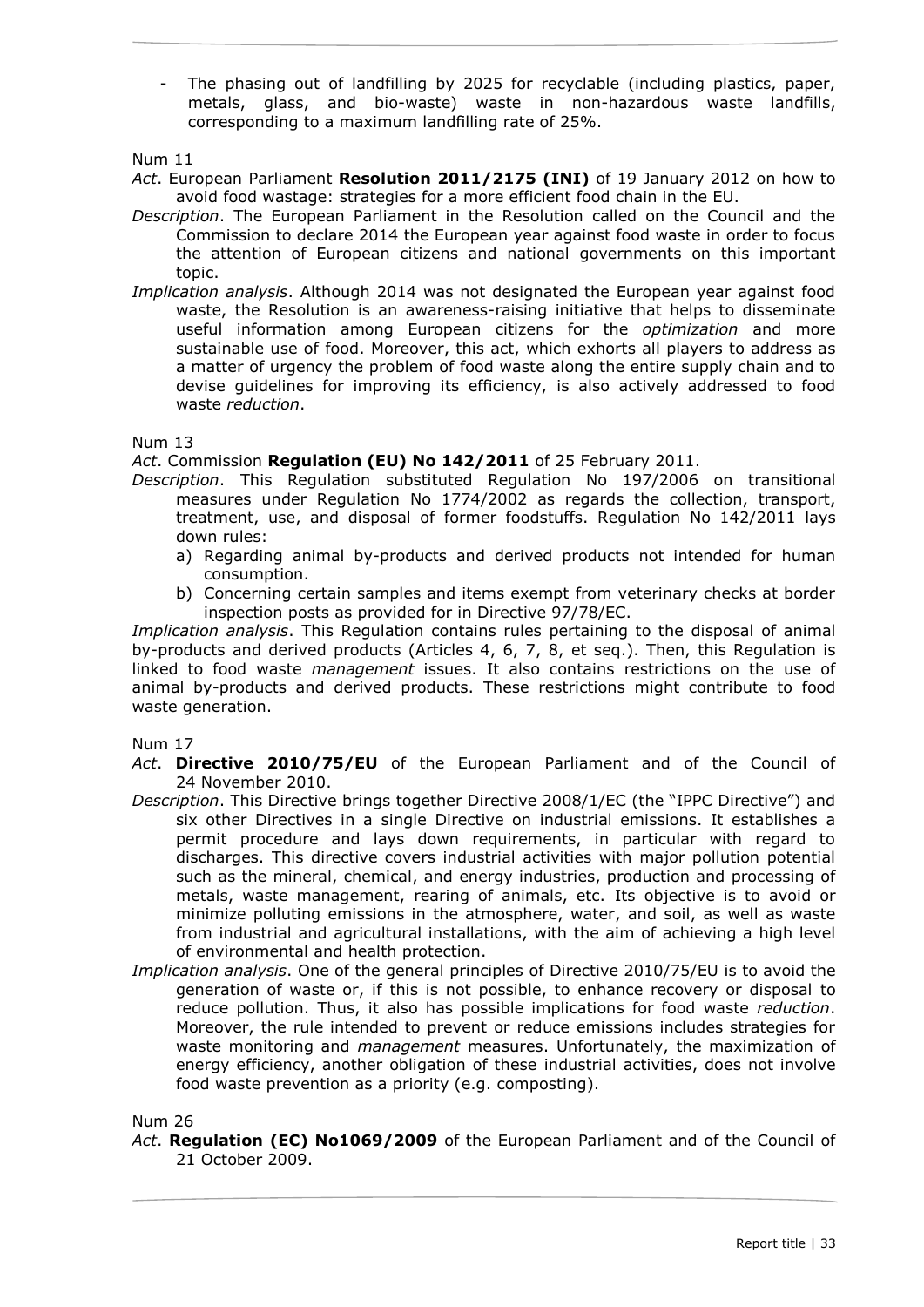- *Description*. This Regulation lays down health rules as regards animal by-products and derived products not intended for human consumption and repeals Regulation (EC) No 1774/2002 (Animal by-products Regulation).
- *Implication analysis*. This Regulation pertains to the movement, processing, and disposal of animal by-products and derived products, in order to prevent and minimize risks to public and animal health. Thus, the Regulation may restrict the use of certain food by-products. Moreover, it prohibits the feeding to farmed animals of catering waste and kitchen scraps, as well as raw, partially cooked, and cooked meat products in order to control the potential introduction and spread of major exotic notifiable diseases. As a consequence it may imply food waste *generation* and may also contribute to the *management* of these types of products. However, attention is necessary because animal by-products not intended for human consumption are a potential source of risks to public and animal health. Past crises such as bovine spongiform encephalopathy (BSE) and the occurrence of dioxins in feedingstuffs have shown the consequences of the improper use of certain animal by-products. In addition, such crises may also have negative consequences for society as a whole on the one hand, due to their impact on the socioeconomic situation of farmers and industries and on consumer confidence in the safety of products of animal origin, and on the other hand for the environment, not only due to problems of disposal, but also regarding biodiversity.

- *Act*. **Directive 2008/98/EC** of the European Parliament and of the Council of 19 November 2008.
- *Description*. Directive 2008/98/EC lays down measures to protect the environment and human health by preventing or reducing the negative impact of waste generation and management, reducing the overall impact of resource use, and improving the efficiency of such use. It lays down the five-step hierarchy of waste management options, with waste prevention as the preferred option followed by, in descending order, reuse, recycling, recovery (including energy recovery), and safe disposal.
- *Implication analysis*. The Directive does not set specific measures or targets related to food; however, it outlines a clear strategy for the separate collection and treatment of bio-waste, with a view to composting and digestion. It could therefore have an impact on food waste *management*. Furthermore, article 29 requires Member States to develop Waste Prevention Programmes (WPPs). Although these WPPs do not have to address food as specific target, they might lead to food waste prevention. Moreover, considering that the waste hierarchy set out by the Directive may drive the prioritization of prevention across all types of waste, *reduction* (as consequence of prevention) is a possible implication of this legislative act.

#### Num 43

- *Act*. **Regulation (EC) No 178/2002** of the European Parliament and of the Council of 28 January 2002.
- *Description*. This Regulation lays down general principles and requirements of food law and food safety at Community and national level and establishes the European Food Safety Authority.
- *Implication analysis.* There were important differences in relation to concepts, principles and procedures between the food laws of the Member States. These differences could costrain the free movement of food, create unequal conditions of competition, and affect the functioning of the internal market. By means of this Regulation, the Commission attempted to approximate these principles and procedures so as to form a common basis for measures addressing and managing food and feed. Measures aimed at guaranteeing that unsafe food is not placed on the market have been adopted. The Commission set a high level of health protection as appropriate in the development of food law. Some observes suggested these measures contributing to food waste *generation*. However, selling or donating food even after the best before date is allowed if the product is still safe and suitable for consumption. This decision might imply potential food use *optimization*.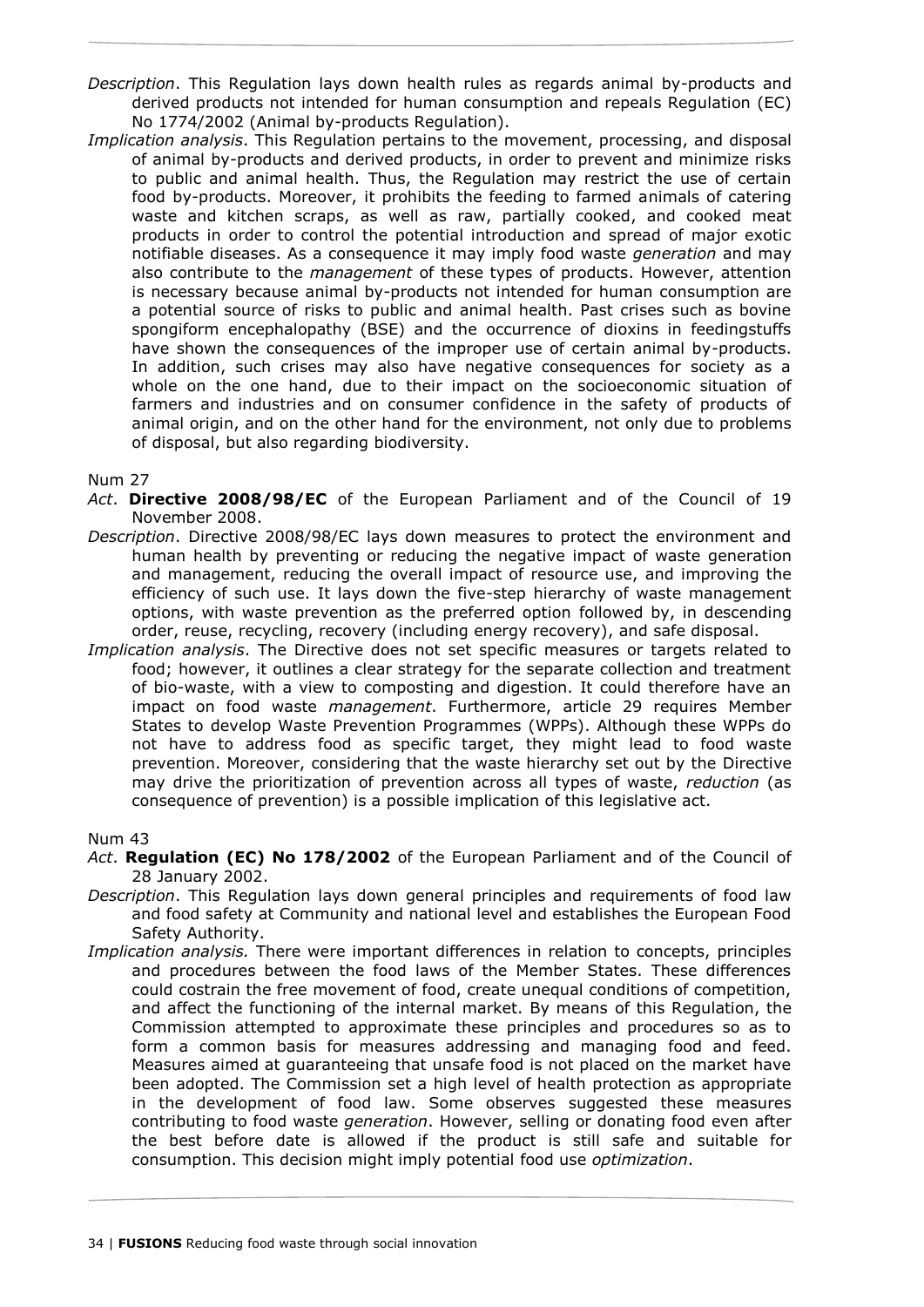#### *Act*. Council **Directive 1999/31/EC** of 26 April 1999.

*Description*. This Directive is also known as the "landfill Directive" because it provides measures, procedures, and guidance to prevent or reduce negative effects on the environment from the landfilling of waste. The Directive sets targets for Member States to reduce the amount of biodegradable waste in landfills by 65% by 2016 from 1995 levels.

*Implication analysis*. Since food waste constitutes a significant portion of Biodegradable Municipal Waste (BMW), both the reduction targets and the obligation to set up national strategies could affect food waste *management*, and the amount of food waste going to landfills. The landfill Directive does not include binding specifications on methods for disposal of BMW not sent to landfills, a situation that has led most Member States to opt for incineration. This solution does not correspond to the priority action suggested by the food waste pyramid and can be considered as a potential waste of food and resources utilized in the food production.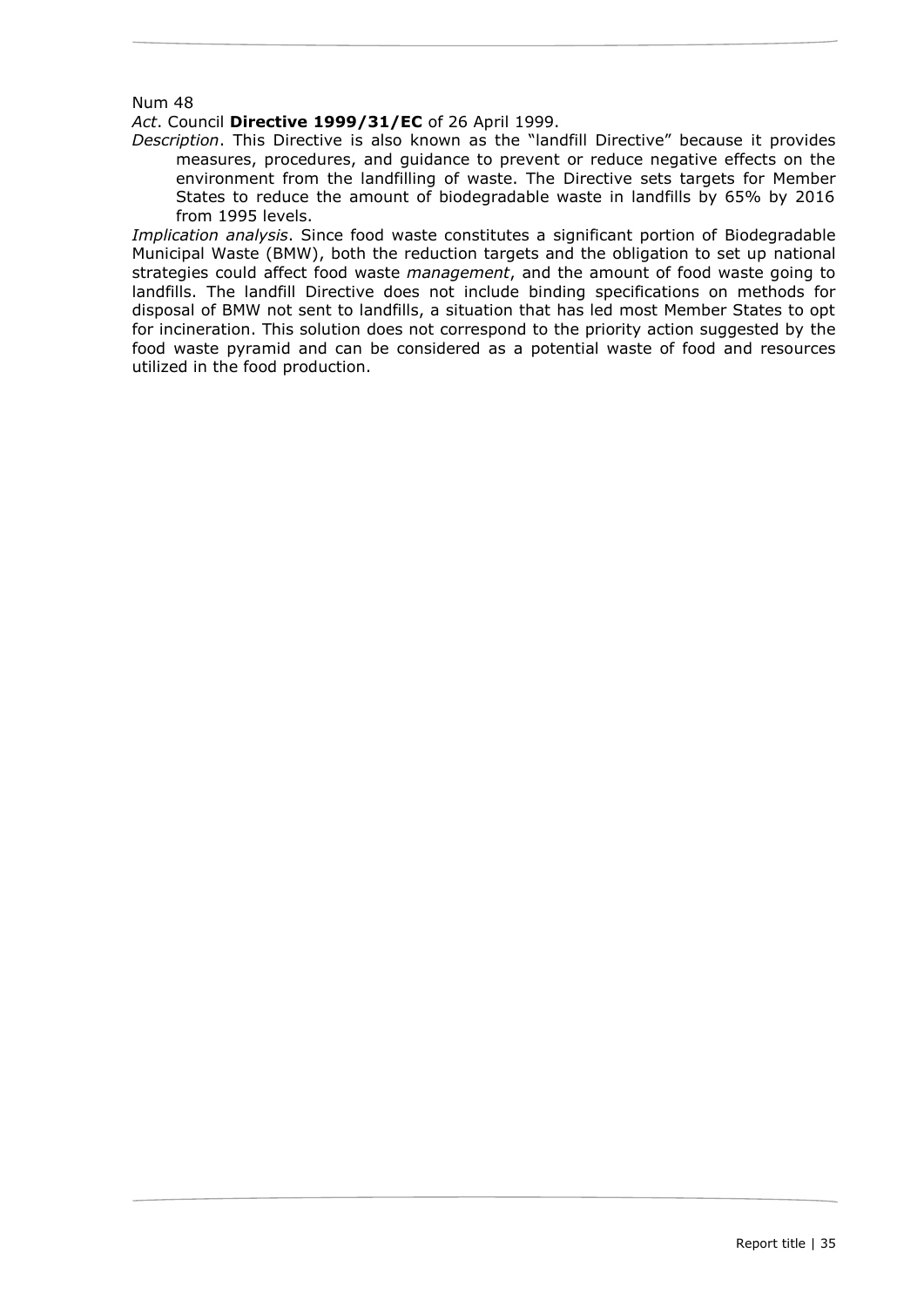# <span id="page-35-0"></span>4.3 EU policy areas with implications for food waste

A common food waste policy has not been established, and food waste is targeted and influenced by various fields including environment, agriculture, health, and economics. By identifying and analyzing the EU policy areas with implications for food waste this section aims to provide a better understanding of the multiple interlinkages among EU policies and between these policies and food waste.

Section 4.3 is divided into two subsections: A) EU policy areas and DGs involved in food waste, and B) Policy measures and topics connected to food waste.

# **A) EU policy areas and DGs involved in food waste**

All subjects covered by EU policies and legislation are organized in twenty chapters and classified in the EUR-Lex database according to the Directory of European Union legislation. In this work, the chapters have been defined as policy (and legislative) areas, each of which is under the responsibility of at least one Directorate-General, which are the departments of the European Commission.

Starting from the EU legislative documents included in the inventory, seven EU policy areas have been identified (Figure 4.2).



<span id="page-35-1"></span>Figure 4.2 EU policy areas and DGs connected to food waste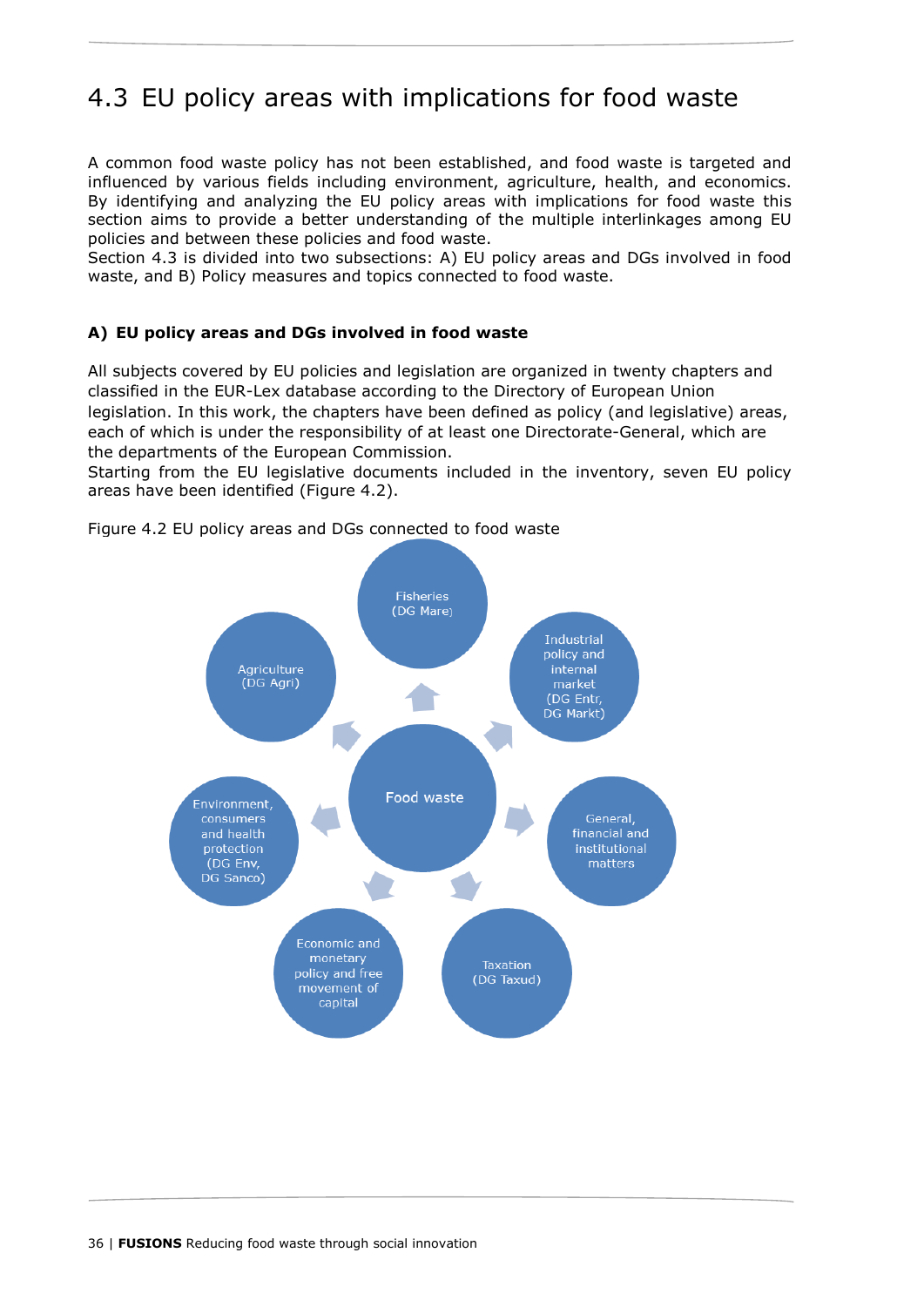# **General, financial and institutional matters**

This policy area consists of several sub-chapters related to principles, objectives, and tasks of the Treaties; governance and administration of institutions; and financial and budgetary provisions.

Only one legislative act [COM (2011) 571] has been inventoried with implications for food waste. In this case, the act proposes a roadmap to a resource-efficient Europe that cannot be achieved if a significant amount of resources continues to be lost in the absence of any food waste prevention strategy.

# **Agriculture**

The agriculture sector has obvious implications for food. Twenty legislative acts referring to this policy area and impacting on food waste have been inventoried. The specific EU policy is the Common Agricultural Policy (CAP), which is under the responsibility of the Directorate-General for Agriculture and Rural Development (DG Agri).

Partially in conjunction with other DGs dealing with structural policies, DG Agri promotes the sustainable development of Europe's agriculture and tries to ensure the well-being of its rural areas. As seen in the previous sections, this policy area is connected to food waste in terms of both potential generation and potential reduction. For instance, the marketing standards set in the CAP context contribute to food waste generation because edible products can be taken out of the food supply chain for aesthetic reasons (e.g. related to size and shape).

Otherwise, the CAP includes a measure of free distribution that allows and provides incentives for the supply of agricultural products withdrawn from the market to deprived persons.

Several measures and topics in this area are potentially connected to food waste, including agricultural productivity, income and price stability, sustainable management of natural resources, and territorial development. However, the CAP has been recently reformed in order to achieve a more efficient and competitive agricultural system. A sector cannot be efficient if it does not eliminate or cut its waste, which also has a negative economic impact. Thus, food waste prevention should be an integral part of agricultural policies.

# **Fisheries**

Fisheries are another policy area with obvious implications for food. Seven legislative acts refer to this area, which is governed through the Common Fisheries Policy (CFP) by the Directorate-General for Maritime Affairs and Fisheries (DG Mare). The CFP is a set of rules for managing European fishing fleets and for conserving fish stocks.

More frequent implementation of legislation framed in this area resulted in food waste generation. Catch restrictions appear to be a negative measure because they encouraged and sometimes obligated the discard of certain fish species. The recent development of the CFP aims to ensure healthy seas, prosperous coastal communities, a safe and stable supply of seafood, and sustainable fisheries.

# **Taxation**

Only one legislative act referring to this area with implications for food waste has been inventoried [Directive 2006/112/EC]. However, taxation seems to be an area in which strategic changes could lead to effective food waste reduction measures.

This area is under the responsibility of the Directorate-General for Taxation and Customs Union (DG Taxud), which plays an active role in achieving the strategic aims of the European Union. DG Taxud manages, defends, and develops the customs union as part of protecting the external borders of the EU; and encourages changes to tax systems so that they support Community objectives, such as competitiveness and sustainable development.

One measure connected to food waste is VAT (value added tax), which could hamper the cooperation between retailers and food banks. This DG should tackle the tax obstacles that currently threaten the donation of food by companies to food banks.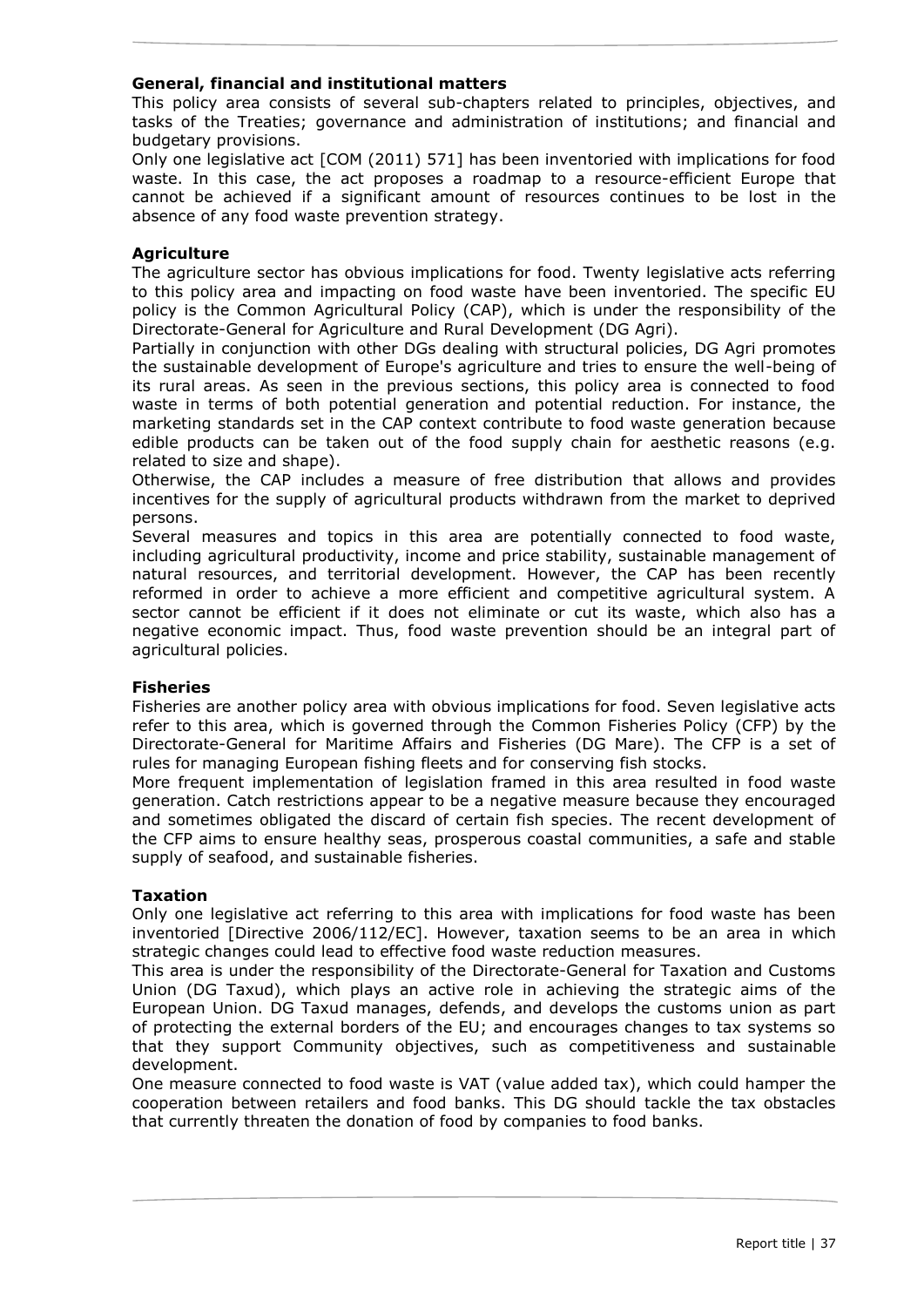# **Economic and monetary policy and free movement of capital**

Only one legislative act belonging to this area has been been included in the inventory as regarding food waste, as this does not seem to be a priority in the integration of EU economies, unlike monetary union and capital movement. However, it would be simplistic to assume that there are no connections between food waste and economic issues. An effective prevention strategy requires the participation of many DGs and policy areas, as well as the coordination of environmental, technical, economic, financial, fiscal, and administrative matters. Indeed, a revision of economic paradigms and production and consumption models would promote caution in resources management, reducing waste occurrence.

# **Industrial policy and internal market**

As in the other policy areas, several Directorate-Generals and Services are involved in this area. The main DGs for these subjects are the Directorate-General for Enterprise and Industry (DG Entr) and the Directorate-General for Internal Market and Services (DG Markt).

Five legislative documents under the responsibility of these DGs have been inventoried regarding food waste. They represent about 10% of the EU laws identified in this study. This is quite a significant and justifiable percentage because one of the objectives of these policies is the promotion of smart, sustainable, and inclusive growth throughout all industrial sectors, contributing to make Europe's economy more competitive, innovative, and resource-efficient. Considering the economic (as well as environmental and social) relevance of food waste on enterprise and the market, any prevention strategy should also involve these areas.



<span id="page-37-0"></span>Figure 4.3 Number of legislative acts regarding food waste allocated per policy area

# **Environment, consumers and health protection**

Seventeen legislative acts, representing 32% of all those inventoried, can be placed within this policy area. Considering the characteristics and implications of food waste, it was expected that this policy area involves a large number of EU laws. Food waste clearly impacts the environment, wherein all wasted or discarded products are deposited, and the human health, which can be affected by unsafe food as well as by the type of food waste management.

The main EU administrative departments involved in this policy area are: the Directorate-General for the Environment (DG Env) and the Directorate-General for Health and Consumers (DG Sanco). DG Env aims to protect, preserve, and improve the environment for present and future generations. It is also concerned with the quality of life of EU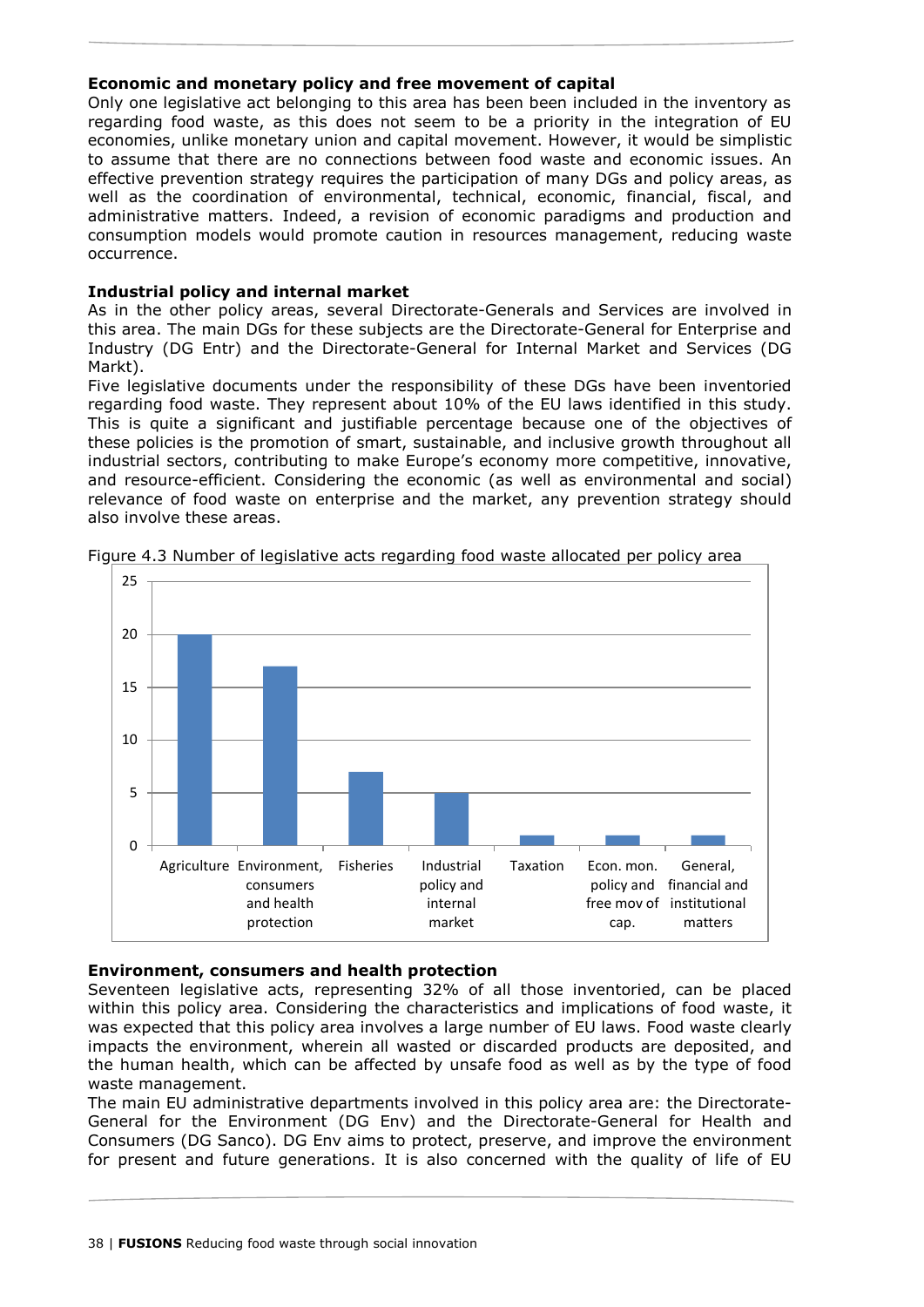citizens. DG Sanco aims to make Europe a healthier and safer place, where consumers can be confident that their interests are protected.

While a zero-risk society is likely only a utopian objective, regulations to reduce and manage risks for consumers are imposed via measures that are sometimes strict. These measures try to ensure food safety to protect and improve public, animal, crop, and forest health. However, if rules are excessively strict, food waste can occur.

# **B) Policy measures and topics connected to food waste**

Within the previous policy and legislative areas, certain topics and policy measures regarding food waste have been identified. These are listed below.

# **Animal by-products and feedingstuffs**

Animal residual flows are considered to be potentially dangerous for human and animal health. Thus, uses of animal by-products are restricted. Policy measures regarding this topic are taken mainly to eradicate or at least reduce the risk of transmission of spongiform encephalopathies (TSEs). To this end, a general ban was imposed on the use of Processed Animal Proteins (PAPs) in the feeding of both ruminants (e.g. cattle and sheep) and non-ruminant animals, including fish and other aquaculture animals. The use of kitchen waste as animal feed is also forbidden.

Under the Commission Regulation (EU) No 56/2013, however, the use of PAPs from nonruminant animals (e.g. pigs and poultry) in aqua feed has been allowed. Other restrictions on the use of animal by-products may be removed or loosened.

The use of PAPs has been considered a positive measure potentially reducing food waste. Obviously, the production of PAPs must meet legal requirements. According to legislation, PAPs must be derived only from "Category 3," which includes animal by-products classed as low-risk (e.g. carcasses or body parts identified at a slaughterhouse as fit for humans to eat; products or foods of animal origin originally meant for human consumption but withdrawn, not because they are unfit to eat, but for commercial reasons; eggs and egg by-products; and hides and skins from slaughterhouses).

Another potentially positive effect could be a reduction in the use of agricultural commodities (maize, soy) as feed. This could lead to increased availability of these products for human consumption and to reduced environmental pressure resulting from these intensive production systems. However, any further loosening of restrictions should be supported by appropriate studies and scientific tests since the protection of human and animal health must always be the primary goal.

# **Catch restrictions**

Several Regulations implemented in the fisheries policy area include catch restrictions. One of the related measures is named "total allowable catch" (TAC), defined as the quantity that can be taken and landed from each fish stock every year. Each EU Member State is allocated a quota (a proportion of the TAC); thus, when a catch exceeds the limit, the fish have to be discarded. This rule has led to food waste, because the fish thrown back into the sea often did not survive.

However, Regulation (EU) No 1380/2013 introduced the obligation—for all species subject to limitations as well as those subject to minimum sizes in the Mediterranean—to land all catches (Article 15). This measure, called the "discard ban," should reduce food waste, even if some issues are still unclear. The first unclear issue regards the use of the fish after landing if it cannot be marketed. The second regards the exception that the discard ban cannot be applied to species with high survival rates as demonstrated by scientific evidence (Article 15, paragraph 4b). Unfortunately, no such evidence has yet been provided.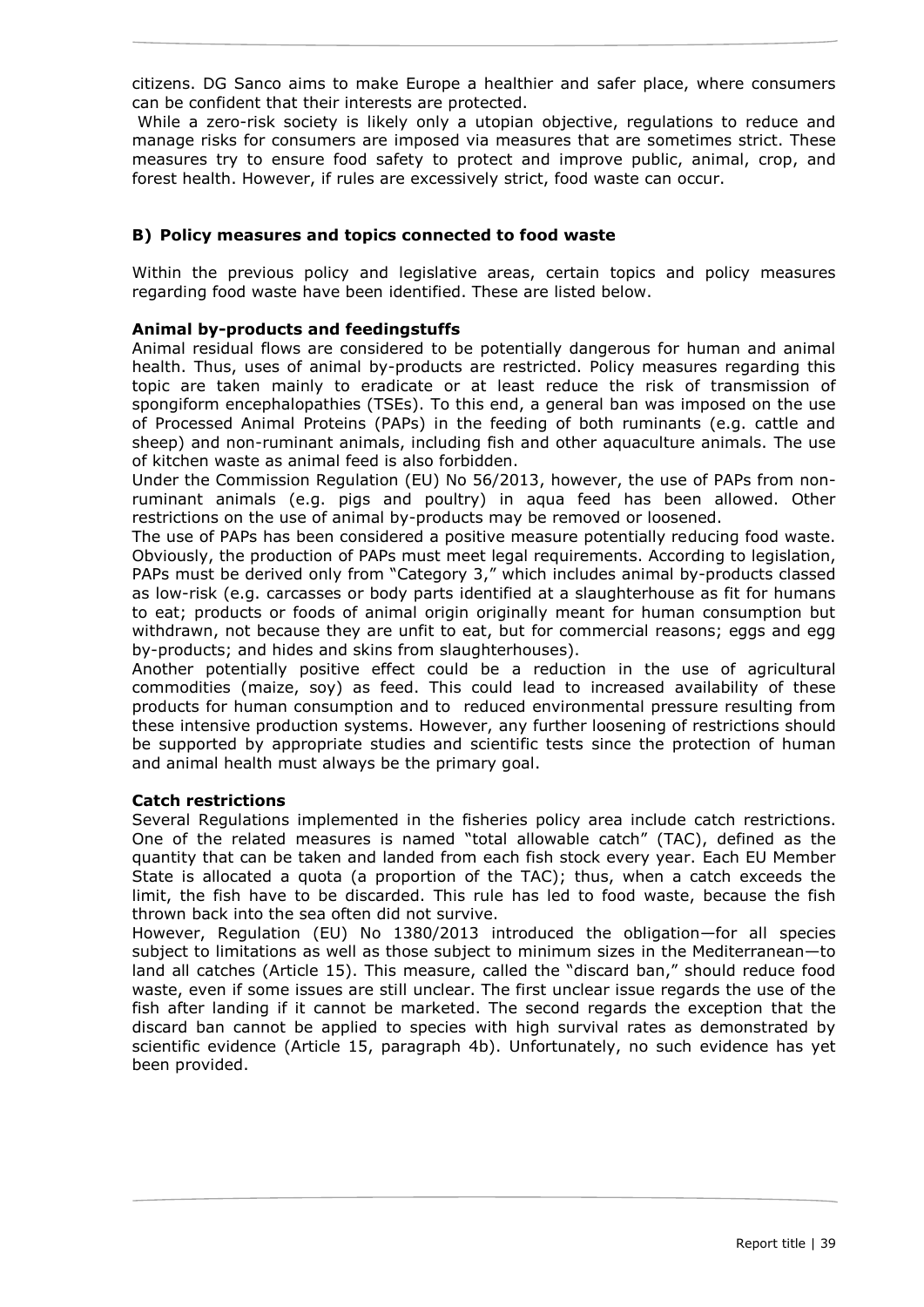# **Contaminants in food**

EU legislation has set Maximum Residue Levels (MRLs) for contaminants in food, which is wasted when these levels are exceeded. MRLs apply to pesticides, medicines, and microbiological contaminants that could threaten food safety for animals and humans.

Food safety must be guaranteed; however, some studies have highlighted potential connections between MRLs and avoidable food waste (Waarts et al., 2011). In particular, the zero tolerance criterion for some substances could lead to food waste due to improving detection methods. Technological innovation makes it easy to find negligible amounts of banned substances. At the same time, however, additional scientific evidence and improved knowledge about the real implications of these substances for human and animal health should be sought to avoid the waste of edible and healthy food.

# **Eco-label criteria**

The eco-label is an EU brand that rewards the best products and services from an environmental point of view, while maintaining high performance standards. The ecolabel indicates that the product or service has a reduced environmental impact throughout its entire life cycle.

This brand is also applied to campsite services and tourist accommodation services, which include the provision of food services. However, neither the mandatory criteria nor the optional criteria for the assignment of the eco-label take into account food waste prevention measures. This omission should be addressed in the interest of food waste strategies.

# **Food information**

Food law establishes the rights of consumers to safe food and to accurate and honest information. Labelling helps consumers to make an informed choice while purchasing. However, this information is sometimes unclear. As shown in previous sections of this work and reported in other scientific and informative studies, confusion about the different meanings of "best before," "use by," and "sell by" dates is still a cause of food waste.

Not all consumers know that:

- The "best before" date indicates that the characteristics of a product can change after that date, but the product does not become harmful for human health and can therefore be sold and consumed.
- "Use by," which should appear only on highly perishable food, means that after that date the product could become unsafe for human health and therefore cannot be sold or consumed.
- The "sell by" date, which is intended for stocks to permit inspection, sometimes still appears on packaging, even if unfrequently, thus causing confusion in consumers' minds.

A more uniform and easily understandable date label system could better communicate appropriate information to consumers, contributing to a reduction of food waste.

# **Free distribution**

This measure is supported in the policy area of agriculture, where the recent CAP reform encouraged the free distribution of fruit and vegetables withdrawn from the market to charitable organizations and other establishments like penal institutions, schools, children's holiday camps, hospitals, old people's homes, etc., by paying to the producer organizations 100% (instead of 50%) of the incurred costs.

This free distribution, which could be supported further by non-monetary means such as legislative and/or organizational tools, is an effective measure that should be supported in a food waste reduction strategy.

# **Hygiene rules**

The EU has established hygiene rules regarding food and several other elements of the food supply chain. The main objective is to implement safe procedures to ensure human, animal, crop, and forest health. However, according to literature and expert opinions,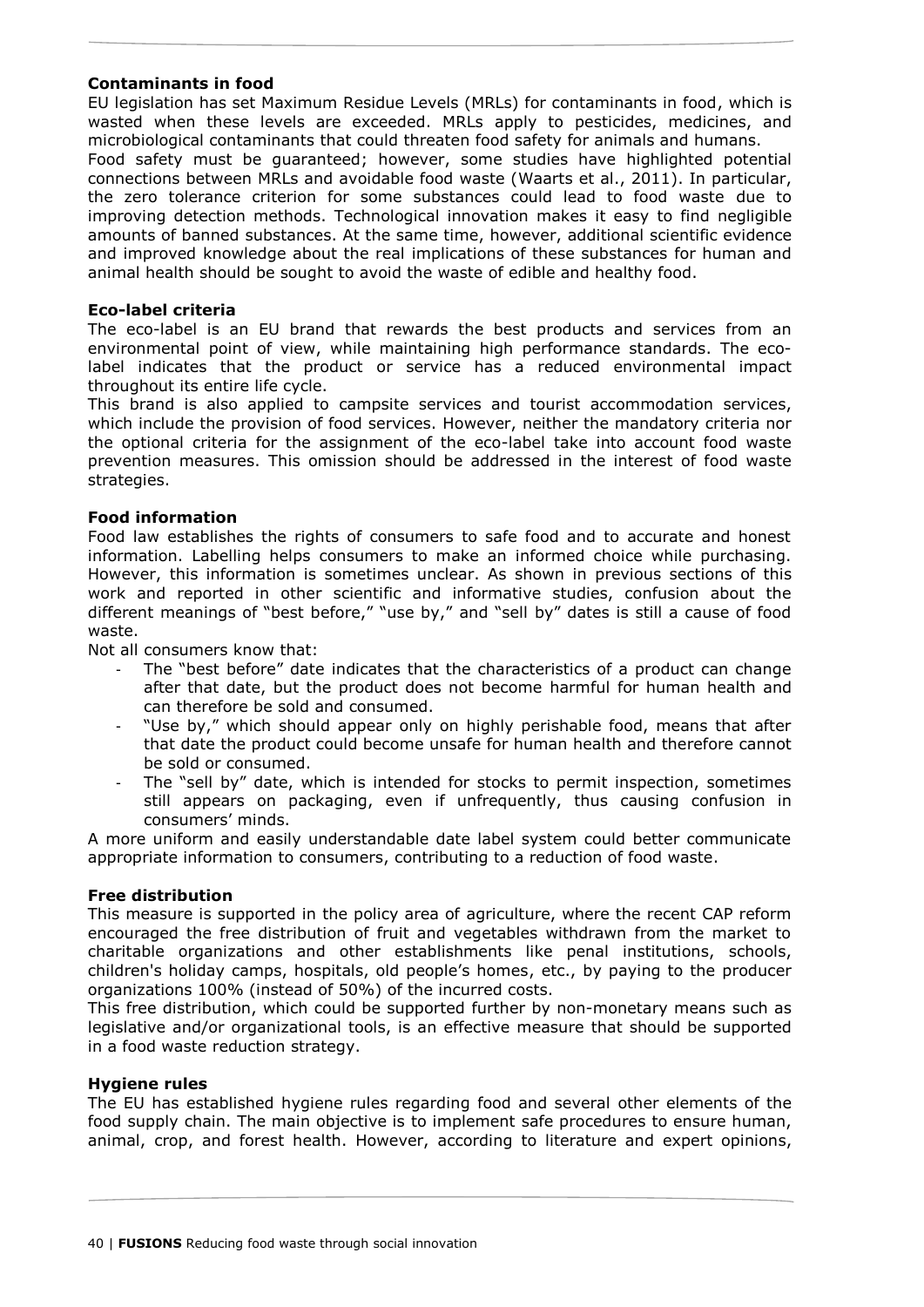when a rule is excessively binding and disproportionate to real hygiene needs, food waste can occur.

# **Marketing standards**

European legislation establishes general and specific marketing standards for several products. In 2009, the number of specific marketing standards for fruit and vegetables decreased from thirty-six to ten.

This measure allows edible and safe food products that do not meet aesthetic criteria (e.g. size and shape) to be taken out of the food supply chain. Although these products are processable, they are wasted when industry does not use them.

Unfortunately, some operators, including certain big retailers and supermarket chains, establish private standards that can be more negative in terms of food waste generation than the marketing standards laid down by legislation.

#### **Packaging**

Although the measures identified for this topic are often designed to reduce packaging waste, they may also be relevant to food waste prevention. These measures stimulate research and innovation that could lead to extended food life as well as to simplified and more readable labels, which have often driven food waste.

#### **Producer liability**

Directive 85/374/EEC established the principle of liability without fault, applicable to European producers. When a defective product causes damage to a consumer, the producer may be liable. A product is defective when it does not provide the safety to which a person is entitled. The circumstances taken into account in determining this classification include the following:

- The presentation of the product.
- The reasonable use of the product.
- The time when the product was put into circulation.

However, the Directive also included exemptions releasing producers from liability. One of these exemptions applies to food donation, which could be considered a food waste reduction measure. The rule establishes that a producer is not liable if he proves that the product was not manufactured to be sold or distributed for profit. This should make food donation a better solution than landfilling.

#### **Resource efficiency and waste**

This topic includes all legislative and policy measures aimed to increase the efficiency of resource management, by combining economic and environmental needs. Food waste has recently become a subject of great interest, and the need to implement prevention plans is mentioned in several EU legislative documents. In particular, the Commission proposed that Member States develop national food-waste prevention strategies and endeavour to ensure that food waste in the manufacturing, retail/distribution, and food service/hospitality sectors and households is reduced. Until March 2015 - as indicated in the Circular Economy (CE) package - the objective set by the EC was to reduce food waste of the 30% by 2025. The CE package was withdrawn by the EC in March 2015 to present a more ambitious package within the end of 2015.

#### **Statistics**

This topic is not directly correlated to food waste generation or reduction; however, it could be a relevant issue. Available statistics on food waste vary from one EU Member State to another because different States use different definitions and criteria. The lack of reliable data affects policy consistency.

# **VAT**

Fiscal measures can be an effective tool in a prevention strategy. However, this work demonstrates that value added tax (VAT) can sometimes be an obstacle to food waste reduction measures, such as food donation.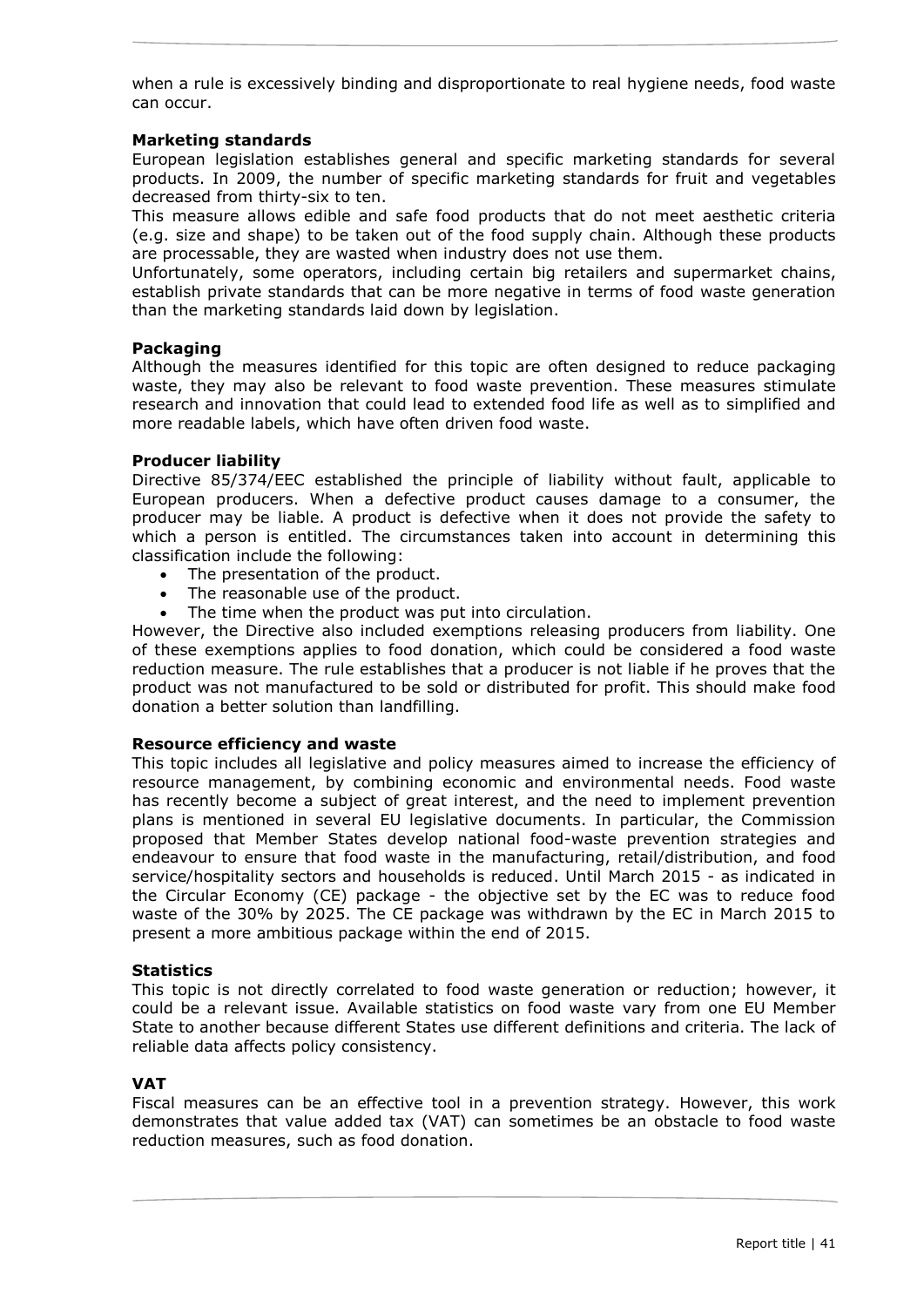Representing a percentage of the purchase price, the amount of VAT depends on the market value at the moment of donation. If the product cannot be sold, some countries interpret its price as "zero," making the tax zero also. Conversely, other EU Member States calculate the purchase price of a product ready to be donated at the same level as the sale/marketing stage. Thus, the VAT is also calculated at the commercial level. This has obvious negative implications and could discourage donation. EU harmonization of the VAT could help to reduce food waste.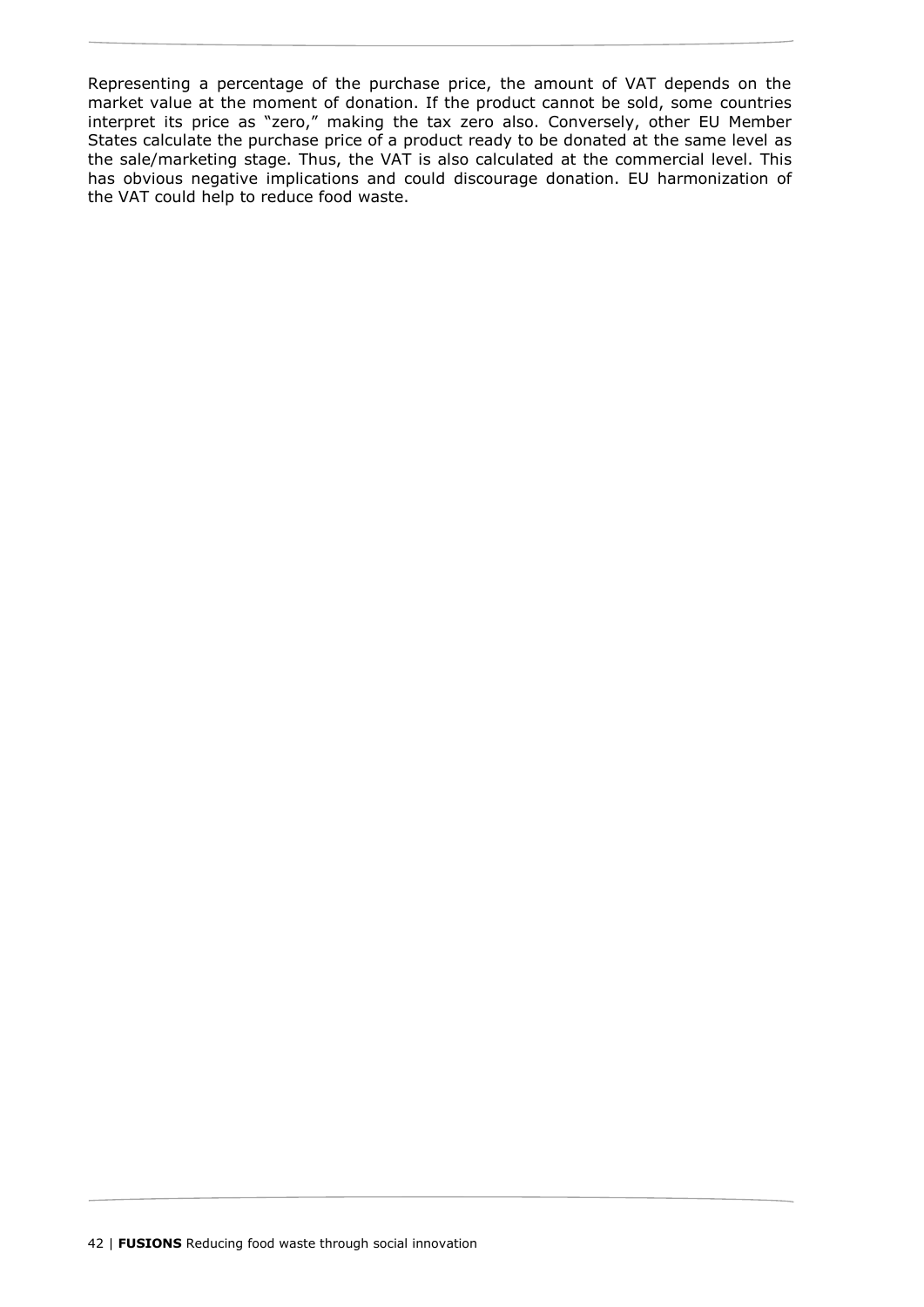# <span id="page-42-0"></span>4.4 Summary of EU legislation regarding food waste: implications, policy areas, and measures

The information provided in the previous sections is summarized in Table 4.1, which highlights EU legislation regarding food waste. For each legislative act—listed chronologically—the type of implication [FWG (*food waste generation*), FWM (*food waste management*), FWR (*food waste reduction*), and FUO (*food use optimization*)], the legislative and policy area to which it belongs and the specific topic or policy measure impacting on food waste are indicated.

| N°                      | Legislative act                                      | <b>Type of implication</b> |                   | <b>Policy area</b> | Topic/ policy     |                                                                    |                                             |
|-------------------------|------------------------------------------------------|----------------------------|-------------------|--------------------|-------------------|--------------------------------------------------------------------|---------------------------------------------|
|                         |                                                      |                            |                   |                    | measure           |                                                                    |                                             |
|                         |                                                      | <b>FWG</b><br>(1)          | <b>FWM</b><br>(2) | <b>FWR</b><br>(3)  | <b>FUO</b><br>(4) |                                                                    |                                             |
| 1                       | COM (2014) 398 final                                 |                            | X                 | X                  |                   | Economic and<br>monetary policy and<br>free movement of<br>capital | Resource<br>efficiency and<br>waste         |
| $\mathbf{2}$            | COM (2014) 397 final                                 |                            | X                 | X                  |                   | Environment,<br>consumers and<br>health protection                 | Resource<br>efficiency and<br>waste         |
| 3                       | COM (2013) 260 final                                 |                            |                   | X                  |                   | Agriculture                                                        | Hygiene rules                               |
| 4                       | Reg nº 56/2013                                       |                            |                   |                    | X                 | Agriculture                                                        | Animal by-<br>products and<br>feedingstuffs |
| 5                       | Reg nº 1308/2013                                     |                            |                   |                    | X                 | Agriculture                                                        | Free distribution                           |
| 6                       | Reg nº 1380/2013                                     |                            |                   | X                  |                   | <b>Fisheries</b>                                                   | Catch<br>restrictions                       |
| $\overline{\mathbf{z}}$ | Dec nº 1386/2013/EU                                  |                            |                   | X                  |                   | Environment,<br>consumers and<br>health protection                 | Resource<br>efficiency and<br>waste         |
| 8                       | COM (2012) 60                                        |                            |                   | X                  |                   | Environment,<br>consumers and<br>health protection                 | Resource<br>efficiency and<br>waste         |
| 9                       | Reg nº 43/2012                                       | X                          |                   |                    |                   | Fisheries                                                          | Catch<br>restrictions                       |
| 10                      | Reg nº 44/2012                                       | $\mathsf{X}$               |                   |                    |                   | Fisheries                                                          | Catch<br>restrictions                       |
| 11                      | European Parliament<br>Resolution 2011/2175<br>(INI) |                            |                   | X                  | X                 |                                                                    | Resource<br>efficiency and<br>waste         |
| 12                      | COM (2011) 571 final                                 |                            |                   | X                  |                   | General, financial<br>and institutional<br>matters                 | Resource<br>efficiency and<br>waste         |
| 13                      | Reg nº 142/2011                                      | X                          | X                 |                    |                   | Agriculture                                                        | Animal by-<br>products and<br>feedingstuffs |
| 14                      | Reg nº 543/2011                                      | X                          |                   |                    |                   | Agriculture                                                        | Marketing<br>standards                      |

<span id="page-42-1"></span>Table 4.1 EU legislation regarding food waste: implications, policy areas and measures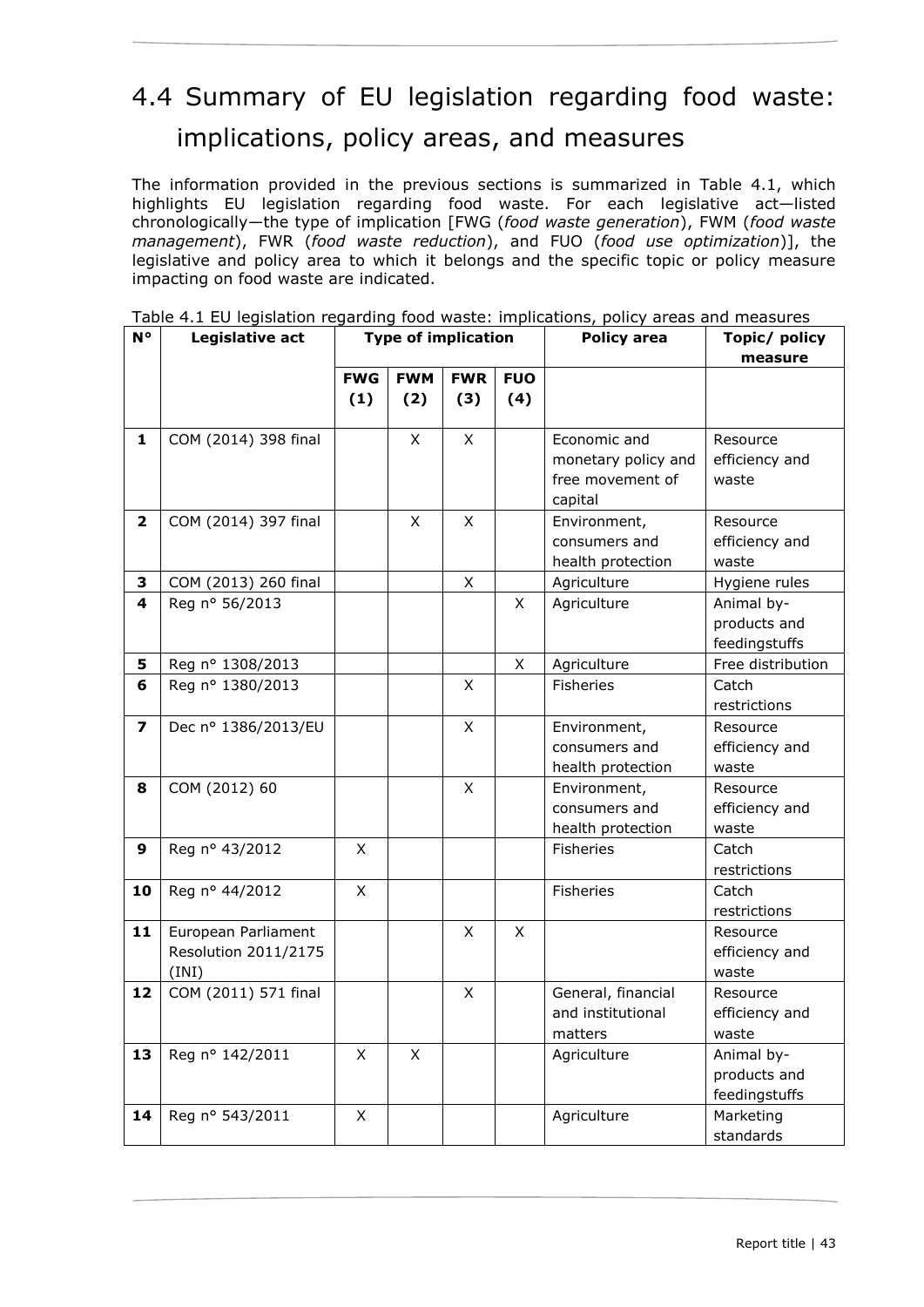| N° | Legislative act      | <b>Type of implication</b> |            | <b>Policy area</b> | Topic/ policy<br>measure |                       |                               |
|----|----------------------|----------------------------|------------|--------------------|--------------------------|-----------------------|-------------------------------|
|    |                      | <b>FWG</b>                 | <b>FWM</b> | <b>FWR</b>         | <b>FUO</b>               |                       |                               |
|    |                      | (1)                        | (2)        | (3)                | (4)                      |                       |                               |
| 15 | Reg nº 1169/2011     | X                          |            |                    |                          | Environment,          | Food information              |
|    |                      |                            |            |                    |                          | consumers and         |                               |
|    |                      |                            |            |                    |                          | health protection     |                               |
| 16 | COM (2010) 235 final |                            | X          |                    |                          | Environment,          | Resource                      |
|    |                      |                            |            |                    |                          | consumers and         | efficiency and                |
|    |                      |                            |            |                    |                          | health protection     | waste                         |
| 17 | Dir 2010/75/EU       |                            | X          | X                  |                          | Environment,          | Resource                      |
|    |                      |                            |            |                    |                          | consumers and         | efficiency and                |
|    |                      |                            |            |                    |                          | health protection     | waste                         |
| 18 | COM (2010) 384       |                            |            | X                  |                          | Agriculture           | Animal by-                    |
|    |                      |                            |            |                    |                          |                       | products and<br>feedingstuffs |
| 19 | Reg nº 849/2010      |                            | X          |                    |                          | Environment,          | <b>Statistics</b>             |
|    |                      |                            |            |                    |                          | consumers and         |                               |
|    |                      |                            |            |                    |                          | health protection     |                               |
| 20 | Dec nº 2009/564/EC   | X                          |            |                    |                          | Environment,          | Eco-label criteria            |
|    |                      |                            |            |                    |                          | consumers and         |                               |
|    |                      |                            |            |                    |                          | health protection     |                               |
| 21 | Dec nº 2009/578/EC   | X                          |            |                    |                          | Environment,          | Eco-label criteria            |
|    |                      |                            |            |                    |                          | consumers and         |                               |
|    |                      |                            |            |                    |                          | health protection     |                               |
| 22 | Dir 2009/28/EC       | X                          |            |                    |                          | Environment,          | Resource                      |
|    |                      |                            |            |                    |                          | consumers and         | efficiency and                |
|    |                      |                            |            |                    |                          | health protection     | waste                         |
| 23 | Reg nº 43/2009       | X                          |            |                    |                          | <b>Fisheries</b>      | Catch                         |
|    |                      |                            |            |                    |                          |                       | restrictions                  |
| 24 | Reg nº 129/2009      |                            | X          |                    |                          | Agriculture           | Resource                      |
|    |                      |                            |            |                    |                          |                       | efficiency and                |
|    |                      |                            |            |                    |                          |                       | waste                         |
| 25 | Reg nº 163/2009      |                            |            | X                  |                          | Agriculture           | Hygiene rules                 |
| 26 | Reg nº 1069/2009     | X                          | X          |                    |                          | Agriculture           | Animal by-                    |
|    |                      |                            |            |                    |                          |                       | products and<br>feedingstuffs |
| 27 | Dir 2008/98/EC       |                            | X          | X                  |                          | Environment,          | Resource                      |
|    |                      |                            |            |                    |                          | consumers and         | efficiency and                |
|    |                      |                            |            |                    |                          | health protection     | waste                         |
| 28 | Reg nº 589/2008      | X                          |            |                    |                          | Agriculture           | Food information              |
| 29 | COM (2007) 136 final |                            |            | X                  |                          | Fisheries             | Catch                         |
|    |                      |                            |            |                    |                          |                       | restrictions                  |
| 30 | Reg nº 832/2007      |                            |            |                    | X                        | Agriculture           | Animal by-                    |
|    |                      |                            |            |                    |                          |                       | products and                  |
|    |                      |                            |            |                    |                          |                       | feedingstuffs                 |
| 31 | Dir 2006/112/EC      |                            |            |                    | X                        | Taxation              | <b>VAT</b>                    |
| 32 | Reg nº 1664/2006     |                            |            | X                  |                          | Agriculture           | Animal by-                    |
|    |                      |                            |            |                    |                          |                       | products and                  |
|    |                      |                            |            |                    |                          |                       | feedingstuffs                 |
| 33 | Reg nº 1881/2006     | X                          |            |                    |                          | Industrial policy and | Contaminants in               |
|    |                      |                            |            |                    |                          | internal market       | food                          |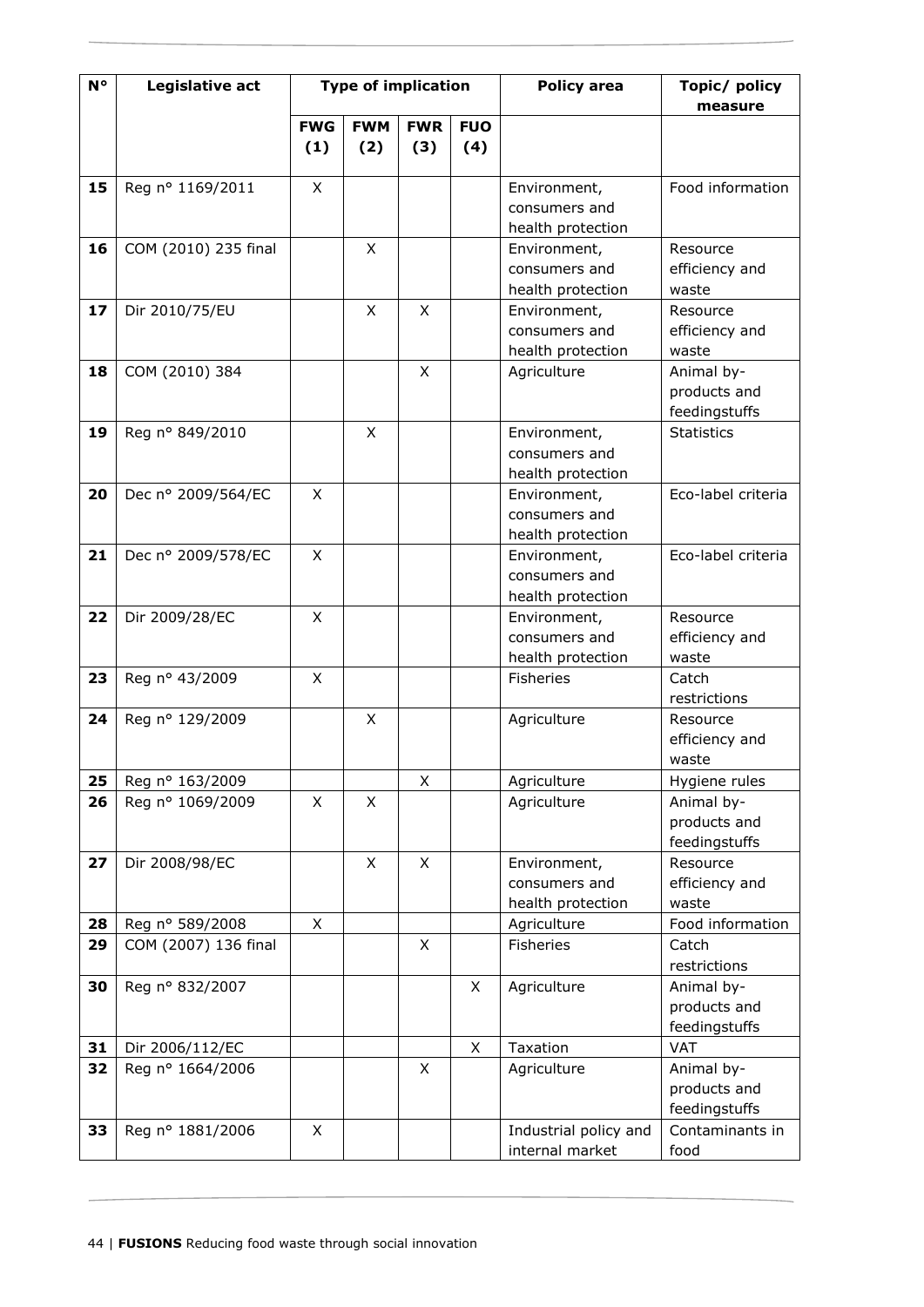| N° | Legislative act      | <b>Type of implication</b> |             |            |            | <b>Policy area</b>                | Topic/ policy           |
|----|----------------------|----------------------------|-------------|------------|------------|-----------------------------------|-------------------------|
|    |                      | <b>FWG</b>                 | <b>FWM</b>  | <b>FWR</b> | <b>FUO</b> |                                   | measure                 |
|    |                      | (1)                        | (2)         | (3)        | (4)        |                                   |                         |
|    |                      |                            |             |            |            |                                   |                         |
| 34 | COM (2005) 666 final |                            |             | X          |            | Environment,                      | Resource                |
|    |                      |                            |             |            |            | consumers and                     | efficiency and          |
|    |                      |                            |             |            |            | health protection                 | waste                   |
| 35 | Reg nº 1/2005        |                            |             | X.         |            | Agriculture                       | Hygiene rules           |
| 36 | Reg nº 183/2005      | X                          |             |            |            | Agriculture                       | Hygiene rules           |
| 37 | Dir 2004/12/EC       |                            |             | X          |            | Industrial policy and             | Packaging               |
|    |                      |                            |             |            |            | internal market                   |                         |
| 38 | Reg nº 852/2004      | X                          |             |            |            | Industrial policy and             | Hygiene rules           |
|    |                      |                            |             |            |            | internal market                   |                         |
| 39 | Reg nº 853/2004      | X                          |             |            |            | Agriculture                       | Hygiene rules           |
| 40 | Reg nº 882/2004      | X                          |             |            |            | Agriculture                       | Hygiene rules           |
| 41 | COM (2003) 301 final |                            |             | X          |            | Environment,                      | Resource                |
|    |                      |                            |             |            |            | consumers and                     | efficiency and          |
|    |                      |                            |             |            |            | health protection                 | waste                   |
| 42 | Dir 2002/99/EC       | X                          |             |            |            | Agriculture                       | Hygiene rules           |
| 43 | Reg nº 178/2002      | Χ                          |             |            | X          | Agriculture                       | Hygiene rules           |
| 44 | Reg nº 2150/2002     |                            | X           |            |            | Environment,                      | <b>Statistics</b>       |
|    |                      |                            |             |            |            | consumers and                     |                         |
|    |                      |                            |             |            |            | health protection                 |                         |
| 45 | Reg nº 999/2001      | X                          |             |            |            | Agriculture                       | Animal by-              |
|    |                      |                            |             |            |            |                                   | products and            |
|    |                      |                            |             |            |            |                                   | feedingstuffs           |
| 46 | Reg nº 1639/2001     |                            | X           |            |            | Fisheries                         | <b>Statistics</b>       |
| 47 | Dir 2000/29/EC       | X                          |             |            |            | Agriculture                       | Contaminants in<br>food |
| 48 | Dir 1999/31/EC       | X                          | $\mathsf X$ |            |            | Environment,                      | Resource                |
|    |                      |                            |             |            |            | consumers and                     | efficiency and          |
|    |                      |                            |             |            |            | health protection                 | waste                   |
| 49 | Reg nº 850/1998      | X                          |             |            |            | Fisheries                         | Catch                   |
|    |                      |                            |             |            |            |                                   | restrictions            |
| 50 | Reg nº 258/1997      | X                          |             |            |            | Industrial policy and             | Hygiene rules           |
|    |                      |                            |             |            |            | internal market                   |                         |
| 51 | Dir 94/62/EC         |                            |             | X          |            | Industrial policy and             | Packaging               |
|    |                      |                            |             |            |            | internal market                   |                         |
| 52 | Reg nº 315/1993      | X                          |             |            |            | Environment,                      | Contaminants in         |
|    |                      |                            |             |            |            | consumers and                     | food                    |
| 53 | Dir 85/374/EEC       |                            |             |            | X          | health protection<br>Environment, | Producer liability      |
|    |                      |                            |             |            |            | consumers and                     |                         |
|    |                      |                            |             |            |            | health protection                 |                         |
|    |                      |                            |             |            |            |                                   |                         |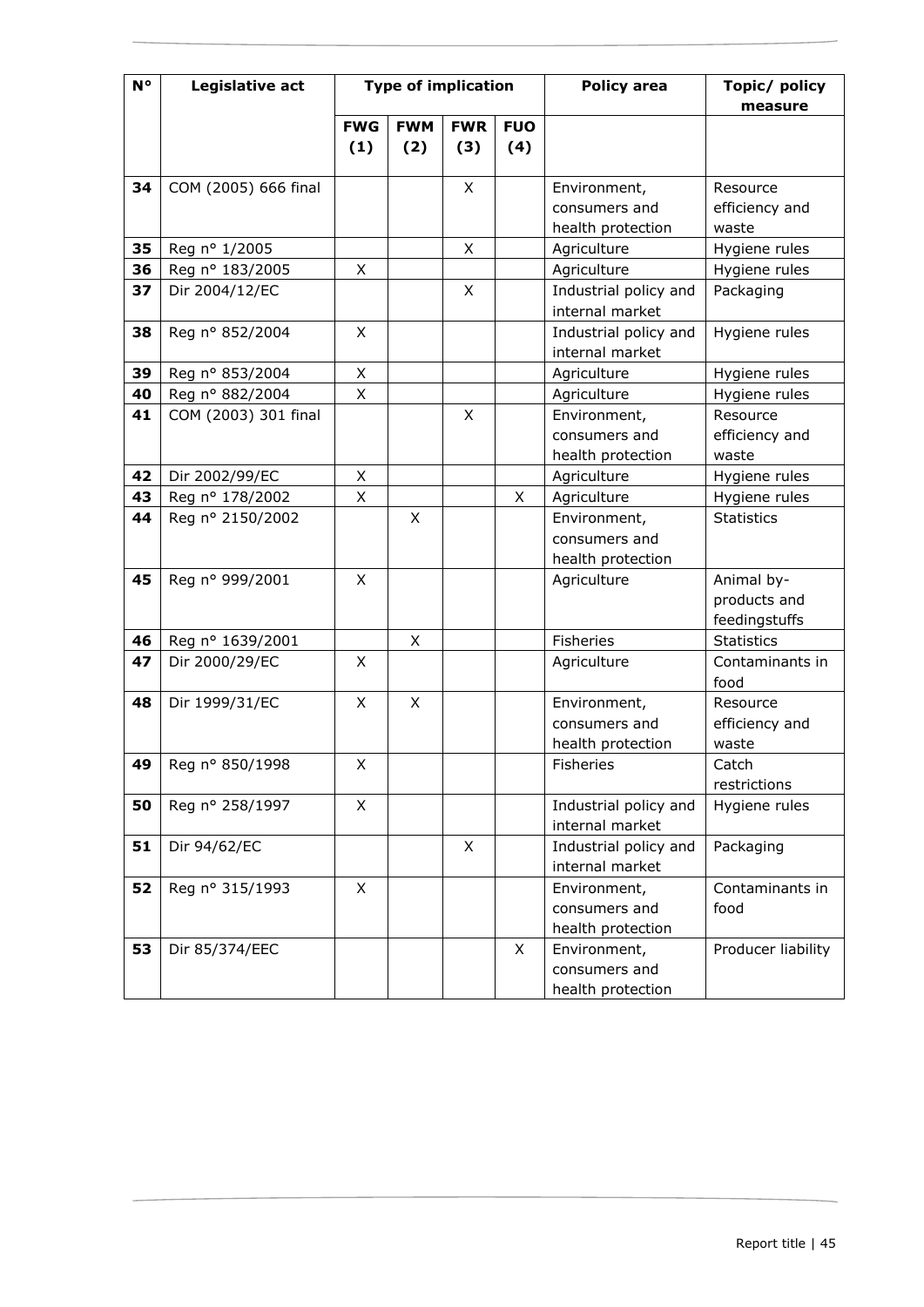# <span id="page-45-0"></span>4.5 EU legislation impact assessment

On the basis of the analysis carried out in sections 4.2 and 4.3 a shortlist of thirty-two acts—out of the fifty-three inventoried acts—with larger implications for food waste was identified. These thirty-two legislative acts served as the basis for the development of a survey to assess their impact.

The shortlist of 32 acts includes policy measures related to:

- "Resource efficiency and waste": 11 legislative acts.
- "Catch restrictions": 6 legislative acts.
- "Hygiene rules": 4 legislative acts.
- "Animal by-products and feedstuffs": 3 legislative acts.
- "Contaminants in food": 2 legislative acts.
- "Food information": 2 legislative acts.
- "Free distribution": 2 legislative acts.
- "Marketing standards": 2 legislative acts.
- "Producer liability": 2 legislative acts.
- "VAT": 2 legislative acts.

The types of implications for food waste of the legislative acts (seven of them have double implications) in the survey are structured as follows:

- Food waste generation: 14 legislative acts.
- Food waste management: 7 legislative acts.
- Food waste reduction: 13 legislative acts.
- Food use optimization: 5 legislative acts.

The survey received 26 responses, representing 38% of the 69 recipients. Since respondents had the option to not answer all the questions, the response rate for each question varies from 20% (14 respondents) to 38% (26 respondents) of all recipients.

For each legislative act, the number of respondents for each score was multiplied by the score value. These sub-sums were added together and divided by the number of respondents who assessed the legislative act in question. This gives an "average score" for each legislative act. The ranked results are illustrated in Figure 4.4.

The average scores were distributed as follows:

- No legislative acts were considered to have large to very large impacts on food waste (scores between 3 and 4).
- 26 legislative acts were considered to have small to large impacts on food waste (scores between 2 and 3).
- Six legislative acts were considered to have very small to small impacts on food waste (scores between 1 and 2).
- No legislative acts were considered to have no to very small impacts on food waste (scores between 0 and 2).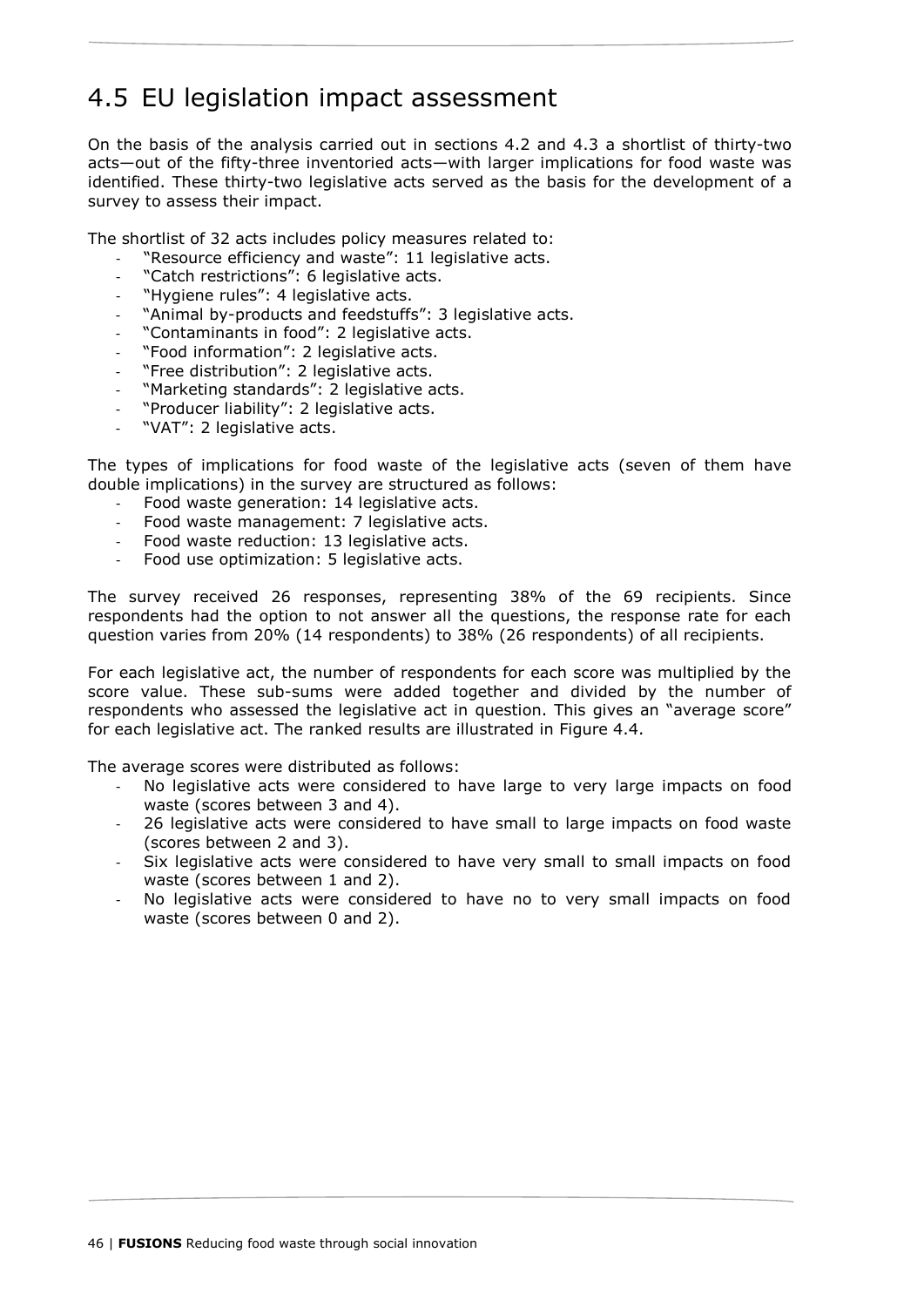

# <span id="page-46-0"></span>Figure 4.4 Average scores of the legislative acts assessed in the survey

(0: No impact; 1: Very small impact; 2: Small impact; 3: Large impact; 4: Very large impact)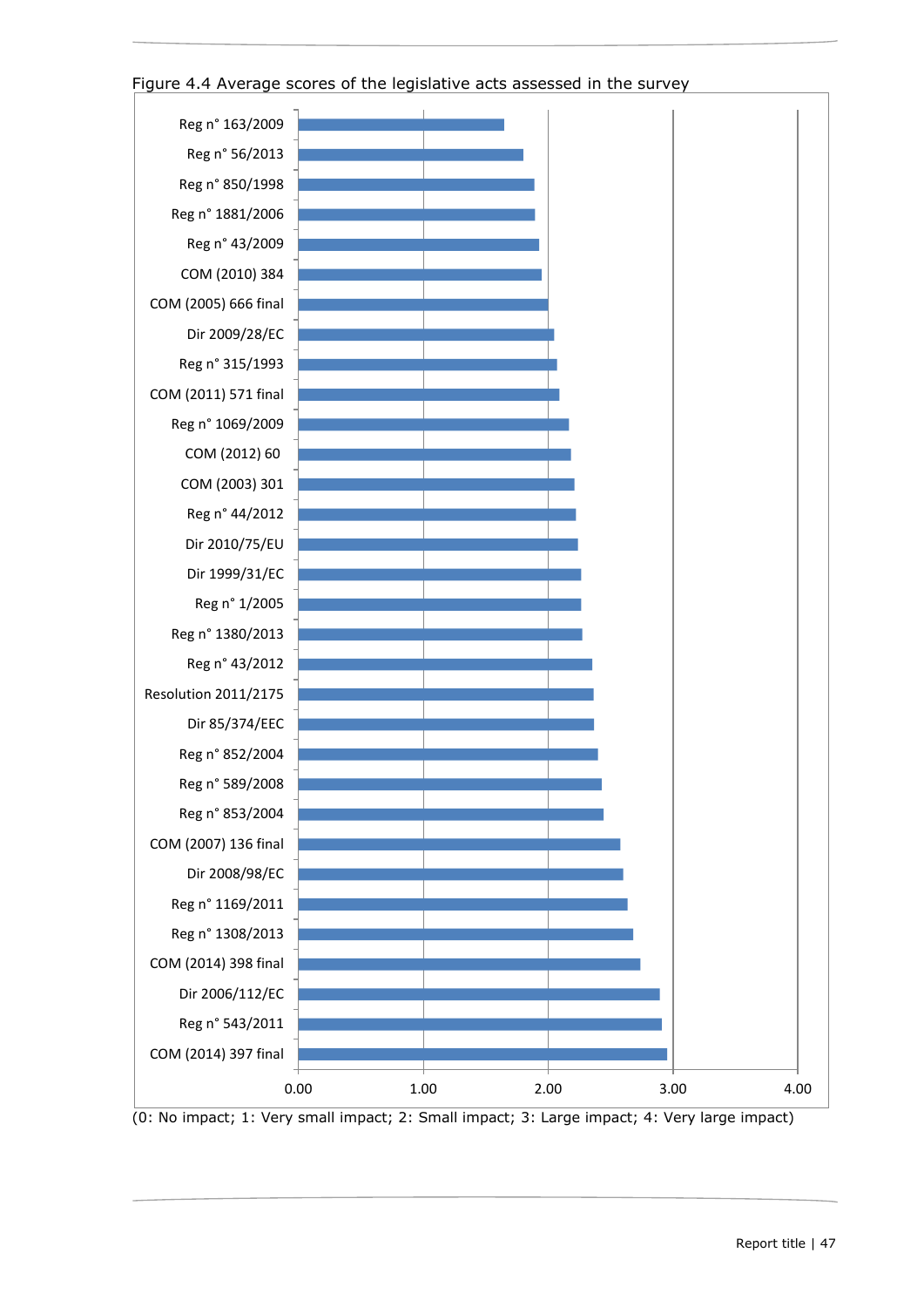The distribution of the eight legislative acts with average scores higher than 2.5 regarding their policy areas, policy measures, and type of implication for food waste is illustrated in the figures below.

<span id="page-47-0"></span>



<span id="page-47-1"></span>Figure 4.6 Legislative acts—having from small to large impact on food waste—by policy measure

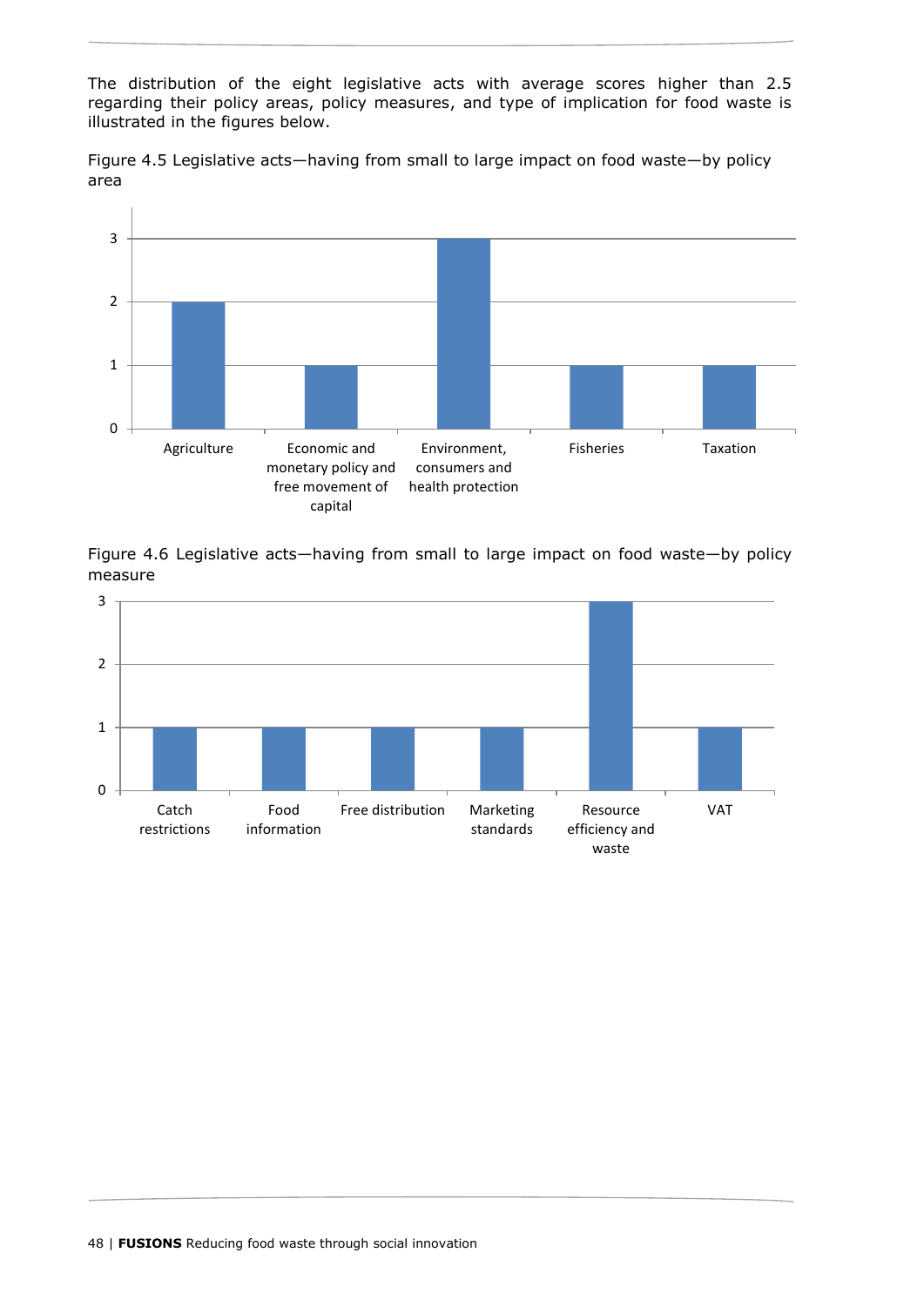<span id="page-48-0"></span>Figure 4.7 Legislative acts—having from small to large impact on food waste—by type of implication for food waste



Note: Two of the legislative acts have implications for both food waste management and food waste reduction.

The policy measures with the largest influence on food waste according the the assessment (upper half of the ranking list) covered by these 16 legislative acts include "Food information," "Free distribution," "Marketing standards," "Producer liability," and VAT." Therefore the assessment suggests that such policy measures may impact food waste to a greater degree than others.

In this context, a legislative act is considered "positive" if it contributes to food waste reduction or food use optimization and, conversely, is "negative" if it contributes to food waste generation. According to these definitions, the most positive and negative five acts have been identified.

The five legislative acts having the largest positive impacts on food waste include:

- i. Communication (2014) 397 final. Proposal for a Directive of the European Parliament and of the Council amending Directives 2008/98/EC on waste, 94/62/EC on packaging and packaging waste, 1999/31/EC on the landfill of waste, 2000/53/EC on end-of-life vehicles, 2006/66/EC on batteries and accumulators and waste batteries and accumulators, and 2012/19/EU on waste electrical and electronic equipment. Communication (2014) 397 is part of the Circular Economy (CE) package, that was withdrawn by the EC but that was a major reference during the development of the present work. Experts evaluated the CE package as positively addressing FW reduction. In March 2015 the CE package was taken up to the level of the Vice - President Tiemmermans and therefore out of the direct influence of the different Directorate Generals. The Commission considered the CE package as one of the major tool to transform Europe into a more competitive resource-efficient economy and to reduce food waste. It was decided to withdraw the 2014 version in order to present a new and more ambitious circular economy package within the end of 2015.
- ii. Council Directive 2006/112/EC of 28 November 2006 on the common system of value added tax.
- iii. Communication (2014) 398 final. Communication from the Commission to the European Parliament, the Council, the European Economic and Social Committee and the Committee of the Regions towards a circular economy: A zero waste programme for Europe. Communication (2014) 398 is also part of the Circular Economy package: all the considerations made for Communication (2014) 397 are valid also for this Communication.
- iv. Regulation (EU) No 1308/2013 of the European Parliament and of the Council of 17 December 2013 establishing a common organization of the markets in agricultural products and repealing Council Regulations (EEC) No 922/72, (EEC) No 234/79, (EC) No 1037/2001 and (EC) No 1234/2007.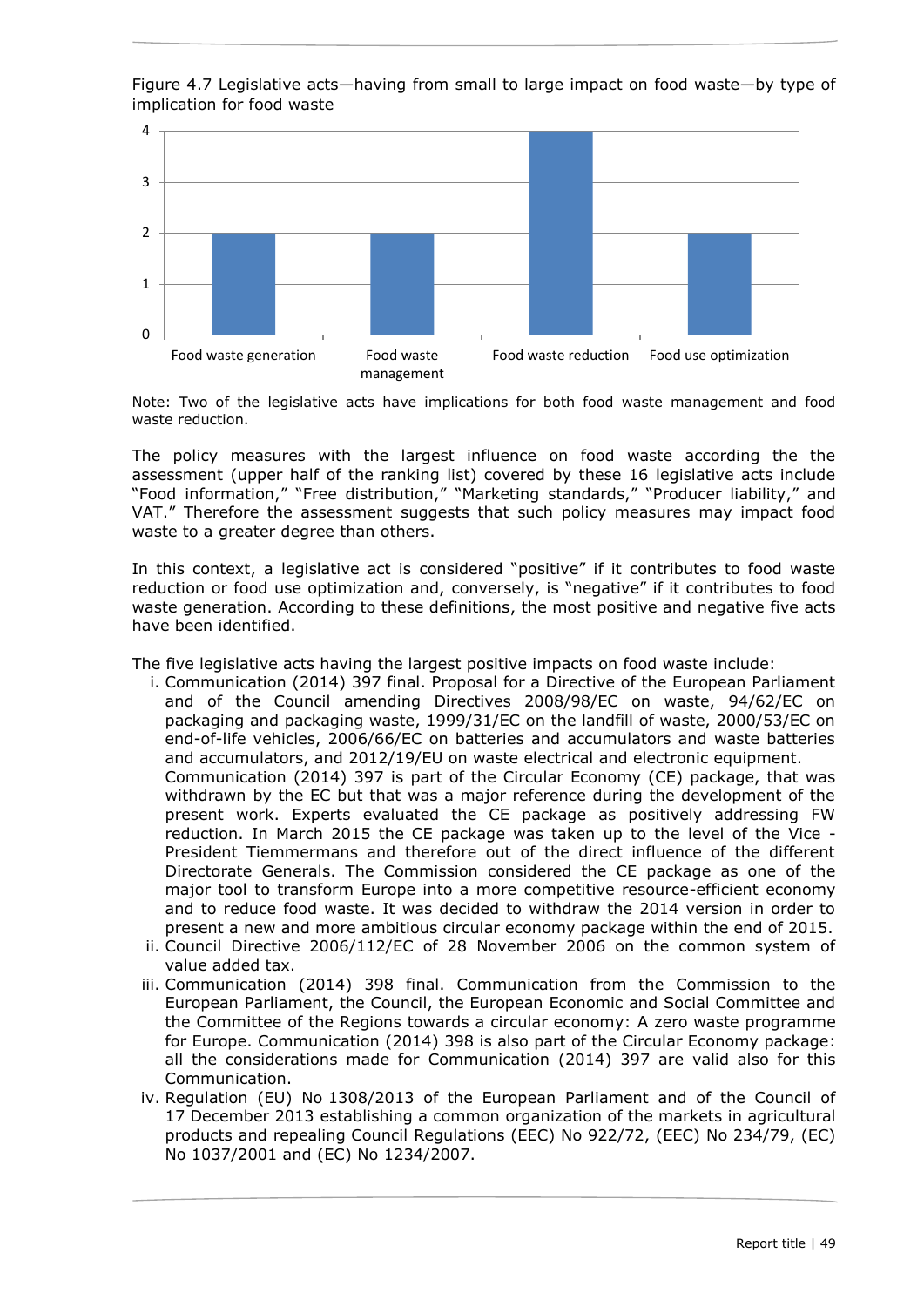v. Directive 2008/98/EC of the European Parliament and of the Council of 19 November 2008 on waste and repealing certain Directives.

Three of the top-five "positive" acts focus on "resource efficiency and waste" (see Table 4.2 below). Of these, the two most recent acts—Communication (2014) 397 final and Communication (2014) 398 final—take into account food waste as an urgent problem and propose that Member States develop national prevention strategies to ensure that food waste in the manufacturing, retail/distribution, and food service/hospitality sectors and households is reduced by at least 30% by 2025. As previously mentioned, the CE package was withdrawn because the EC is working to present a new and more ambitious circular economy package within the end of 2015.

The other two legislative acts (Dir 2006/112/EC and Reg No 1308/2013) provide the following policy measures—which may be very effective—to combat unnecessary food waste: taxation, in particular VAT, to be used as a tool to encourage donation of unsold products; and the free distribution of food, which is simplified by removing or reducing bureaucratic, legal, and economic constraints. In this case, the Common Market Organization of fruit and vegetables in the CAP context should be taken as a model.

The results agree in suggesting that these acts would provide an even larger contribution to food waste reduction if they were more specific and/or mandatory with regard to certain aspects of food waste.

| Rank                                                                                                      | Legislative             | <b>Num</b>     | Type of     | Policy area                                                  | Topic/ policy                       |  |
|-----------------------------------------------------------------------------------------------------------|-------------------------|----------------|-------------|--------------------------------------------------------------|-------------------------------------|--|
|                                                                                                           | act                     |                | implication |                                                              | measure                             |  |
| т                                                                                                         | COM (2014)<br>397 final | $\overline{2}$ | FWM and FWR | Environment, consumers and<br>health protection              | Resource<br>efficiency and<br>waste |  |
| п                                                                                                         | Dir<br>2006/112/EC      | 31             | <b>FUO</b>  | Taxation                                                     | <b>VAT</b>                          |  |
| III                                                                                                       | COM (2014)<br>398 final | 1              | FWM and FWR | Economic and monetary policy<br>and free movement of capital | Resource<br>efficiency and<br>waste |  |
| IV                                                                                                        | Reg n°<br>1308/2013     | 5.             | <b>FUO</b>  | Agriculture                                                  | Free<br>distribution                |  |
| $\mathbf v$                                                                                               | Dir<br>2008/98/EC       | 27             | FWM and FWR | Environment, consumers and<br>health protection              | Resource<br>efficiency and<br>waste |  |
| Note: FWM means Food Waste Management; FWR means Food Waste Reduction; FUO means Food<br>Use Optimization |                         |                |             |                                                              |                                     |  |

<span id="page-49-0"></span>Table 4.2 Top-five legislative acts, type of implication, related policy area, and specific topic and policy measure

The worst-five legislative acts having the largest negative impacts on food waste include:

- i. Commission Implementing Regulation (EU) No 543/2011 of 7 June 2011 laying down detailed rules for the application of Council Regulation (EC) No 1234/2007 with respect to the fruit and vegetables and processed fruit and vegetables sectors.
- ii. Regulation (EU) No 1169/2011 of the European Parliament and of the Council of 25 October 2011 on the provision of food information to consumers, amending Regulations (EC) No 1924/2006 and (EC) No 1925/2006 of the European Parliament and of the Council, and repealing Commission Directive 87/250/EEC, Council Directive 90/496/EEC, Commission Directive 1999/10/EC, Directive 2000/13/EC of the European Parliament and of the Council, Commission Directives 2002/67/EC and 2008/5/EC, and Commission Regulation (EC) No 608/2004.
- iii. Regulation (EC) No 853/2004 of the European Parliament and of the Council of 29 April 2004 laying down specific hygiene rules for food of animal origin.
- iv. Commission Regulation (EC) No 589/2008 of 23 June 2008 laying down detailed rules for implementing Council Regulation (EC) No 1234/2007 regarding marketing standards for eggs.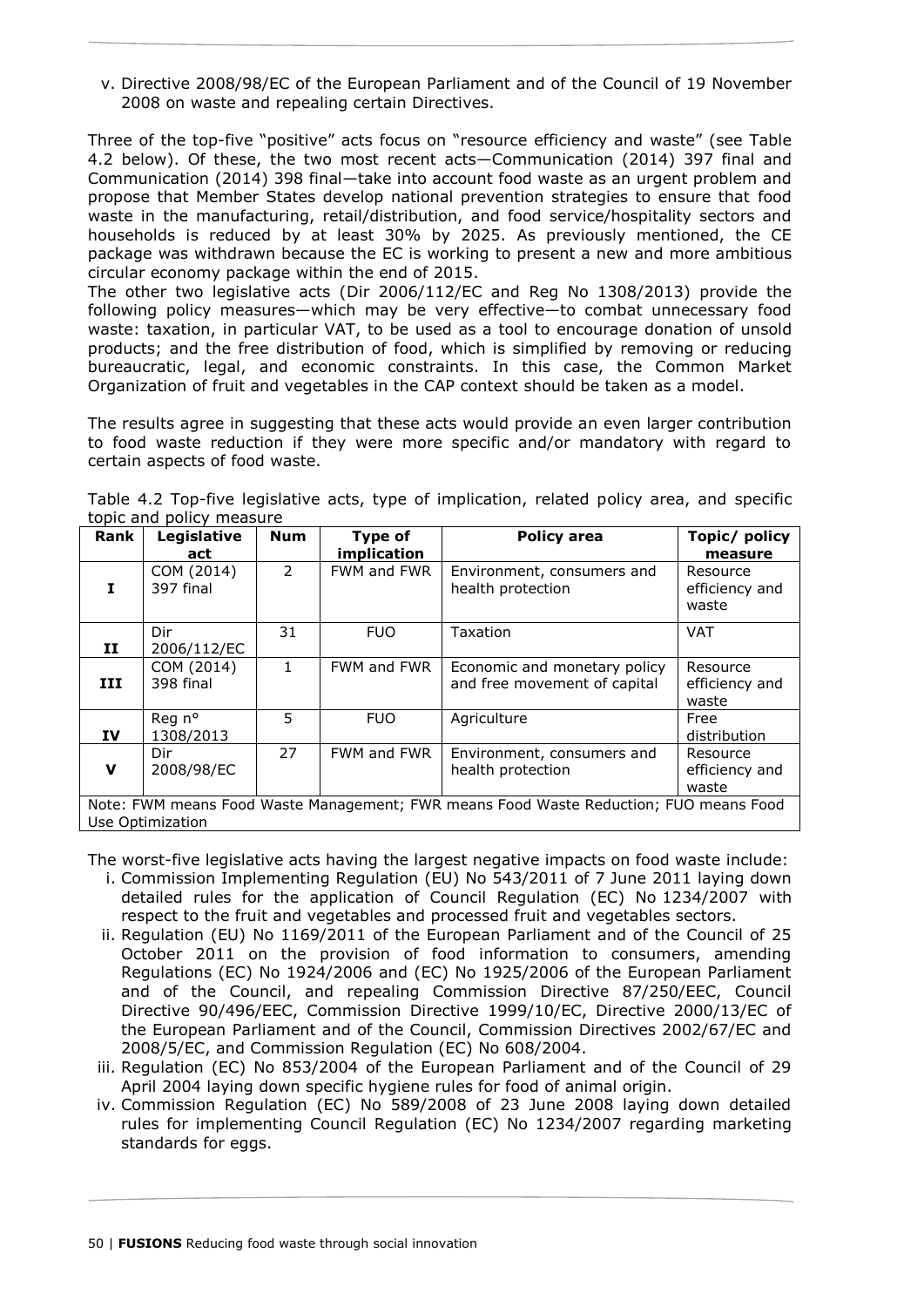v. Regulation (EC) No 852/2004 of the European Parliament and of the Council of 29 April 2004 on the hygiene of foodstuffs.

All of these acts potentially imply food waste generation. Three of them are classified in the "Agriculture" policy area, one in "Environment, consumers and health protection," and another in "Industrial policy and internal market." Two of these five policy legislative acts include policy measures regarding "Food information," another two regard "Hygiene rules," and another pertains to "Marketing standards." Consequently, Food information, Hygiene rules, and Marketing standards are the areas in which strategic changes could provide a significant contribution to food waste reduction.

<span id="page-50-0"></span>Table 4.3 Worst-five legislative acts, type of implication, related policy area, and specific topic and policy measure

| <b>Rank</b>                           | Legislative | <b>Num</b> | <b>Types of</b> | <b>Policy area</b>             | Topic/ policy |  |  |
|---------------------------------------|-------------|------------|-----------------|--------------------------------|---------------|--|--|
|                                       | act         |            | implication     |                                | measure       |  |  |
|                                       | Reg n°      | 14         | <b>FWG</b>      | Agriculture                    | Marketing     |  |  |
| Ι.                                    | 543/2011    |            |                 |                                | standards     |  |  |
|                                       |             |            |                 |                                |               |  |  |
|                                       | Reg n°      | 15         | <b>FWG</b>      | Environment, consumers and     | Food          |  |  |
| п                                     | 1169/2011   |            |                 | health protection              | information   |  |  |
|                                       | Reg n°      | 39         | <b>FWG</b>      | Agriculture                    | Hygiene rules |  |  |
| III                                   | 853/2004    |            |                 |                                |               |  |  |
|                                       | Reg n°      | 28         | <b>FWG</b>      | Agriculture                    | Food          |  |  |
| IV                                    | 589/2008    |            |                 |                                | information   |  |  |
|                                       | Reg n°      | 38         | <b>FWG</b>      | Industrial policy and internal | Hygiene rules |  |  |
| v                                     | 852/2004    |            |                 | market                         |               |  |  |
| Note: FWG means Food Waste Generation |             |            |                 |                                |               |  |  |

The policy measures covered in the 16 legislative acts with the smallest influence on food waste include "Animal by-products and feedstuffs" and "Contaminants in foodstuffs." The assessment therefore indicates that such policy measures may impact food waste to a lesser degree than others.

Policy measures represented in both the upper and the lower halves of the ranking list include "Catch restrictions," "Hygiene rules," and "Resource efficiency and waste." Therefore, the assessment suggests that the scope and purpose of such policy measures to a large extent determines their potential impacts on food waste.

The legislative acts in both the upper and the lower halves of the ranking list cover all four types of implications for food waste. However, whereas the distribution between "Food waste generation," "Food waste management," and "Food waste reduction" is relatively equal between the upper and lower halves of the ranking list, legislative acts with implications for "Food use optimization" seem to have greater potential impacts on food waste.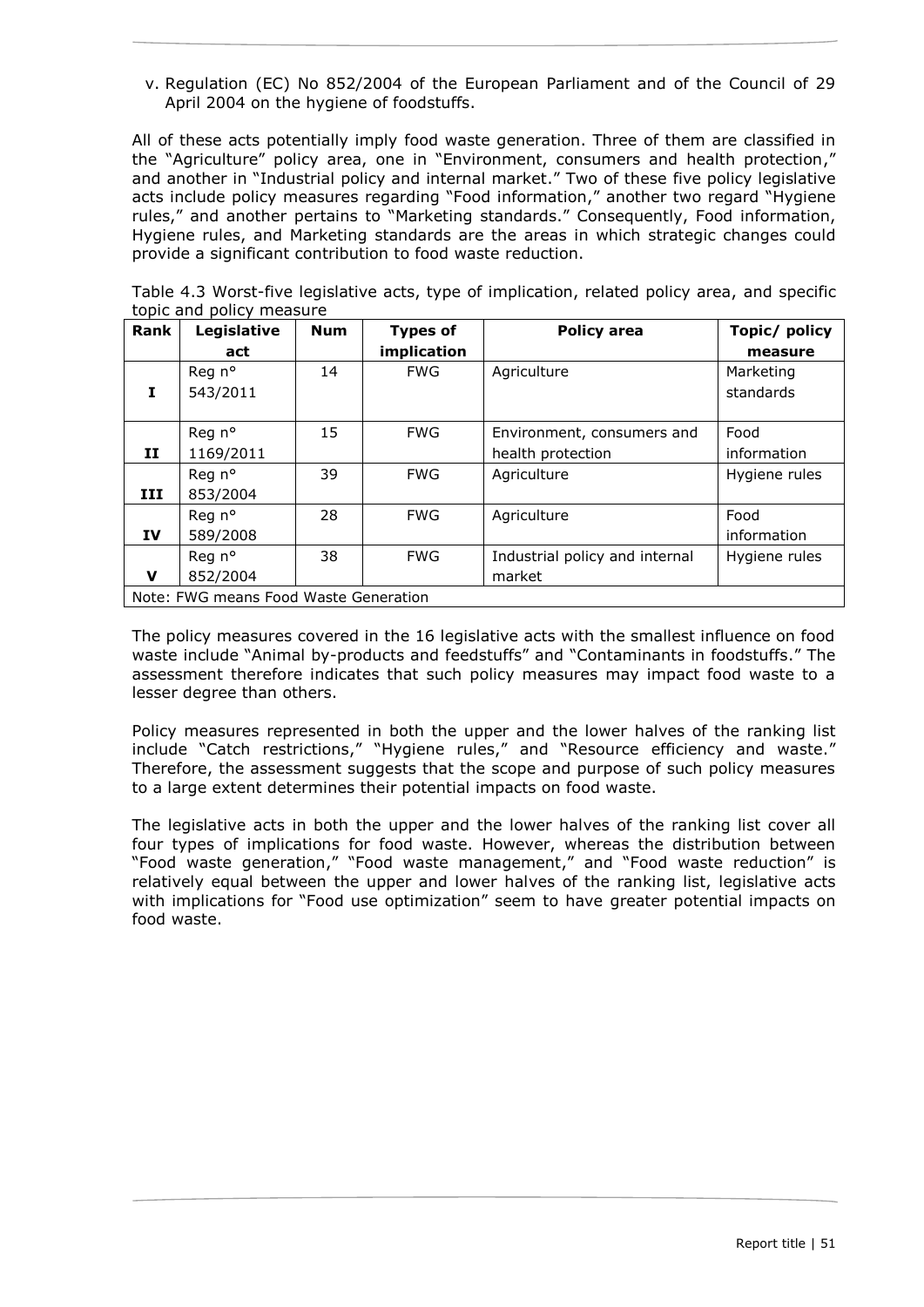# <span id="page-51-0"></span>4.6 Challenges and opportunities

The comments received through the survey suggested a number of challenges and opportunities to ensure a larger contribution to delivering a significant reduction of food waste by making existing legislation more efficient. These indications are not supposed to provide an exhaustive review of the potential changes and adjustments, but are meant to highlight some of the major challenges and opportunities for intervention.

The main comments are summarized and grouped in the six areas below. The references to different legislative acts indicate the context in which the comments were made.

# **Targets, strategies, and plans for food waste reduction**

The plans and the goals included in the strategies should be translated into regulations and directives in order to stimulate all Member States to take action towards food waste reduction (COM (2014) 398). Moreover, the development of national food waste prevention plans should be made binding for all Member States (COM (2014) 398; COM (2014) 397).

Measures should be sector and segment specific and take into consideration the different needs and characteristics of the food chain stakeholders. Particular attention should be paid to consumers since they could play a crucial role in food waste reduction; however, it is rather difficult to address them through appropriate measures and incentives leading to behavioral change.

Specific measures and targets for food waste in Directive 2008/98 could help to ensure a larger contribution to food waste reduction. Clear and suitable baselines for food waste reduction targets should be introduced along with agreement on definitions and data measurement and evaluation.

The inclusion of on-farm losses in the reduction targets might represent an additional opportunity to address food waste.

Establishing harmonized conditions for monitoring the implementation of food waste prevention measures taken by Member States could be challenging. As a supporting measure, better reporting on food waste data from all Member States should be made mandatory, and specific requirements and incentives for reporting should also be included.

# **Increased focus on food waste reduction**

Economic incentives addressing prevention have positive effects on food waste reduction while food waste management often has little effect (COM (2014) 397). As indicated in the food hierarchy, prevention should take priority in food waste interventions while food waste management practices (e.g. separate collection, composting, and anaerobic digestion) should represent a clear alternative if prevention measures are not effective.

Food waste prevention at the source has to be prioritized over animal feeding and redistribution (e.g. to charitable organizations for human consumption or as animal feed). Animal feed and redistribution are not solutions to prevent food waste, since they are in place once food waste has already been generated (Reg No 56/2013; Reg No 1308/2013; COM (2010) 384; Reg No 163/2009).

It should also be taken into account that food safety and animal health (risk minimization) should be given priority over food waste prevention (Reg No 56/2013; COM (2010) 384; Reg No 188/2006).

# **Information and consumer communication**

All policy measures should be enforced by education campaigns and communication initiatives making extensive use of social media.

The "use by" and "best before" dates are considered major drivers of food waste in the retail and household sectors since different indications might lead to confusion among consumers. Information should be made more clear, harmonized, and prioritized to avoid the risk of an information overload. The harmonization of dates and labels in particular represents an important opportunity for food waste reduction. Some "best before" dates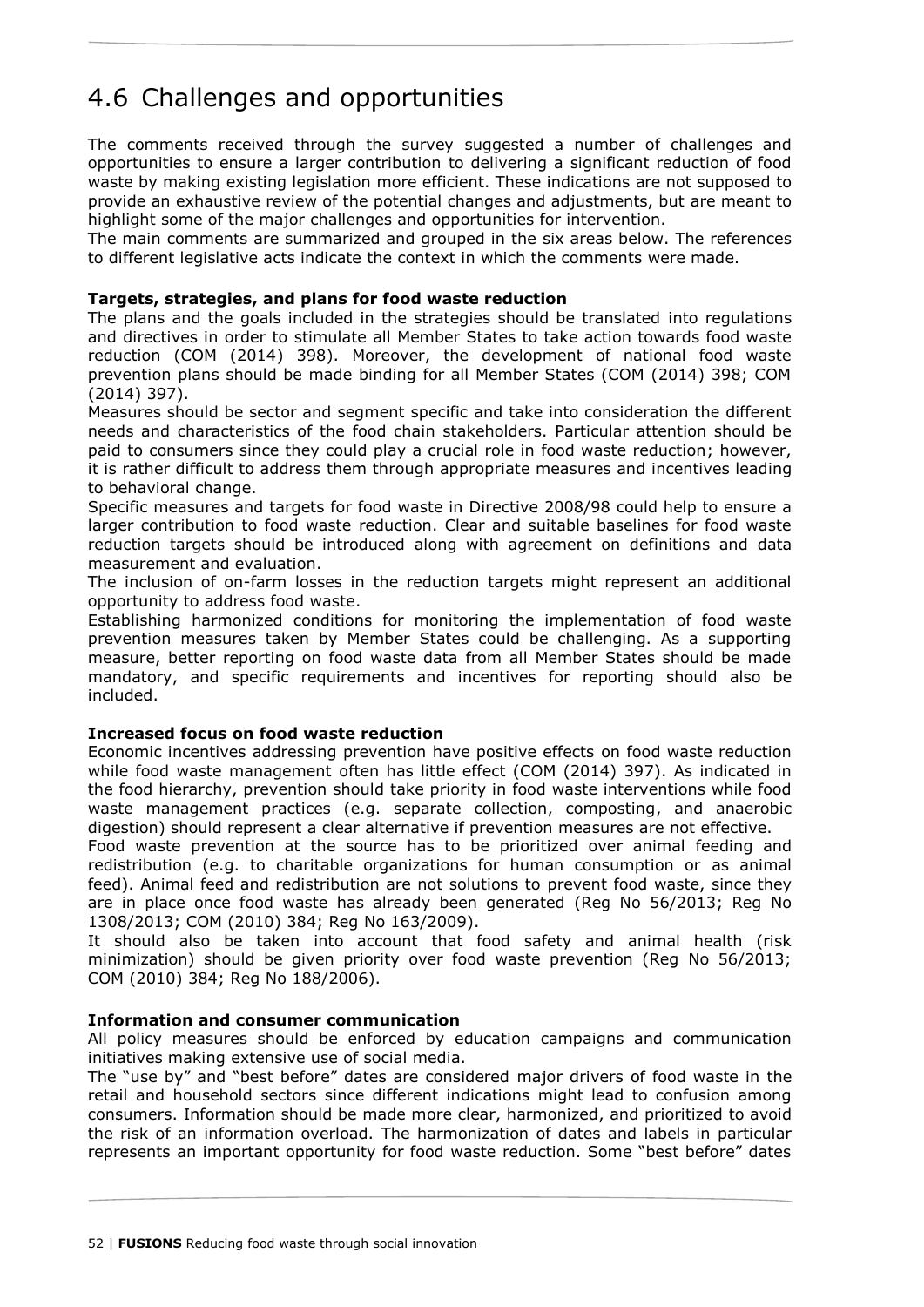not linked to food safety and hygiene are excessively limiting and might lead to food waste (Reg No 1169/2011).

# **Changes in consumer behavior**

Retailers and consumers often expect higher cosmetic standards for fruits and vegetables compared to general marketing standards. Awareness raising campaigns (e.g. the campaign "Inglorious Fruits and Vegetables" from Intermarché, the third largest French supermarket chain) are necessary to help consumers make informed choices (Reg No 543/2011).

Marketing standards based on aesthetic criteria and size standards should be removed or at least compensated for by standards based on their nutrition and safety. Within this framework an important opportunity is represented by voluntary agreements between large supermarket chains to review marketing standards (Reg No 543/2011).

#### **Redistribution of food for human consumption**

Proper networks and structures for the redistribution of food for human consumption should be encouraged, potential barriers analyzed, and regulation(s) modified accordingly (Reg No 1308/2013). However, it should also be noted that rules making it easier to redistribute food to charitable organizations might also lead to negative effects on food waste because they might favor overproduction, challenging the capacity of charitable organizations to redistribute the food they receive (Reg No 1308/2013).

Another option is to pass the liability of donated food (after "best before" and "use by" dates) to consumers, by using existing models such as the Good Samaritan legislation (Dir 2006/112).

It should be ensured that VAT rules for donating food to charitable organizations are implemented in a harmonized way in all Member States, thus making it easier for international companies to apply the same policies to food donations throughout the EU (Dir 2006/112).

Abandoning the VAT for donated food rather than setting the value of donated food (e.g. close to "best before" dates) to zero (or close to zero) might provide a fair and positive message and incentive to donate food (Dir 2006/112).

#### **Fisheries**

The Common Fisheries Policy reform changed rules on fish catch and discards. Fish had to be discarded when smaller than landing size and/or the quota for the species had already been reached. The obligation to land all catches of species, known as the *discard ban*, is gradually coming into force. This process will end in 2019. However, some exemptions for banned species and for highly survivable species are prescribed (House of Lords, 2014).

Within this topic, the main challenges for the Commission, governments, and authorities are the risk that fish waste at the sea will become waste on land, and the lack of knowledge on how to identify highly survivable species (those fish that survive when thrown back into the sea after capture). New technologies allowing species-focused fishing should be developed and implemented.

#### **Coordination**

Food waste is multilevel and multisectoral because different legislative and policy subjects impact on it. DG Sanco became the Directorate-General responsible for reduction and prevention strategies. Considering the findings in section 4.3, where several connections between food waste and policy areas (and related DGs) were highlighted, a strong collaboration involving the other Directorates-General seems to be a prerequisite to implement and manage an effective policy.